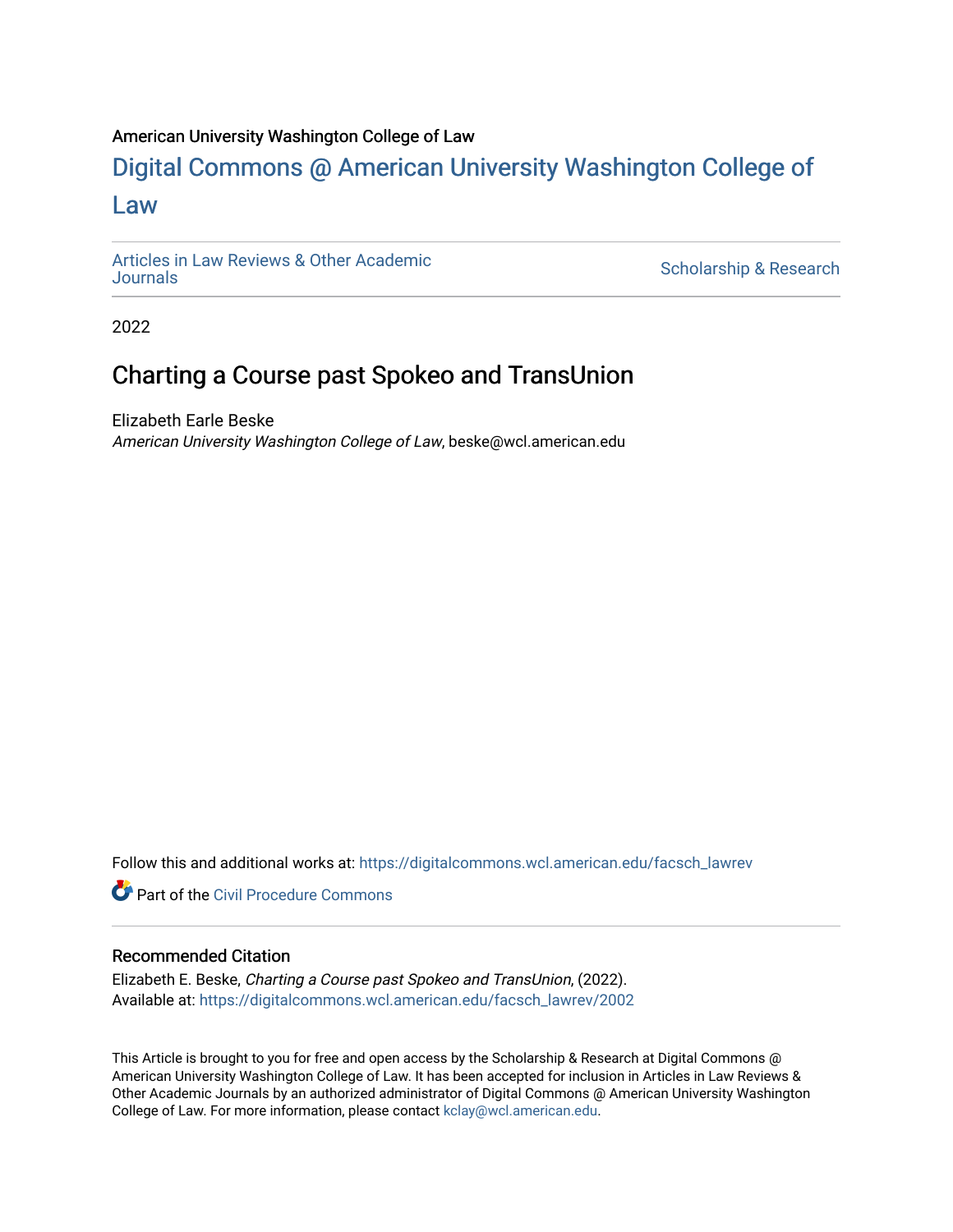## CHARTING A COURSE PAST *SPOKEO* AND *TRANSUNION*

By

#### Elizabeth Earle Beske $1$

## TABLE OF CONTENTS

#### **INTRODUCTION**

- I. The Road to *Spokeo*: Doctrinal and Theoretical Development
	- A. The Private and Public Rights Models
	- B. Separation-of-Powers Purposes of Standing
- II. A Misstep, Then a Careen
	- A. The *Spokeo* Majority
	- B. Justice Thomas's Disaggregation of Public and Private Rights
	- C. Lower Courts Post-*Spokeo*
		- a. FACTA
		- b. FDCPA
		- c. TCPA

## D. *TransUnion* Entrenches the *Spokeo* Approach and Rejects the Thomas Distinction

- E. Core Problems with the *Spokeo/TransUnion* Concreteness Inquiry
	- a. The Inquiry Lacks Administrable Standards
	- b. The Court Sacrifices One Separation-of-Powers Value for Another
	- c. *Lochner* Redux?
	- d. The Nature of the Iquiry Leads to Substantive Biases
- III. Charting a New Course

 $\overline{\phantom{a}}$ 

- A. Analytical Clarity of the Public/Private Right Dichotomy
- B. Concerns About Manipulability of the Threshold Classification Are Misplaced

C. Application to the FCRA Provisions at Issue in *Spokeo* and *TransUnion* **CONCLUSION** 

#### **INTRODUCTION**

No one would defend Article III standing as coherent or tidy. From various points on the ideological spectrum, it has become canon to decry standing as "incoherent"<sup>2</sup> and "radically

<sup>1</sup> Associate Professor, American University Washington College of Law. I am deeply indebted to Will Baude, Mike Carroll, and Amanda Frost for their helpful comments on earlier versions of this draft and to Riley Steele for his invaluable research assistance.

<sup>2</sup> F. Andrew Hessick, *Standing, Injury in Fact, and Private Rights*, 93 CORNELL L. REV. 275, 276 (2008); *see also* Susan Bandes, *The Idea of a Case*, 42 STAN. L. REV. 227, 228 (1990) (characterizing the Court's Article III jurisprudence as "an array of conflicting case doctrines uninformed by a common vision"); Elizabeth Magill, *Standing for the Public: A Lost History*, 95 VA. L. REV. 1131, 1132 (2009) (noting that "the doctrine is widely regarded to be a mess").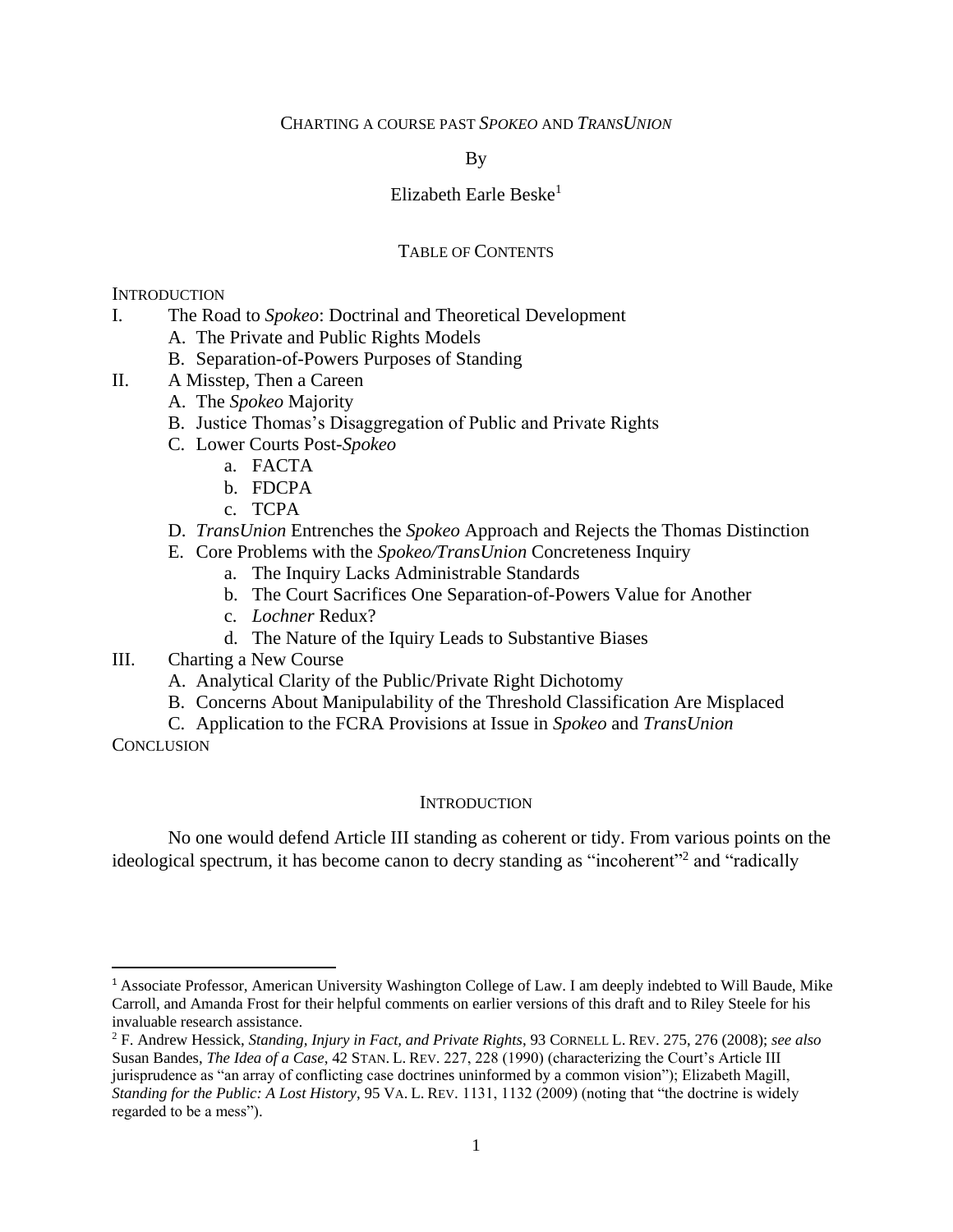unsatisfying."<sup>3</sup> At the same time, though most accept standing's recent provenance,<sup>4</sup> it is commonplace to feel stuck with it, too.<sup>5</sup> Standing crops up everywhere but mutates, manifesting itself differently across subject-matter areas,<sup>6</sup> advancing diffuse separation of powers objectives,<sup>7</sup> and frustrating the effort to devise unifying principles.<sup>8</sup> Bluntly, it's a mess.

Nowhere is the incoherence more pronounced than in the Roberts Court's examination of Congress's power to create litigable rights. The Court's latest contributions, *Spokeo v. Robins*<sup>9</sup> and *TransUnion LLC v. Ramirez*,<sup>10</sup> charge federal courts with the unmoored task of examining statutory rights, comparing them to common law analogues, and using little more than intuition to assess whether they address "real" harms.<sup>11</sup> This Article will undoubtedly join a chorus of voices criticizing the Court's approach. It demonstrates that Justice Thomas's proposed distinction between public and private rights is analytically superior, the *TransUnion* majority rejects it based on the false assumption that it has no limiting principle, and the Court already has a way out of this mess in hand.

In *Spokeo v. Robins*, the Court vacated and remanded a case asserting claims under the Fair Credit Reporting Act so the Ninth Circuit could determine whether a company's publication of inaccurate information about plaintiff, concededly particularized, had inflicted "concrete," "real harm" that "actually exist[ed]."<sup>13</sup> Congress's say-so did not suffice; a misprinted zip code, the Court suggested, would technically violate the statute but fail to meet the Article III

l

<sup>3</sup> Gene R. Nichol, Jr., *Standing for Privilege: The Failure of Injury Analysis*, 82 B.U. LAW REV. 301, 304 (2002). *See also* Maxwell L. Stearns, *Standing and Social Choice: Historical Evidence*, 144 U. PA. L. REV. 309, 311 (1995) ("Most scholars who have considered the Supreme Court's standing doctrine have tried to demonstrate that the picture—at least as painted by the Supreme Court—is wrong.").

<sup>4</sup> *See* Cass R. Sunstein, *What's Standing After* Lujan*? Of Citizen Suits, "Injuries," and Article III*, 91 MICH. L. REV. 163, 179 (1992) (describing standing's emergence "in the 1920s and 1930s"); John A. Ferejohn & Larry D. Kramer, *Independent Judges, Dependent Judiciary: Institutionalizing Judicial Restraint*, 77 N.Y.U. L. REV. 962, 1009 (2002) (contending that "[t]here was no doctrine of standing prior to the middle of the twentieth century"); William A. Fletcher, *The Structure of Standing*, 98 YALE L.J. 221 (1988) (tracing standing to the second half of the twentieth century). *But see* Ann Woolhandler & Caleb Nelson, *Does History Defeat Standing Doctrine?*, 102 MICH. L. REV. 689, 712, 732-33 (2004) (demonstrating early American courts' reluctance to permit private litigants to vindicate the public interest); William Baude, *Standing in the Shadow of Congress*, 2016 S. CT. L. REV. 197, 198 (2017) (noting that early cases "featured [the] basic intuition that invasion of legal rights was necessarily an injury" but that "the language of modern standing doctrine did not appear until the twentieth century").

<sup>&</sup>lt;sup>5</sup> See Hessick, *supra* note \_\_, at 31 (speculating that the Court requires injury in fact because "it is firmly entrenched in the law"); Heather Elliott, *Congress's Inability to Solve Standing Problems*, 91 B.U. LAW REV. 159, 160-61 (2011); (noting that the Court "seems unlikely to undertake reconstruction of the doctrine in the near- or mediumterm"); Radha A. Pathak, *Statutory Standing and the Tyranny of Labels*, 62 OKLA. L. REV. 89, 91 (2009) (observing that the doctrine of constitutional standing appears to be "here to stay").

<sup>6</sup> *See* Richard H. Fallon, Jr.*, The Fragmentation of Standing*, 93 TEX. L. REV. 1061, 1061 (2015) (describing standing's fragmentation into "a multitude of varied, complexly related subdoctrines").

<sup>7</sup> *See* Heather Elliott, *The Functions of Standing*, 61 STAN. L. REV. 459, 461-63 (identifying three different separation-of-powers justifications for the Article III standing inquiry).

<sup>8</sup> *See* Richard J. Pierce, Jr., *Is Standing Law or Politics?*, 77 N.C. L. REV. 1741, 1742 (1999) (lamenting the absence of "a doctrinal algorithm . . . to predict judicial decisions" in the standing area).

<sup>&</sup>lt;sup>9</sup> 136 S. Ct. 1540 (2016).

<sup>10</sup> 141 S. Ct. 2190 (2021).

<sup>&</sup>lt;sup>11</sup> *See infra* notes \_ and accompanying text.

<sup>13</sup> *See id.* at 1548-49.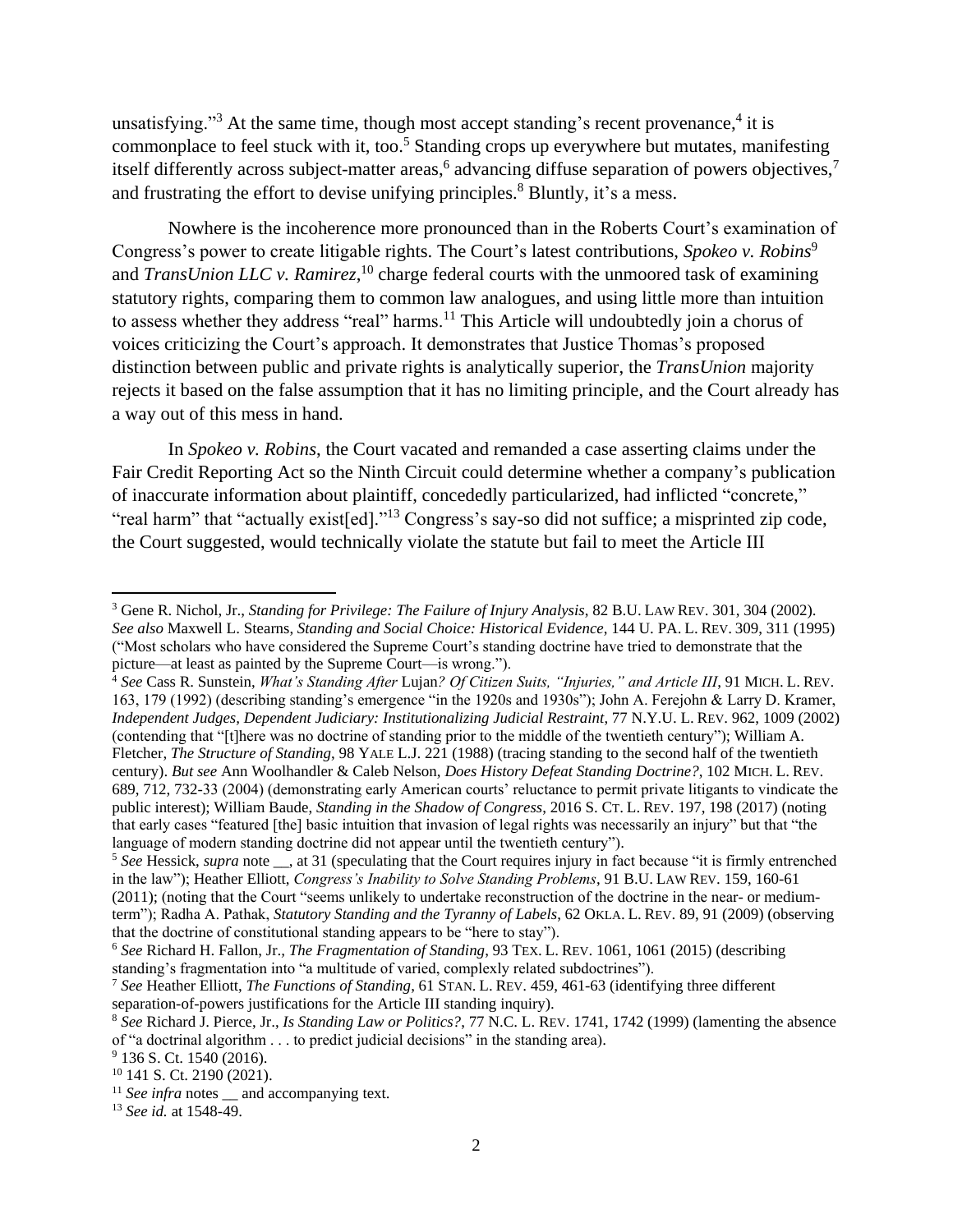standard.<sup>14</sup> The Court offered lower courts meager instruction on how to conduct the concreteness inquiry. It invited them to compare statutory violations to harms recognized at common law and, while describing Congress's judgment on the question as "instructive and important,"<sup>15</sup> suggested they should give it little-to-no deference.

Justice Thomas joined the majority but wrote separately to make a nuanced point that held out fleeting promise of clarity.<sup>16</sup> He proposed to distinguish "private" rights—"those belonging to individuals"—from "public" rights shared by the community writ large.<sup>17</sup> At common law, the violation of a private right was actionable even in the absence of damage.<sup>18</sup> Justice Thomas proposed that, where Congress creates a private right, a court should assume there is a litigable injury without further inquiry into harm. <sup>19</sup> Only where plaintiff seeks to vindicate public rights, he suggested, do separation-of-powers concerns require plaintiff to demonstrate concrete and particularized harm, the telltale "injury-in-fact."<sup>20</sup> In *Thole v. U.S.*  Bank, N.A.,<sup>21</sup> Justice Thomas again pressed this distinction and picked up the agreement of Justice Gorsuch.<sup>22</sup> In *Uzuegbunam v. Preczewski*, <sup>23</sup> the Court reaffirmed the common-law principle, allowing a lawsuit raising First Amendment claims where the only relief sought was nominal damages of one dollar.<sup>24</sup> No one doubted that plaintiff had suffered a constitutionally sufficient injury-in-fact.<sup>25</sup> Though the plaintiff sought to vindicate a private constitutional right, not a private statutory right, the eight-to-one decision by Justice Thomas cited all the same cases and again underscored that, where there is "a clear violation of a right," damage is presumed. $^{26}$ Writing shortly after *Spokeo*, which he termed a "misstep,"<sup>27</sup> Professor William Baude saw in Justice Thomas's approach a "glimmer of hope."<sup>28</sup> Professor Baude noted that Justice Thomas's proposal, while promising, was "not yet fully developed."<sup>29</sup> Neither Justice Thomas nor the

 $\overline{\phantom{a}}$ <sup>14</sup> *See id.* at 1550.

<sup>15</sup> *Id.*

<sup>&</sup>lt;sup>16</sup> Justice Thomas drew on the work of F. Andrew Hessick, Ann Woolhandler, and Caleb Nelson in formulating this approach. *See* Hessick, *supra* note \_\_; Woolhandler & Nelson, *supra* note \_\_.

<sup>17</sup> *Spokeo*, 136 S. Ct. at 1551-52 (Thomas, J., concurring) (citing 3 W. Blackstone, Commentaries \*2). Professors Woolhandler and Nelson, on whom Justice Thomas relied, *see id.* at 1551, defined private rights as rights "held by discrete individuals" and remediable by individual compensation or injunctions designed to avert private loss. Woolhandler & Nelson, *supra* note \_\_, at 693. Professor Hessick, also cited by Justice Thomas, described private rights as individually-held rights with origins at common law, in acts of the legislature, and in the Constitution. *See* Hessick, *supra* note \_\_, at 15-16.

<sup>18</sup> *See Spokeo*, 136 S. Ct. at 1551 (Thomas, J., concurring).

<sup>&</sup>lt;sup>19</sup> See id. at 1553 (citing Havens Realty Corp. v. Coleman, 455 U.S. 363, 373-74 (1975); Tenn. Elec. Power Co. v. TVA, 306 U.S. 118, 137-38 (1939)).

<sup>20</sup> *See id.* at 1551.

<sup>21</sup> 140 S. Ct. 1615 (2020).

 $22$  *See id.* at 1622-23 (Thomas, J., concurring).

<sup>23</sup> 141 S. Ct. 792 (2021).

<sup>24</sup> *See id.* at 801-02.

<sup>25</sup> *See id.* at 798.

<sup>26</sup> *Id.* at 799 (citing Webb v. Portland Mfg. Co., 29 F. Cas. 506, 508 (D. Me. 1838)).

<sup>27</sup> Baude, *supra* note \_\_, at 227.

<sup>28</sup> *Id.* at 198.

<sup>29</sup> *Id.*at 198.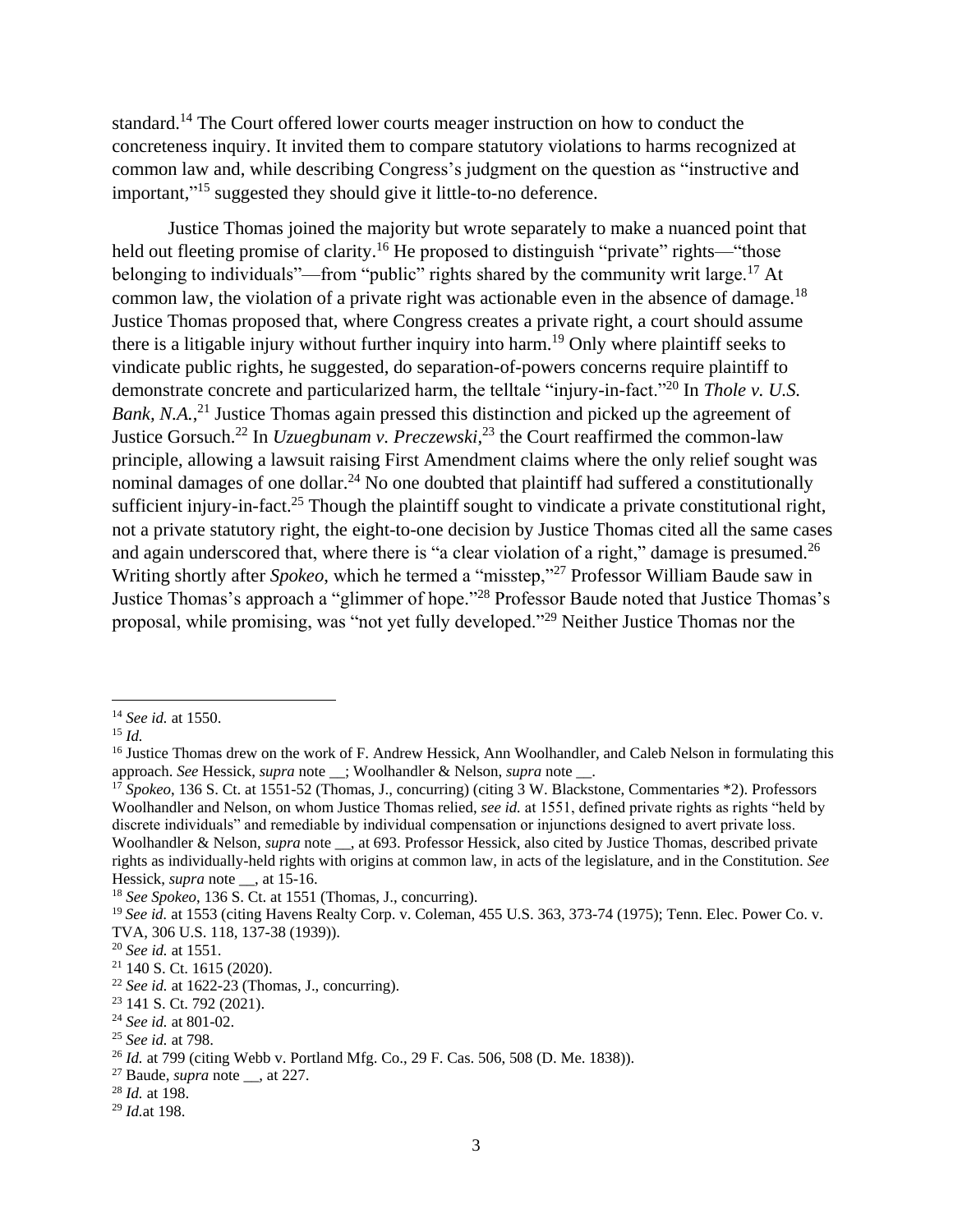scholarship on which he relied had resolved the "important and hard question: Under what circumstances can Congress privatize a previously public right?"<sup>30</sup>

The *Spokeo* majority did not adopt Justice Thomas's proposed distinction, but neither did it preclude it. Lower courts largely confined themselves to the majority approach post-*Spokeo*, struggling in their effort to find common-law analogues and divine "real" harm.<sup>31</sup> Instructed by *Spokeo* that there is "no such thing as an anything-hurts-so-long-as-Congress-says-it-hurts theory of Article III injury,"<sup>32</sup> lower courts instead engaged in what one judge characterized as an "I know it when I see it' approach to standing," substituting their own "value-laden judgments" for the policy determinations of Congress.<sup>33</sup> Several judges urged Justice Thomas's proposed distinction as the better way forward.<sup>34</sup>

It was not to be. In *TransUnion LLC v. Ramirez*, a five-to-four Supreme Court compounded the problem and stubbornly refused to budge, solidifying the *Spokeo* majority approach and slamming the door on Justice Thomas's proffered distinction. During a routine credit check, TransUnion, a credit reporting agency, had informed a car dealer that plaintiff's name was on a terrorist watch list.<sup>36</sup> When he requested his credit file thereafter, TransUnion sent mailings that violated requirements in the Fair Credit Reporting  $Act^{37}$  designed to inform consumers of their rights. <sup>38</sup> Plaintiff sought to represent a class of people who had suffered similar treatment, and the parties stipulated that TransUnion had divulged the reports of only

 $\overline{\phantom{a}}$ <sup>30</sup> *Id.* at 230.

<sup>31</sup> Muransky v. Godiva Chocolatier, Inc., 979 F.3d 917, 925 (11th Cir. 2020) (*en banc*) ("A lot of ink has been spilled to explain what concrete means, but the best word may also be the simplest—'real.'"). Courts have split in their interpretations regarding violations of the Fair & Accurate Credit Transactions Act (FACTA), 15 U.S.C. § 1601. *Compare, e.g.*, *Muransky*, 979 F.3d at 931 (rejecting analogy between FACTA and common-law breach of confidence), *with* Kamal v. J. Crew Grp., Inc., 918 F.3d 102, 114 (3d Cir. 2019) (accepting analogy between FACTA and the tort of "unreasonable publicity"); Jeffries v. Volume Servs. America, Inc., 928 F.3d 1059, 1064-65 (accepting analogy between FACTA and common-law breach of confidence). They have likewise split on violations of the Telephone Consumer Protection Act of 1991, 47 U.S.C. §227 (TCPA). *Compare* Salcedo v. Hanna, 936 F.3d 1162, 1172-1173 (11th Cir. 2019) (rejecting plaintiff's argument that receipt of an unwanted text message represented concrete harm after distinguishing it from common law torts of intrusion on seclusion, trespass, nuisance, and conversion) *with* Cranor v. 5 Star Nutrition, LLC, No. 19-51173, 2021 WL 2133433, \*3 (5th Cir. May 26, 2021) (accepting analogy between receipt of unwanted text messages and invasion of privacy); Gadelhak v. AT&T Servs., Inc., 950 F.3d 458, 462 (7th Cir. 2020) (Barrett, J.) (same); Van Patten v. Vertical Fitness Grp., LLC, 847 F.3d 1037, 1043 (9th Cir. 2017) (accepting analogy to common law intrusion upon seclusion). <sup>32</sup> Hagy v. Demers & Adams, 882 F.3d 616, 622 (6th Cir. 2018).

<sup>33</sup> *Muransky*, 979 F.3d at 957 (Jordan, J., dissenting). Another judge noted that "inter- and intra-circuit tensions and conflicts" were "no surprise"; post-*Spokeo*, he lamented,"our Article III standing jurisprudence has jumped the tracks." Sierra v. City of Hallandale Beach, FL, 996 F.3d 1110, 1116-17 (11th Cir. 2021) (Newsom, J., concurring). <sup>34</sup> *See Muransky*, 979 F.3d at 958 (characterizing Justice Thomas's approach as "[t]he better way to understand standing"); Springer v. Cleveland Clinic Employee Health Plan Total Care, 900 F3d. 284, 290-91 (6th Cir. 2018) (Thapar, J., concurring) (endorsing Justice Thomas's approach); Bryant v. Compass Grp. USA, Inc., 958 F.3d 617, 624 (7th Cir. 2020) (applying Justice Thomas's rubric); Zink v. First Niagara Bank, N.A., 206 F. Supp. 3d 810, 816 (W.D.N.Y. 2016) (characterizing Justice Thomas's approach as offering "a reasonable (to me, at least) resolution to the confusion"). Judge Newsom likewise endorsed Justice Thomas's dichotomy between private and public rights, *see Sierra*, 996 F.3d at 1136, but argued that standing doctrine was so incoherent that restrictions on Congress's ability to confer standing to enforce public rights should be grounded in Article II, not Article III. <sup>36</sup> *See id.* at 2201-02.

<sup>37</sup> 15 U.S.C. § 1681 *et seq.*

<sup>38</sup> 141 S. Ct. at 2200, 2202.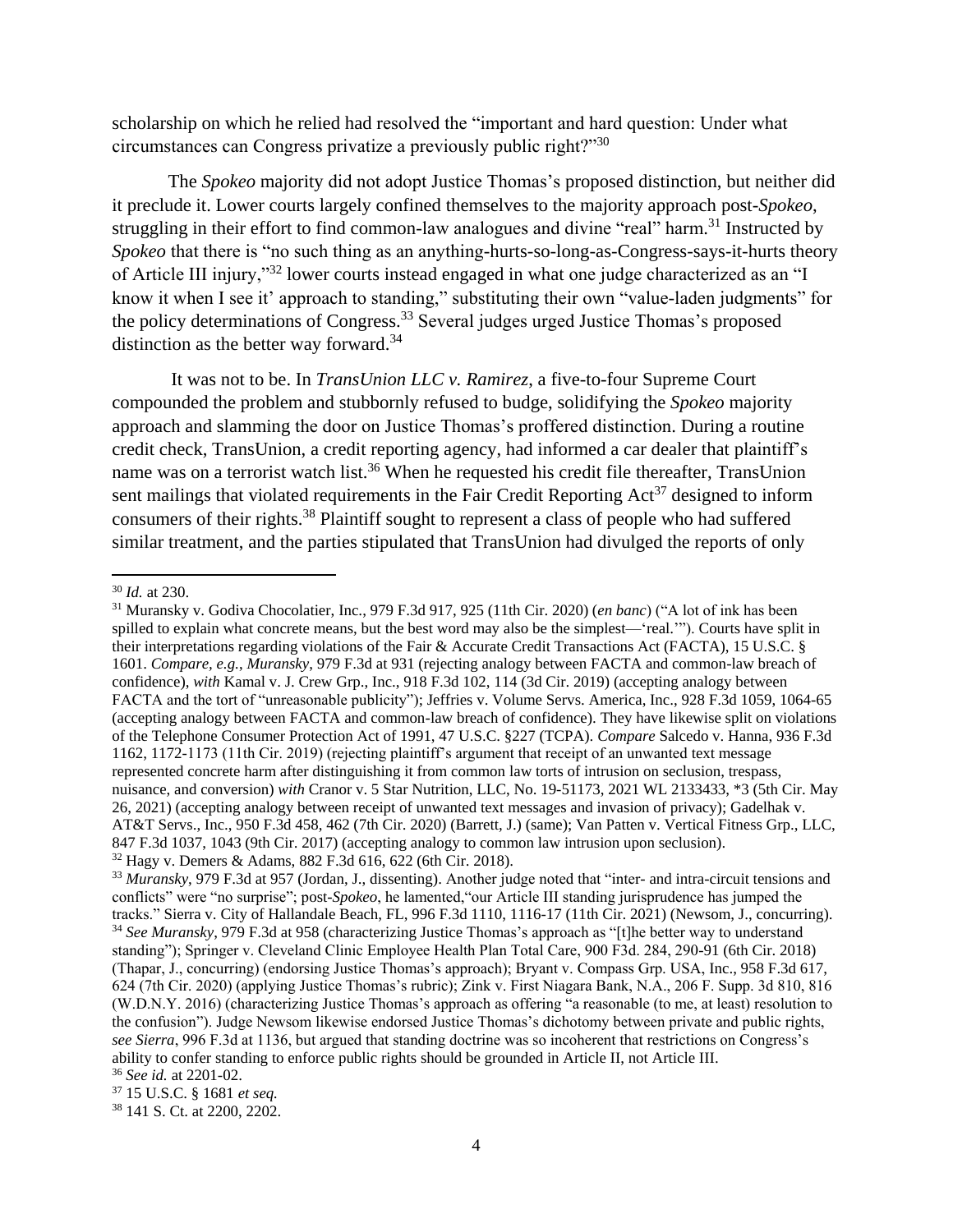one-fifth of the members of the putative class to third parties.<sup>39</sup> The Court found that these class members had suffered concrete injury.<sup>40</sup> However, it concluded that the class members whose reports had *not* been provided to third parties could not analogize their claimed injury to injuries at common law and thus had not suffered concrete harm.<sup>41</sup> Justice Thomas argued for four in dissent that, because these were private, not public rights, the *Spokeo* concreteness inquiry should not apply.<sup>42</sup> The majority decisively rejected his approach.<sup>43</sup> Drawing such a distinction, the Court harrumphed, "would cast aside decades of precedent" and invite congressional manipulation, permitting Congress to "give all American citizens an individual right" to rights enjoyed in the aggregate.<sup>44</sup> Justice Thomas's approach, the Court suggested, had no limiting principle; Congress would clothe public rights in private garb and a hapless Court, incapable of policing principled distinctions itself, would watch a multitude of separation-of-powers sins ensue. 45

If *Spokeo* was a "misstep," *TransUnion* is a face plant. The Court's concreteness inquiry provides scant guidance to lower courts, invites them to substitute their own policy preferences for legislative will in frustration of the separation of powers, significantly curtails the deferential review of economic legislation the Court has employed since the New Deal, and circumscribes Congress's ability to act proactively to prevent harms in the first place and react to novel challenges. This Article contends that Justice Thomas's proffered distinction between public and private rights averts these evils and is consistent with the treatment of private rights at common law and the 8-1 decision in *Uzuegbunam*.

Moreover, the Court has a limiting principle at hand that will prevent Congress from conferring on all of us "individual" rights to public goods like the continued existence of the Nile crocodile. <sup>46</sup> For two decades, in a related line of implied-right-of-action and Section 1983 cases—*Alexander v. Sandoval*<sup>47</sup> and *Gonzaga University v. Doe*<sup>48</sup>—the Court has employed a textual approach to ascertaining whether Congress has created a private right. *Sandoval* rejected plaintiff's invitation to infer an implied private right of action to enforce regulations promulgated under Title VI.<sup>49</sup> As a threshold and ultimately dispositive step, the Court scoured the statute for "rights-creating" language focused on the protection of a discrete class of individuals and did not find it. <sup>50</sup> *Gonzaga* examined when a plaintiff could sue a state university to enforce a statutory right under Section 1983.<sup>51</sup> The Court again made the search for the existence of a personal right

<sup>39</sup> *See id.* at 2202.

<sup>40</sup> *See id.* at 2200, 2208-09.

<sup>&</sup>lt;sup>41</sup> See id. at 2210. The Court also ruled out injury-in-fact with respect to the format of the mailings, concluding that plaintiff's claim presented a bare procedural violation. *See id.* at 2213.

<sup>&</sup>lt;sup>42</sup> *See id.* at 2217 (Thomas, J., dissenting).

<sup>43</sup> *See id.* at 2218 n.3.

<sup>44</sup> *Id.*

<sup>45</sup> *Id.*

<sup>&</sup>lt;sup>46</sup> *Cf.* Sunstein, *supra* note . at 205 (arguing that nothing in Article III would preclude this).

<sup>47</sup> 532 U.S. 275 (2001).

<sup>48</sup> 536 U.S. 273 (2002).

<sup>49</sup> 532 U.S. at 288-89.

<sup>50</sup> *Id.* at 288.

<sup>51</sup> 536 U.S. at 276.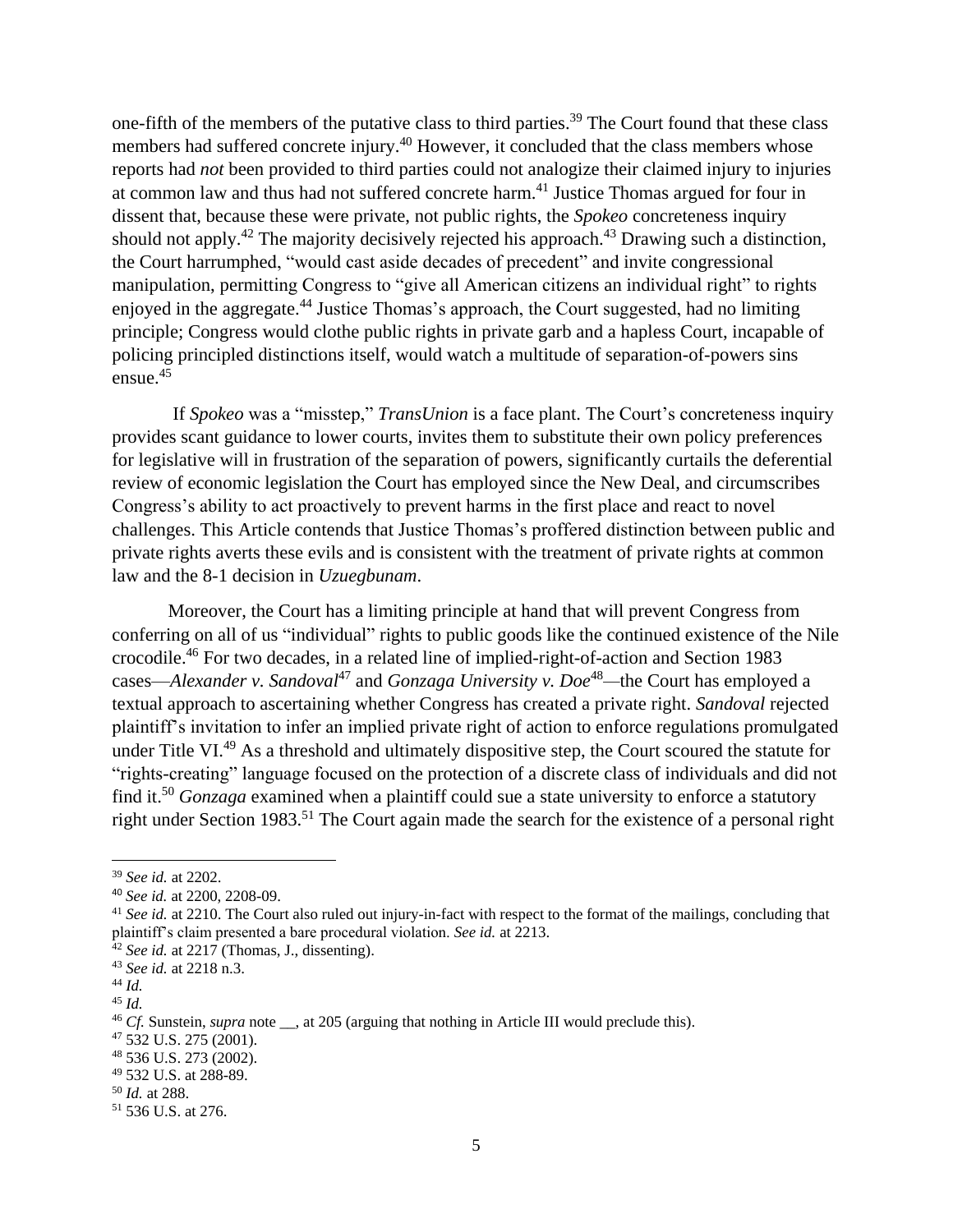an outcome-determinative first step, clarifying that only "an unambiguously conferred right" not broad or vague "benefits" or "interests"—suffices.<sup>52</sup> This Article demonstrates that the *Sandoval*/*Gonzaga* inquiry provides an approach, grounded in statutory text rather than judicial preference, for a threshold stop to determine whether the violation of a statute gives rise to litigable injury. Its focus on an "*individual* entitlement" and requires a class of expressly identified "beneficiaries"—thus, an identified subset of individuals, not the public as a whole.<sup>53</sup> Rights-creating language, a beneficiary class, and the particularization requirement can do the work and return federal courts to their proper lane. The *TransUnion* Court need not have thrown up its hands.

Part I canvasses standing and its purported mission to vindicate the separation of powers and concludes that, though several separation-of-powers constructs underlie standing, a core, oftrepeated purpose has been to keep judges out of decision-making better suited to the political process. Part II demonstrates that the *Spokeo* and *TransUnion* concreteness inquiry dramatically transgresses this separation-of-powers principle and has left federal judges thrashing around in the deep end of the political pool. In insisting upon "real" harm, the Court has sharply curtailed the array of approaches Congress has to address the problems of our modern era, effectively hamstringing its efforts at prevention. The *Spokeo*/*TransUnion* concreteness inquiry invites the insertion of judicial policy preferences and cannot be squared either with the separation-ofpowers underpinnings of standing doctrine or the rational basis scrutiny to which the post-New Deal Court normally subjects ordinary legislation.

Part III identifies a ready textual mechanism for differentiating between public and private rights in the *Sandoval*/*Gonzaga* approach that emerges in the Court's private-right-ofaction cases. These cases require rights-creating language that focuses on an identified class of beneficiaries. Using this mechanism, Justice Thomas's public/private rights dichotomy represents a workable and principled solution that does not, as the *TransUnion* majority suggests, hand Congress a blank check to run roughshod over the separation of powers. Quite the contrary, Justice Thomas's approach is consistent with history, keeps unelected judges from decisionmaking better suited to the political sphere, and is susceptible of limits. Robust enforcement of the particularization requirement insists that plaintiff herself suffer a violation. In short, we are in a mess, but there's a way out, and this Article flags that the Court has a map already in hand.<sup>54</sup>

<sup>52</sup> *Id.*at 283.

<sup>53</sup>*Id.* at 286-87. *See infra* notes \_\_ and accompanying text.

<sup>&</sup>lt;sup>54</sup> Some standing cases involving statutory rights present challenges whether or not one accepts the public/private rights dichotomy or the *Spokeo*/*TransUnion* status quo, and this Article lamentably can offer no magic trick for harmonizing all of it. Informational standing, which two commentators termed standing doctrine's "dirty little secret," Evan Tsen Lee & Josephine Mason Ellis, *The Standing Doctrine's Dirty Little Secret*, 107 NW. U. L. REV. 169, 169 (2012), sits uneasily with the particularization requirement the Court has insisted on in other standing contexts and is hard to fit within any framework that eschews standing for generalized grievances. This Article reserves for another day the question whether informational statutes confer public rights in the sense of *Stern v. Marshall*, 564 U.S. 462 (2011), that might more optimally and appropriately find vindication in non-Article III tribunals. Congress's ability to authorize *qui tam* relators to bring suit on behalf of the United States, too, is in tension with the public/private dichotomy, but the Court has upheld it as an assigned interest buffeted by its historical pedigree. *See* Vt. Agency of Nat. Res. v. United States ex rel. Stevens, 529 U.S. 765, 773-778 (2000). Finally, this Article chooses to join commentators who see *Massachusetts v. EPA* as a case distinguished by the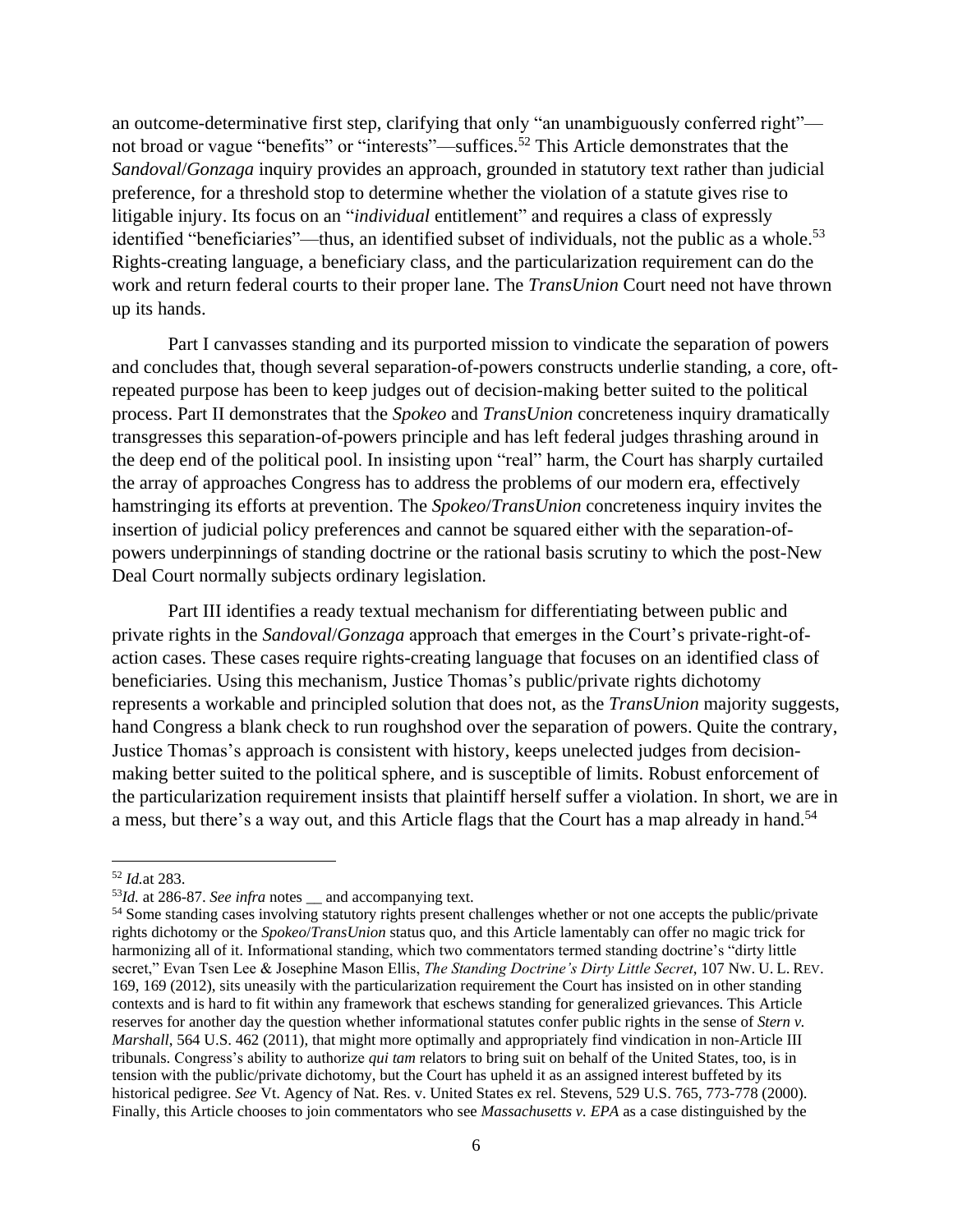#### I. The Road to *Spokeo*: Doctrinal and Theoretical Development

Modern standing doctrine reflects a decades-long tug of war over different conceptions of the judicial function.<sup>55</sup> An early private rights model of litigation, under which individuals generally could litigate violations of private rights but not broadly shared public rights, gave way under the Warren Court to a public rights model that permitted many more stakeholders into federal courts. The Burger, Rehnquist, and Roberts Courts developed a more robust standing inquiry in the Warren Court's wake as a mechanism for easing the federal judiciary back toward the private rights model. This Part briefly traces *Spokeo* and *TransUnion*'s antecedents and explores the different conceptions of separation of powers that underlie the Court's standing jurisprudence, concluding that the modern Court has tied standing inextricably to the separation of powers and that an oft-articulated, core purpose of standing doctrine is to keep the federal courts from intruding into the political process.

#### A. The Private and Public Rights Models

The distinction between public and private rights at common law is a well-accepted feature of our landscape. Blackstone devoted a whole book to each. He described private rights as "private or civil rights belonging to individuals, considered as individuals."<sup>56</sup> Public rights, in contrast, represented "rights and duties due to the whole community, considered as a community in its social aggregate capacity."<sup>57</sup> Professors Ann Woolhandler and Caleb Nelson chronicle that in the early republic "the requirements of public control over public rights and private control over private rights predominated in American law."<sup>58</sup> The vindication of widely-shared public

 $\overline{a}$ 

involvement of sovereign interests, presenting facets that set it apart from the main run of *Spokeo* and *TransUnion* cases. *See, e.g.,* Gillian E. Metzger, *Federalism and Federal Agency Reform*, 111 COLUM. L. REV. 1, 40-41 (2011); Gillian E. Metzger, *Administrative Law as the New Federalism*, 57 DUKE L. J. 2023, 2036-39 & n.51, 2062-63 (2008); Kathryn A. Watts & Amy J. Wildermuth, Massachusetts v. EPA*: Breaking New Ground on Issues Other Than Global Warming*, 102 NW. U. L. REV. 1029, 1030-31, 1036 (2008).

<sup>55</sup> Scholars have debated whether standing as an Article III requirement is a mid-twentieth-century phenomenon. See Daniel E. Ho & Erica L. Ross, *Did Liberal Justices Invent the Standing Doctrine? An Empirical Study of the Evolution of Standing, 1921-2006*, 62 STAN. L. REV. 591, 594 (2010) ("[E]ven the most basic question of the origins of the standing doctrine eludes scholars."). *Compare* Woolhandler & Nelson, *supra* note \_, at 712 (finding in pretwentieth century cases "the general notion that public officers pursue public rights and private parties pursue private rights"); *id.* at 732 (arguing that "standing doctrine has a far longer history than its modern critics concede"); *with* Steven L. Winter, *The Metaphor of Standing and the Problem of Self-Governance*, 40 STAN. L. REV. 1371, 1374 (1988) (arguing that, for the first 150 years, the Framers, Congress, and the Court were "oblivious" to the idea that standing is a constitutional requirement and that standing is "a distinctly twentieth century product"); Edward A. Hartnett, *The Standing of the United States: How Criminal Prosecutions Show That Standing Doctrine Is Looking for Answers in All the Wrong Places*, 97 MICH. L. REV. 2239, 2241 (1999) (observing that many scholars have described the injury-in-fact requirement as "a relatively recent invention"); Sunstein, *supra* note \_\_, at 169-170 (noting, in 1992, that "the injury-in-fact test played no role in administrative and constitutional law until the past quarter century").

<sup>56</sup> William Blackstone, 3 COMMENTARIES \*2.

<sup>57</sup> William Blackstone, 4 COMMENTARIES \*5.

<sup>58</sup> Woolhandler & Nelson, *supra* note \_\_, at 695. Woolhandler and Nelson acknowledge that *qui tam* statutes represent an exception to the general pattern but contend that critics of standing doctrine who have pointed to *qui tam* statutes "have perhaps exaggerated the extent of federal *qui tam* litigation." *Id.* at 728. *But see* Hartnett, *supra* note , at 2243 ("Current standing doctrine and deeply rooted qui tam practice are on a collision course.").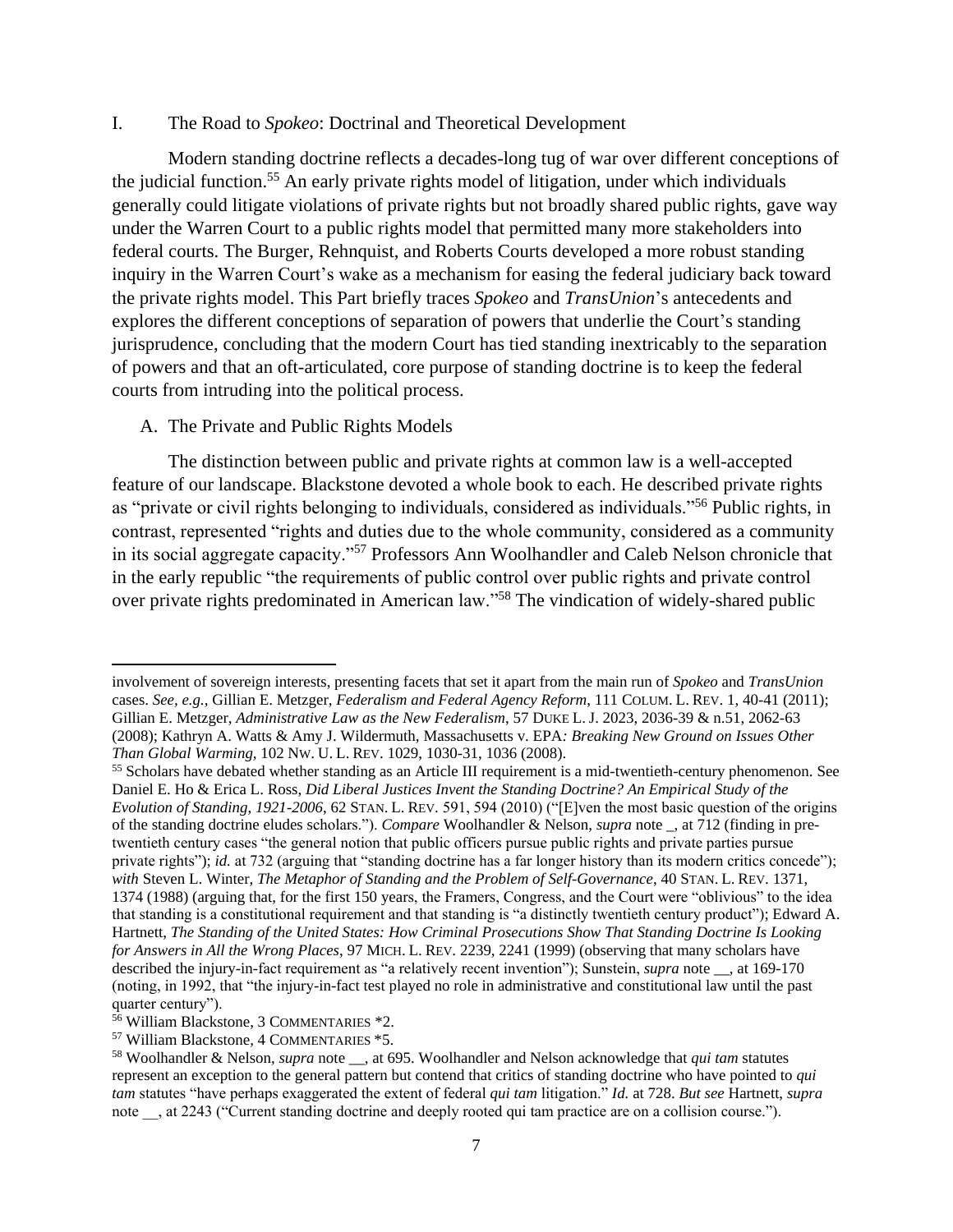rights was traditionally the province of the government or the political process.<sup>59</sup> Individuals could resort to courts to enforce their private rights, <sup>60</sup> and, as Professor Andrew Hessick documents, actions for violation of private rights were sustained even in the absence of demonstrable harm. <sup>61</sup> As the Court reaffirmed in *Uzuegbunam v. Preczewski*, <sup>62</sup> at common law, it was an "incontrovertible" proposition that, "every injury imports damage," and if no other damage is established, the plaintiff "is entitled to a verdict for nominal damages."<sup>63</sup>

The private rights model, under which private litigants could sue to vindicate their private—but not public—rights, found early support in *Marbury v. Madison*, with Chief Justice Marshall committing the federal courts to examining the law not abstractly but as a byproduct of fielding the private claims of litigants with real, live disputes. <sup>64</sup> Thus, the Court's first question and point of departure was whether Marbury had a personal right to his commission, and it proceeded further only upon answering that question in the affirmative. <sup>65</sup> The *Marbury* Court's embrace of a private rights model and analogy to "ordinary" common law litigation was likely born of necessity due to "strong ambivalence about the propriety of judicial review in a democratic society." <sup>66</sup> The fraught political climate after the election of 1800 made Marshall's

l

<sup>66</sup> Monaghan, *supra* note \_\_, at 1366.

<sup>59</sup> *See* Woolhandler & Nelson, *supra* note \_\_, at 696.

<sup>60</sup> *See id.* at 697.

<sup>61</sup> *See* Hessick, *supra* note \_\_, at 282-83. *See also* Spokeo v. Robins, 136 S. Ct. 1540, 1551 (2016) (Thomas, J., concurring) ("In a suit for the violation of a private right, courts historically presumed that the plaintiff suffered a *de facto* injury merely from having his personal, legal rights invaded."). <sup>62</sup> 141 S. Ct. 792 (2021).

<sup>63</sup> *Id.* at 799 (quoting Justice Story's opinion in *Webb v. Portland Mfg.*, 29 F. Cas. 506, 507-508 (D. Me. 1838)). <sup>64</sup> 5 U.S. (1 Cranch) 137, 163 (1803). Scholars have debated *Marbury*'s embrace of the private rights model, with some finding more scattered breadcrumbs supporting the Court's "special function" of articulating the contours of federal law. *Compare* Henry P. Monaghan, *Constitutional Adjudication: The Who and the When*, 82 YALE L.J. 1363, 1365-66 (1973) (describing *Marbury* as the "crucible" for the entrenchment of the private rights model); Pfander, *supra* note \_\_, at 1541 (characterizing *Marbury* as typifying "nineteenth century, private law litigation," with constitutional claims arising "incidentally in the course of litigating private claims"); Martin H. Redish  $\&$ Sopan Joshi, *Litigating Article III Standing: A Proposed Solution to the Serious (But Unrecognized) Separation of Powers Problem*, 162 U. PA. L. REV. 1373, 1375 (2014) (finding in *Marbury* recognition that courts' "traditional adjudicatory role was limited to the resolution of real private disputes) *with* Richard H. Fallon, Jr., *Marbury and the Constitutional Mind: A Bicentennial Essay on the Wages of Doctrinal Tension*, 91 CAL. L. REV. 1, 8 (2003) (arguing that *Marbury* has a "special-functions face" and a "prudential face," in addition to its "private-rights face"); Robert J. Pushaw, Jr., *Article III's Case/Controversy Distinction and the Dual Functions of Federal Courts*, 69 NOTRE DAME L. REV. 447, 500-501 (1994) (arguing that Marshall's "extensive (and perhaps unnecessary) discussion of judicial review as part of the Court's law declaration function . . . undercuts the popular notion that he viewed constitutional exposition as incidental to dispute resolution"); Winter, *supra* note \_\_, at 1416 (arguing that "*Marbury*'s assertion of the power of judicial review followed naturally from the affirmation of the public rights model of mandamus power over executive officials"); Martin H. Redish, *The Passive Virtues, The Counter-Majoritarian Principle, and the "Judicial-Political" Model of Constitutional Adjudication*, 22 CONN. L. REV. 647, 653 (1990) (arguing that language in *Marbury* embracing the private rights model needs to be contextualized). <sup>65</sup> *Marbury*, 5 U.S. (1 Cranch) at 167-68. *See* Woolhandler & Nelson, *supra* note \_\_, at 711 (noting that *Marbury* "highlighted the need for private relators to allege private injury"). *But see* Girardeau A. Spann, *Expository Justice*, 131 U. PA. L. REV. 585, 591 (1983) (arguing that *Marbury* embraces a special-function role rather than a disputeresolution model because, in concluding that it lacked jurisdiction, "the Court also lacked jurisdiction to opine as to otherwise pertinent principles of law").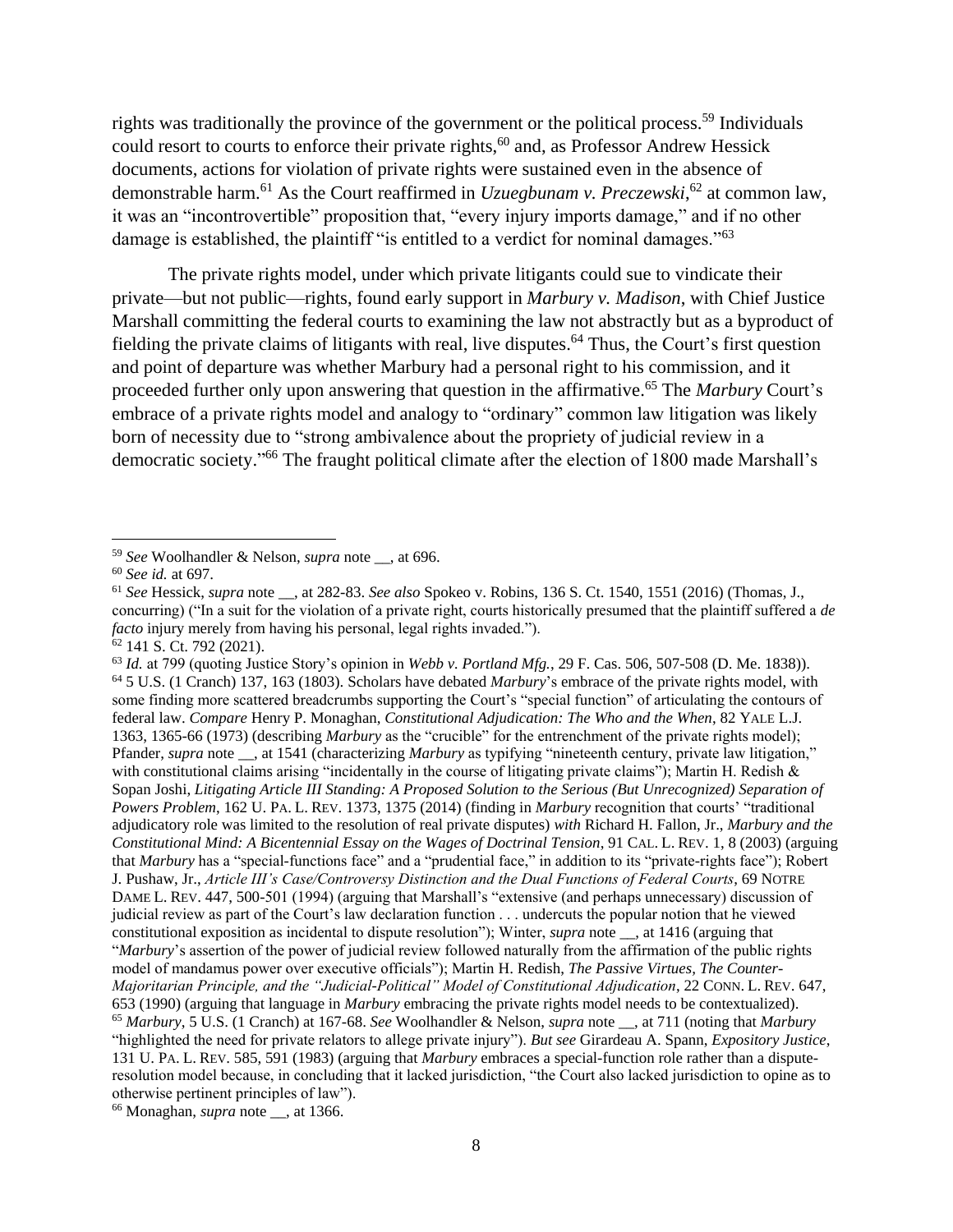course perilous. <sup>67</sup> Indeed, Professor Henry Monaghan opines that "frequent judicial intervention in the political process" in that era would have engendered "such widespread political reaction" as to "destroy<sup>[]"</sup> the federal courts.<sup>68</sup>

Early twentieth century cases reflected the Court's reluctance to permit individual litigants to advance widely-shared, generalized grievances better suited to the political arena. In *Fairchild v. Hughes*, <sup>69</sup> a plaintiff who had unsuccessfully fought ratification of the Nineteenth Amendment brought his cause to the courts, seeking a declaration that the amendment was unconstitutional and void.<sup>70</sup> The Supreme Court concluded that plaintiff's interest was "not such as to afford a basis" for the suit.<sup>71</sup> Plaintiff claimed no personal wrongs; he simply asserted "the right, possessed by every citizen, to require that the Government be administered according to law."<sup>72</sup> In other words, he sought to enforce what Blackstone would have termed a public right. The following year, in *Frothingham v. Mellon*, <sup>73</sup> the Court rejected a taxpayer's challenge to a statute designed to reduce maternal and infant mortality.<sup>74</sup> The taxpayer's "minute and indeterminable" interest was "shared with millions of others," and the issue was "essentially a matter of public and not of individual concern."<sup>75</sup> The Court held that, to permit suit where plaintiff "suffers in some indefinite way in common with people generally" would allow federal courts to usurp the role of the legislature, "an authority which plainly we do not possess."<sup>76</sup>

The modern story arc of standing begins with the Warren Court's free-wheeling turn away from this paradigm and ends with an about-face under the Burger, Rehnquist, and Roberts Courts thereafter. Alongside the emergence of the administrative state in the middle of the twentieth century came an awareness that statutes did not just regulate targets but had beneficiaries who were stakeholders in their enforcement as well.<sup>77</sup> In the "generous sixties and seventies," the Warren Court increasingly expanded the pool of plaintiffs to permit these beneficiaries, the "consumers, users of the wilderness, competitors, air breathers, and water drinkers" to sue to compel enforcement of statutes where they were at least arguably within its

<sup>67</sup> *See* BRUCE ACKERMAN, THE FAILURE OF THE FOUNDING FATHERS: JEFFERSON, MARSHALL, AND THE RISE OF THE PRESIDENTIAL DEMOCRACY 6 (2005) (describing "a decade of grim institutional struggle between the men of 1800 and the men of 1787—between the president, whose mandate from the People was backed by Congress, and the Court, whose mandate was backed by a piece of paper"); *id.* at 8 (*Marbury* was part of "a large strategic retreat"). <sup>68</sup> Monaghan, *supra* note \_\_, at 1366.*.*

<sup>69</sup> 258 U.S. 126 (1922).

<sup>70</sup> *See id.* at 127.

<sup>71</sup> *Id.* at 129.

<sup>72</sup> *Id.*

<sup>73</sup> 262 U.S. 447 (1923).

<sup>74</sup> *See id.* at 487.

<sup>75</sup> *Id. See also* Ex parte Levitt, 302 U.S. 633 (1937) (rebuffing a challenge to Justice Hugo Black's confirmation, noting the challenger "has merely a general interest common to all members of the public").

<sup>76</sup> *Frothingham*, 262 U.S. at 488-89. Professor Monaghan calls *Frothingham* "the classic judicial expression of the 'private rights' model." Monaghan, *supra* note \_\_ [Who & When], at 1367.

<sup>77</sup> *See* Cass R. Sunstein, *Standing and the Privatization of Public Law*, 88 COLUM. L. REV. 1432, 1433 (1988). *See also* Jonathan R. Siegel, *Zone of Interests*, 92 GEO. L.J. 317, 321-22 (2004) (observing that the Court offered little early guidance on the source or application of the zone of interests test).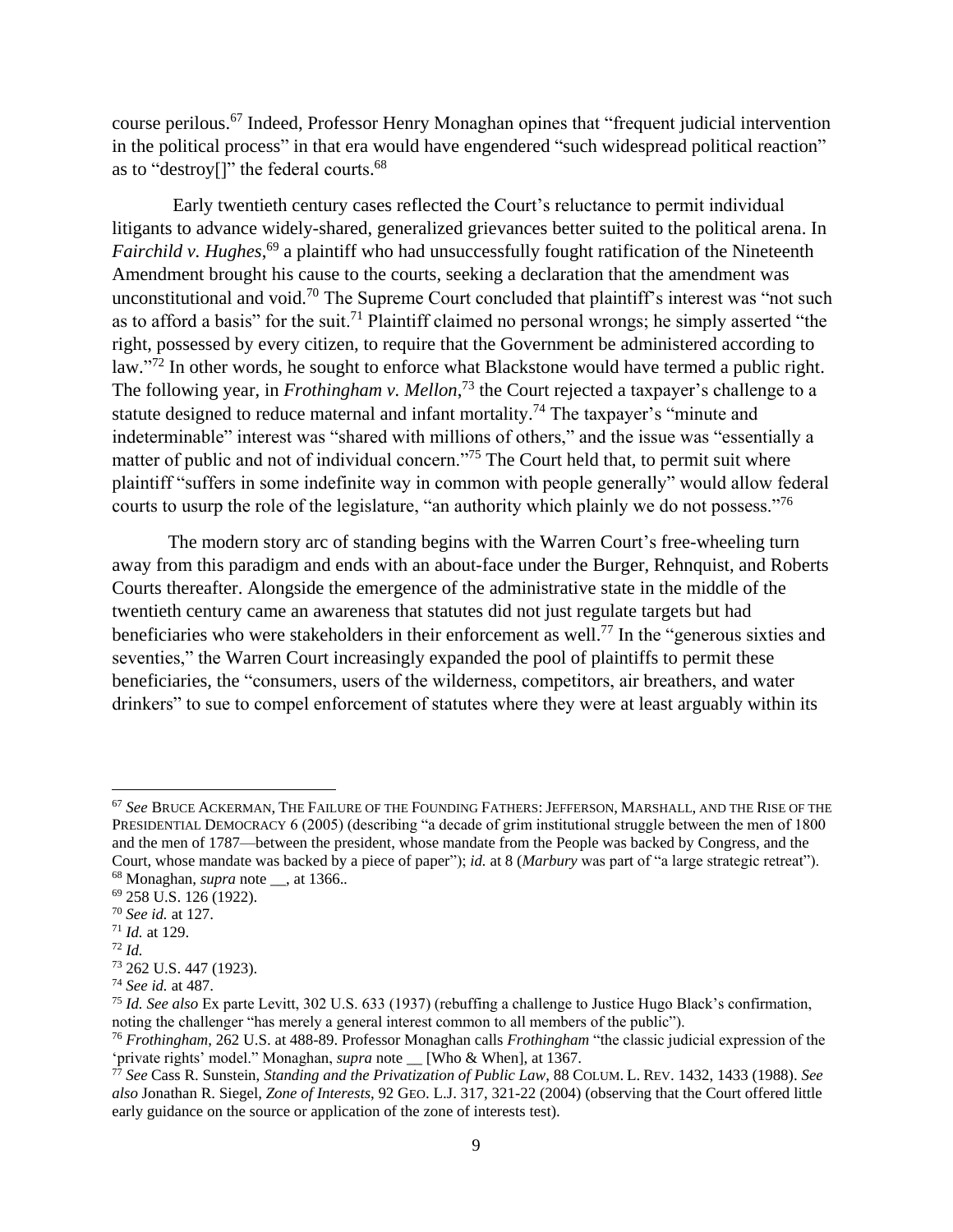"zone of interest."<sup>78</sup> In *Flast v. Cohen*,<sup>79</sup> moreover, an 8-1 Court carved an exception to *Frothingham*'s "impenetrable barrier" against taxpayer standing, permitting any aggrieved, taxpaying citizen to challenge congressional appropriations as violations of the Establishment Clause.<sup>80</sup> So pronounced was the expansion of the litigant pool that Professor Louis Jaffe could remark, in 1972, that, while it might appear "anomalous" for an individual to press public rights, "we are becoming more and more familiar with the judicial enforcement of public or group interests at the suit of individuals and groups who may or may not be direct beneficiaries of the judgment."<sup>81</sup> In 1977, Professor Abram Chayes observed that "the dominating characteristic of modern federal litigation is that lawsuits do not arise out of disputes between private parties about private rights."<sup>82</sup> The Court coined "injury in fact" to expand the pool of potential plaintiffs by disaggregating the right to sue from the literal violation of a statute,<sup>83</sup> creating what Professor Hessick termed a "quasi-public model of standing."<sup>84</sup>

Backlash ensued. In 1983, then-Judge Antonin Scalia inveighed against the "overjudicialization of the processes of self-governance,"<sup>85</sup> urging a return to "judges' proper business—'solely, to decide on the rights of individuals.'"<sup>86</sup> By 1988, Professor Cass Sunstein detected "[r]ecent and still quite tentative innovations in the law of standing" that "have started to push legal doctrine in the direction of . . . a private-law model."<sup>87</sup> Four years later, *Lujan v. Defenders of Wildlife*<sup>88</sup> repurposed the injury-in-fact requirement as a mechanism for circumscribing the ranks of potential litigants, permitting suit under a broad citizen-suit

l

<sup>78</sup> Patricia M. Wald, *The D.C. Circuit: Here and Now*, 55 G.W. L. REV. 718, 719 (1987); *see also* Hessick, *supra* note \_\_, at 292-93 (describing the Warren Court's abandonment of the private rights model because it limited the Court's ability to oversee administrative agencies); Sunstein, *supra* note \_\_, at 1443-44 (grounding Warren Court's model in need for "judicial checks" on regulatory capture, unlawful failure to regulate, and a desire to protect regulatory beneficiaries who might face impediments in the political process). <sup>79</sup> 392 U.S. 83 (1968).

<sup>80</sup> *Id.* at 85, 88. Professor Fallon cites *Frothingham* and *Flast* as textbook examples of the private and public rights models, respectively. *See* Richard H. Fallon, Jr., *The Linkage Between Justiciability and Remedies—and Their Connections to Substantive Rights*, 92 VA. L. REV. 633, 658 n. 82 (2006).

<sup>81</sup> Louis L. Jaffe, *The Editorial Responsibility of the Broadcaster: Reflections on Fairness and Access*, 85 HARV. L. REV. 768, 774 (1972). *See also* Monaghan, *supra* note \_\_ [Who & When], at 1369-71 (noting, in 1973, the weakening of the private rights model and an emergent belief in "constitutional litigation as 'public actions,' which may or may not involve private rights").

<sup>82</sup> Abram Chayes, *The Role of the Judge in Public Law Litigation*, 89 HARV. L. REV. 1281, 1284 (1977); *see also* Fletcher, *supra* note , at 227 (noting surge in litigation during the Warren Court era "by litigants who were not individually affected by the conduct of which they complained in any way markedly different from most of the population"). By 1982, Professor Chayes was presciently noting "countertendencies" and a "broad change in political mood." Abram Chayes, *The Supreme Court 1981 Term—Foreword: Public Law Litigation and the Burger Court*, 96 HARV. L. REV. 4, 7 (1982).

<sup>83</sup> Assoc. of Data Processing Serv. Orgs., Inc. v. Camp, 397 U.S. 150, 152 (1970).

<sup>84</sup> Hessick, *supra* note \_\_, at 294; *see also* Lee & Ellis, *supra* note \_\_, at 177 (noting that the *Data Processing* Court separated litigable injury in fact from legal harm); Rachel Bayefsky, *Constitutional Injury and Tangibility*, 59 WM. & MARY L. REV. 2285, 2296 (2018) (rooting the injury-in-fact requirement in the effort to "liberalize the law of standing").

<sup>85</sup> Antonin Scalia, *The Doctrine of Standing as an Essential Element of the Separation of Powers*, 17 SUFFOLK L. REV. 881, 881 (1983).

<sup>86</sup> *Id.* at 884 (quoting Marbury v. Madison, 5 U.S. (1 Cranch) 137, 170 (1803)).

<sup>87</sup> Sunstein, *supra* note \_\_, [*Standing and the Privatization*] at 1433.

<sup>88</sup> 504 U.S. 555 (1992).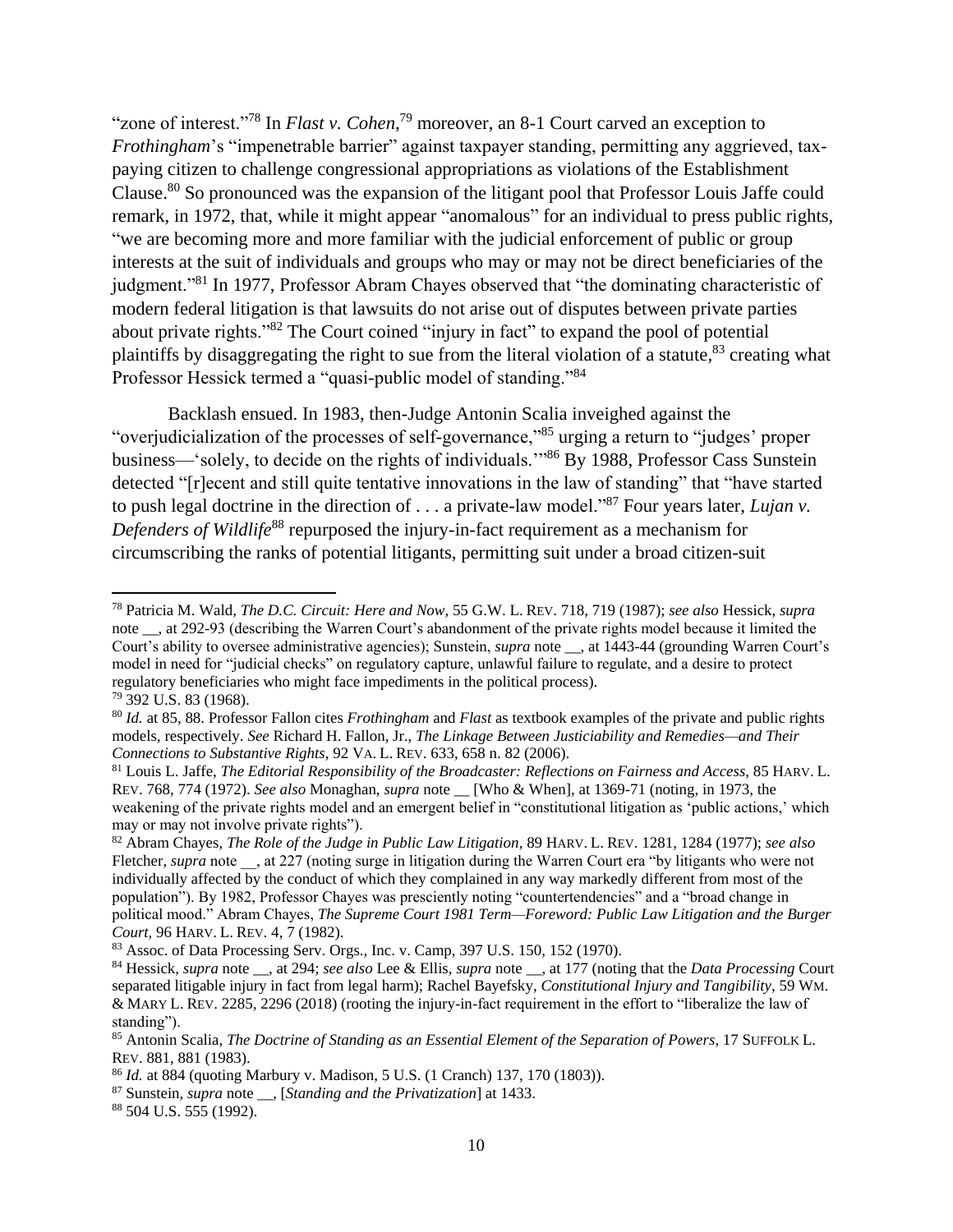provision only where the injury "affect[ed] the plaintiff in a personal and individual way" and plaintiff was himself "among the injured."<sup>89</sup> To contemporaneous commentators, Justice Scalia's majority opinion signified a "dramatic" regression to the private rights model that portended the invalidation of "the large number of statutes in which Congress has attempted to use the 'citizensuit' device as a mechanism for controlling unlawfully inadequate enforcement of the law."<sup>90</sup>

Despite *Lujan*'s signaled shift, the Court moved in fits and starts thereafter, and the rule against generalized grievances soon blurred. In *Federal Election Commission v. Akins*,<sup>91</sup> the Court found standing when plaintiffs, a group of voters, challenged the FEC's conclusion that American Israel Public Affairs Committee (AIPAC) was not subject to donor and expenditure disclosure requirements under a federal statute.<sup>92</sup> The Court concluded that Congress had sought to ensure that voters received information related to these campaign activities and thus had squarely prevented the harm they alleged.<sup>93</sup> To the government's argument that this was a generalized grievance, and over a bitter Justice Scalia dissent, the Court responded that prior cases had rejected "abstract and indefinite" interests like "seeing that the law is obeyed"; here, in contrast, although plaintiffs' claimed deprivation of information was "widely shared," it was also "concrete."<sup>94</sup> In *Massachusetts v. EPA*,<sup>95</sup> the Court found that the Commonwealth of Massachusetts had standing to challenge the EPA's rejection of a petition for rulemaking to regulate greenhouse gases.<sup>96</sup> The Court concluded that Massachusetts had asserted an enforceable procedural right and noted that "rising seas" were "swallow[ing] Massachusetts' coastal land."<sup>97</sup> That the cited risks were "widely shared," the Court found, did not mean Massachusetts lacked a litigable injury.<sup>98</sup>

While leaving *Akins* and *Massachusetts v. EPA* intact, subsequent cases have reemphasized the requirement that plaintiff face harm distinct from that suffered by the public at

 $\overline{a}$ 

<sup>89</sup> *Id.* at 560 n. 1, 563.

<sup>90</sup> Sunstein, *What's Standing*, *supra* note \_\_ at 164-65. *See also* Gene R. Nichol, Jr., *Justice Scalia, Standing, and Public Law* Litigation, 42 DUKE L.J. 1141, 1166 (1993) (characterizing *Lujan* as part of "a broader agenda" to roll back the public litigation model); The *Supreme Court, 1991 Term Leading Cases – Standing – Congressional Power to Define Judicially Cognizable Injuries*, 106 HARV. L. REV. 308, 313 (1992) (describing *Lujan* as "an important turning point in standing doctrine"); Seth Davis, *The Private Rights of Public Governments*, 94 NOTRE DAME L. REV. 2091, 2097 (2019) (describing return over past four decades to a private rights model). <sup>91</sup> 524 U.S. 11 (1998).

<sup>92</sup> *See id.* at 20-21. The *Akins* Court relied on two pre-*Lujan* cases to reaffirm informational standing. *See id.* at 21 (citing Havens Realty Corp. v. Coleman, 455 U.S. 363 (1982) and Public Citizen v. Department of Justice, 491 U.S. 440 (1989)). Interestingly, *Lujan* cited neither.

<sup>93</sup> *See Akins*, 524 U.S. at 22.

<sup>94</sup> *Id.* at 24. Commentators initially saw in *Akins* "the suggestion that Congress can overcome the barrier to 'generalized grievances.'" Cass R. Sunstein, *Informational Regulation and Informational Standing: Akins and Beyond*, 147 U. PA. L. REV. 613, 616 (1999); *see also* Kimberly N. Brown, *What's Left Standing? FECA Citizen Suits and the Battle for Judicial Review*, 55 U. KAN. L. REV. 677, 691 (2007) (arguing that, after *Akins*, short of allowing suit for "[p]ure distaste in government activity," Congress "can define 'injuries' that are cognizable notwithstanding that the public as a whole suffers them").

<sup>95 549</sup> U.S. 497 (2007).

<sup>96</sup> *See id.* at 521.

<sup>97</sup> *Id.* at 522.

<sup>98</sup> *Id.*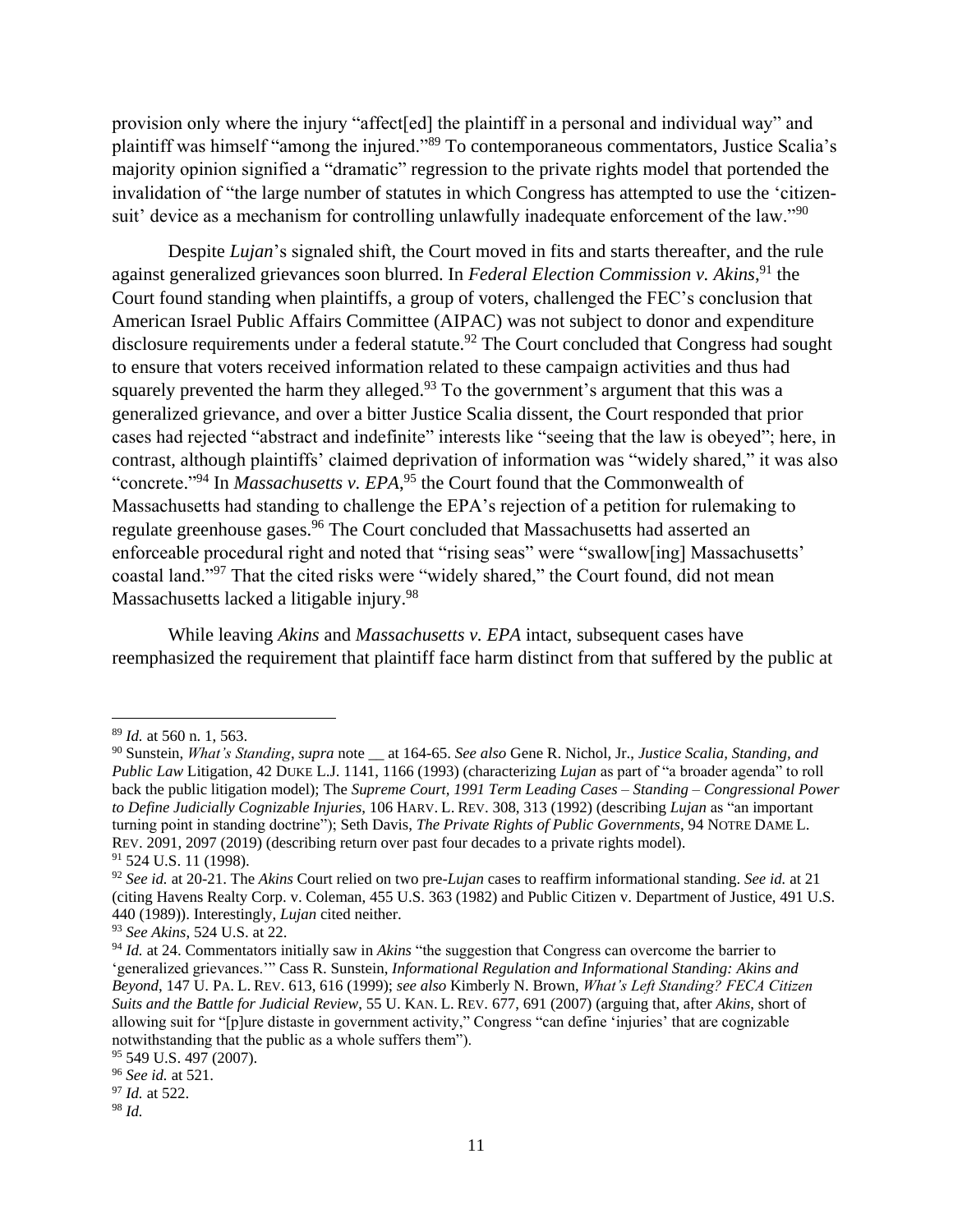large. In *Hein v. Freedom from Religion Foundation*<sup>99</sup> and *Arizona Christian School Tuition Organization v. Winn*,<sup>100</sup> the Court circumscribed taxpayer standing to precise *Flast v. Cohen*<sup>101</sup> facts, effectively putting that case in a box. <sup>102</sup> In *Summers v. Earth Island Institute*, <sup>103</sup> the Court rejected an environmental group's effort to prevent the U.S. Forest Service from exempting certain forest projects from the notice-and-comment process.<sup>104</sup> The Court, per Justice Scalia, underscored that the injury-in-fact requirement kept federal courts from fielding generalized grievances, requiring that plaintiff demonstrate a "real need" "to warrant *his* invocation of federal-court jurisdiction."<sup>105</sup> Without citing *Akins*, the Court sharply rejected plaintiffs' claim that their inability to file comments itself represented litigable procedural injury.<sup>106</sup> Congress could not create standing by legislating procedural rights *in vacuo*, untethered to individual concrete injury; "the requirement of injury in fact is a hard floor of Article III jurisdiction that cannot be removed by statute."<sup>107</sup>

Since *Lujan*, the Court has stepped away from the Warren Court's public rights model of adjudication, but—though it has agreed on the litany of adjectives that modifies the injury-in-fact requirement<sup>108</sup>—its enforcement of the requirement has reflected an internal struggle over when and under what circumstances plaintiffs can assert widely shared grievances. Since 2007, the trend has been to require individual and differentiated injury. *Akins* and *Massachusetts v. EPA* remain on the books but seemed to be outliers even before the Court's change in personnel.<sup>109</sup>

B. Separation-of-Powers Purposes of Standing

<sup>105</sup> *Id.* at 493 (emphasis original).

 $\overline{\phantom{a}}$ <sup>99</sup> 551 U.S. 587 (2007).

<sup>100</sup> 563 U.S. 125 (2011).

<sup>101</sup> 392 U.S. 83 (1968).

<sup>102</sup> 551 U.S. at 593, 615 (opinion of Alito, J.). *Hein* had no majority opinion. Justice Scalia and Justice Thomas concurred in the judgment in *Hein* and urged that *Flast* be overruled. *See id.* at 618 (Scalia, J., concurring in the judgment); *see also id.* at 636 ("generalized grievances affecting the public at large have their remedy in the political process"). After *Winn*, leading commentators suggested that the Court had engaged in "stealth" overruling of *Flast*. RICHARD H. FALLON, JR. *ET AL.*, HART & WECHSLER'S THE FEDERAL COURTS AND THE FEDERAL SYSTEM 130 (7th ed. 2015).

<sup>103</sup> 555 U.S. 488 (2009).

<sup>104</sup> *See id.* at 495-97.

<sup>106</sup> *See id.* at 496-97.

<sup>107</sup> *Id.* at 497. In *Lexmark International Inc. v. Static Control Components, Inc.*, 572 U.S. 118 (2014), the Court reaffirmed in dicta that cases in which plaintiff "seek[s] relief that no more directly and tangibly benefits him than it does the public at large . . . do not present constitutional 'cases' or 'controversies,'" thus anchoring the injunction against generalized grievances more firmly in Article III. *Id.* at 127 n. 3.

<sup>108</sup> *See* Craig Konnoth & Seth Kreimer, *Spelling Out Spokeo*, 165 U. PA. L. REV. ONLINE 47, 47-48 (2016) (remarking that the Court's over one hundred cases turning on injury in fact have "festoon[ed] the bedrock with adjectives").

<sup>109</sup> *See* Kimberly N. Brown, *Justiciable Generalized Grievances*, 68 MD. L. REV. 221, 233 (noting that *Akins* "has largely been considered *sui generis*, confined to voter cases involving requests for information" and that "its irreconcilability with *Lujan* has invited relitigation of the literal *Akins* holding even in cases brought under the FECA"); *id.* at 223 (calling the *Massachusetts v. EPA* case "a stunner" that contravened the Court's injunction against fielding generalized grievances); Metzger, *Federalism and Federal Agency Reform*, *supra* note \_\_, at 40-41 (describing *Massachusetts v. EPA* as an "outlier" and noting that the Court offered "little clarification" of how Massachusetts' state status affected the inquiry").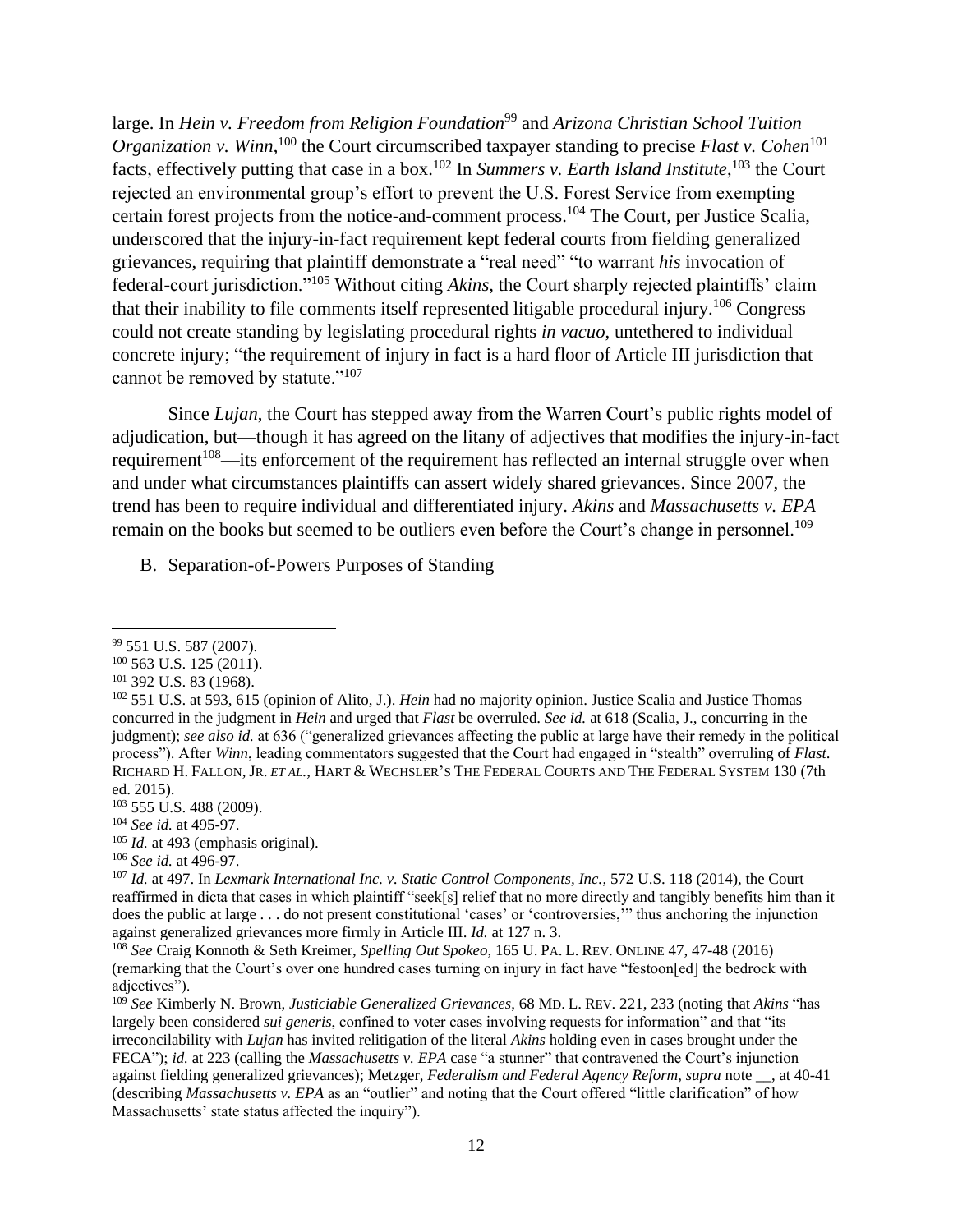If standing doctrine is contentious within the Court itself and universally maligned in the academy, why put ourselves through it? Article III standing, the Court has repeatedly instructed, "is built on a single basic idea—the idea of separation of powers." <sup>110</sup> Given the serpentine doctrinal development over the past several decades, it is perhaps unsurprising that the Justices' agreement on this point masks several discrete concepts. Professor Heather Elliott has identified three different separation-of-powers functions purportedly served by standing doctrine, which she termed "the concrete-adversity function," "the pro-democracy function," and the "anticonscription function."<sup>111</sup> Understanding the various interests served by—or at least claimed by—standing doctrine helps contextualize the Court's moves in *Spokeo* and *TransUnion*.

The concrete-adversity function is a Warren-Era construct in which standing operates to ensure that federal courts decide cases presented in an adversarial posture.<sup>112</sup> It thus promotes better decision-making. Requiring that plaintiff have a personal stake contributes to "concrete adverseness which sharpens the presentation of issues."<sup>113</sup> In *Flast v. Cohen*, the Court explained that the standing question "[did] not, by its own force, raise separation of powers problems related to improper judicial interference in areas committed to other branches of government."<sup>114</sup> Still, *Flast* elsewhere described standing as "a device used by the Court to avoid judicial inquiry into questions of social policy and the political wisdom of Congress."<sup>115</sup> Ensuring that cases arrived in an adversarial, sharp posture fostered good decision-making while itself helping to keep the federal courts in their lanes.

The pro-democracy function of standing protects the integrity of the political process more overtly by diverting generalized grievances away from the unelected federal courts.<sup>116</sup> In then-Judge Scalia's classic formulation, standing excludes courts from the "undemocratic role of prescribing how the other two branches should function in order to serve the interest *of the majority itself.*"<sup>117</sup> The courts are for individuals facing unique harm or minorities in need of protection; "the majority needs no protection from itself."<sup>118</sup> A robust standing inquiry, the Court explained, thus withdraws from "unelected judges [the] general authority to conduct oversight of decisions of the elected branches of government."<sup>119</sup> While focused on protecting other branches, the pro-democracy function also reflects concern for the federal courts' institutional legitimacy

<sup>110</sup> TransUnion LLC v. Ramirez, 141 S. Ct. 2190, 2203 (2021); Raines v. Byrd, 521 U.S. 811, 820 (1997); Allen v. Wright*,* 468 U.S. 737, 752 (1984).

<sup>&</sup>lt;sup>111</sup> Elliott, *supra* note , at 460. Elliott argued that standing doctrine "is ill-suited to most of the functions it is asked to serve." *Id.* at 463. Professor Maxwell Stearns has identified an additional separation-of-powers interest served by standing: it erects hurdles and thereby "substantially reduces the extent to which litigants can force the creation of positive law in federal courts" as a way around legislative inertia. Maxwell L. Stearns, *Standing Back From the Forest: Justiciability and Social Choice*, 83 CAL. L. REV. 1309, 1319 (1995).

<sup>112</sup> *See id.* at 469-70.

<sup>113</sup> Baker v. Carr, 369 U.S. 186, 204 (1962).

<sup>114</sup> 392 U.S. 83, 100 (1968). Then-Judge Scalia derided the *Flast* articulation of the purpose of standing, s*ee* Scalia, *supra* note \_\_, at 892, and its zenith certainly preceded the Rehnquist Court.  $^{115}$  *Id.* n. 22.

<sup>116</sup> *See* Elliott, *supra* note \_\_, at at 477.

<sup>&</sup>lt;sup>117</sup> Scalia, *supra* note , at 894 (emphasis original).

<sup>118</sup> Jonathan R. Siegel, *What If the Universal Injury-in-Fact Test Already Is Normative?*, 65 ALA. L. REV. 403, 410 (2013).

<sup>119</sup> California v. Texas, 593 U.S. \_\_ (2021) (slip op., at 9).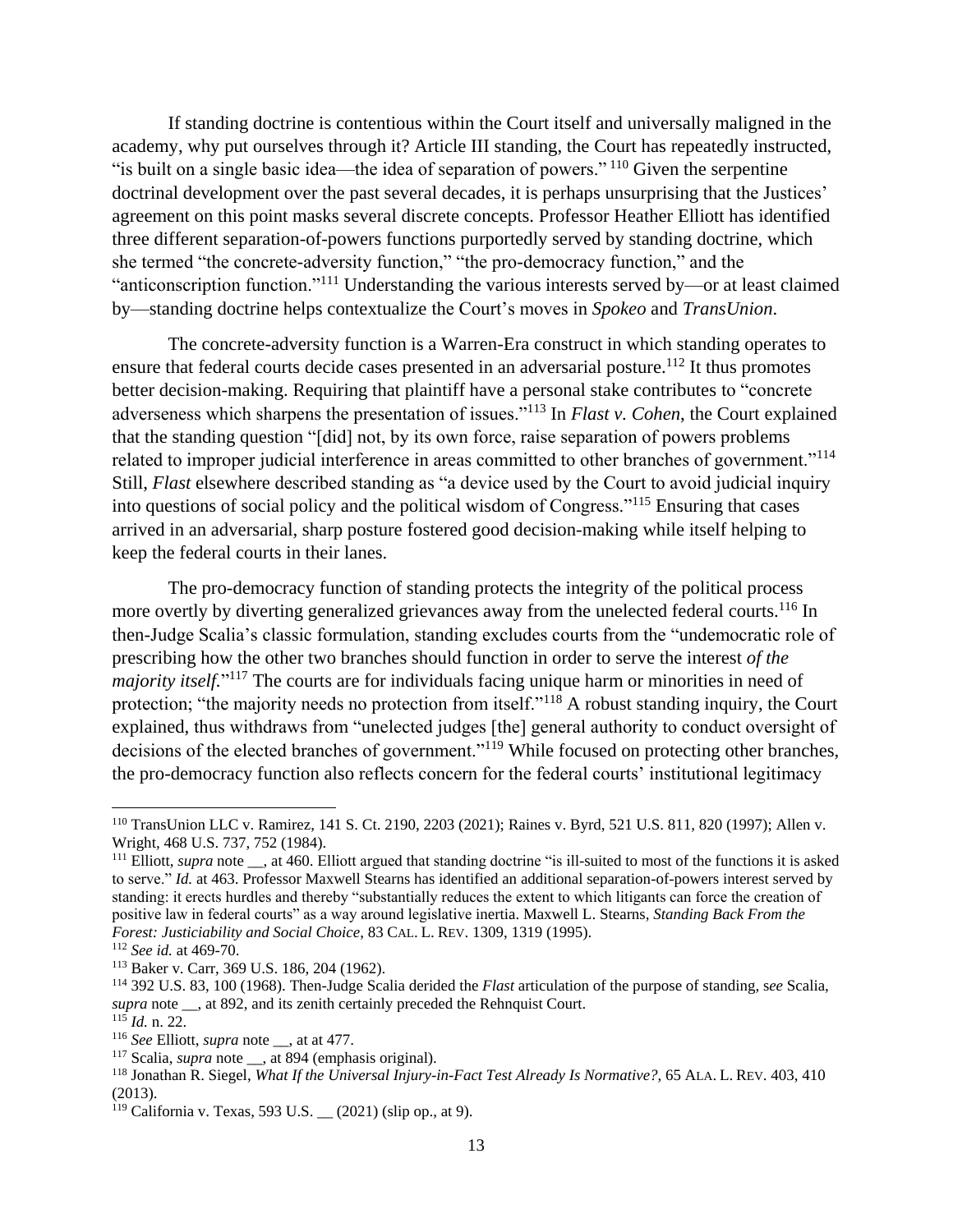given the "countermajoritarian difficulty,"<sup>120</sup> the age-old struggle to reconcile an unelected judiciary with its power to displace the work of the legislative branch. Thus, Alexander Bickel argued in 1962 that standing "cushions the clash between the Court and any given legislative majority."<sup>121</sup>

Finally, standing's anticonscription function erects high walls around Article II, barring Congress from enlisting the federal courts as "virtually continuing monitors of the wisdom and soundness of Executive action."<sup>122</sup> The villain in this context is the citizen-suit provision, the unwitting pawn is the federal courts, and the hero is the unitary executive, which concentrates all executive power in the office of the President and insulates the executive branch from legislative encroachment.<sup>123</sup> Under this view of standing, Congress must be stopped from "convert[ing] the undifferentiated public interest in executive officers' compliance with the law into an 'individual right' vindicable in the courts,"<sup>124</sup> for doing so trammels on presidential prerogative. The issue frequently arises in situations of agency non-enforcement. As then-Judge Scalia put it, in the absence of particularized individual harm, barring suit is "a good thing," because "lots of onceheralded programs ought to get lost or misdirected, in vast hallways or elsewhere," and "we judges, in the seclusion of our chambers, may not be *au courant* enough to realize it."<sup>125</sup>

Professor Elliott persuasively argues that standing has traditionally done a poor job at actually serving any of these functions. <sup>126</sup> As the next part shows, with *Spokeo* and *TransUnion*, the Roberts Court has elevated the anticonscription function at the expense of the pro-democracy function, abandoning the pretense of keeping federal courts out of the political process.

## II. A Misstep, Then a Careen

Into this already-confused area, with its vacillating conception of the judicial function, its tough-to-square precedents on generalized grievances, and its multiple conceptions of the separation-of powers backstory, dropped *Spokeo v. Robins* in 2016. *Spokeo* returned the Court to the vexing question when, exactly, "statutes creat[e] legal rights, the invasion of which creates

 $\overline{a}$ 

<sup>122</sup> Elliott, *supra* note \_\_, at 493 (quoting Lujan v. Defenders of Wildlife, 504 U.S. 555, 577 (1992)). Professor Lisa Schultz Bressman noted this as a singular feature in regulatory cases, where "the standing requirement blunts a different sort of clash—one between the Court and any given presidential administration." Lisa Schultz Bressman, *Judicial Review of Agency Inaction: An Arbitrariness Approach*, 79 N.Y.U. L. REV. 1657, 1682 (2004).

<sup>123</sup> *See* Steven G. Calabresi & Kevin H. Rhodes, *The Structural Constitution: Unitary Executive, Plural Judiciary*, 105 HARV. L. REV. 1153, 1165 (1992) (explaining Unitary Executive theorists' view that the Vesting Clause and the Take Care Clause "creat[e] a hierarchical, unified executive department under the direct control of the President" and that "the President alone possesses *all* of the executive power"); Steven G. Calabresi & Saikrishna B. Prakash, *The President's Power to Execute the Laws*, 104 YALE L.J. 541, 550 (1994) (arguing that "originalist textual and historical arguments for the unitary Executive, taken together, firmly establish the theory").

 $^{120}$  ALEXANDER M. BICKEL, THE LEAST DANGEROUS BRANCH: THE SUPREME COURT AT THE BAR OF POLITICS  $115$ (1962).

 $121$  *Id.* 

<sup>124</sup> Lujan v. Defenders of Wildlife, 504 U.S. 555, 577 (1992).

<sup>125</sup> Scalia, *supra* note \_\_, at 897.

<sup>126</sup> *See* Elliott, *supra* note \_\_, at 500.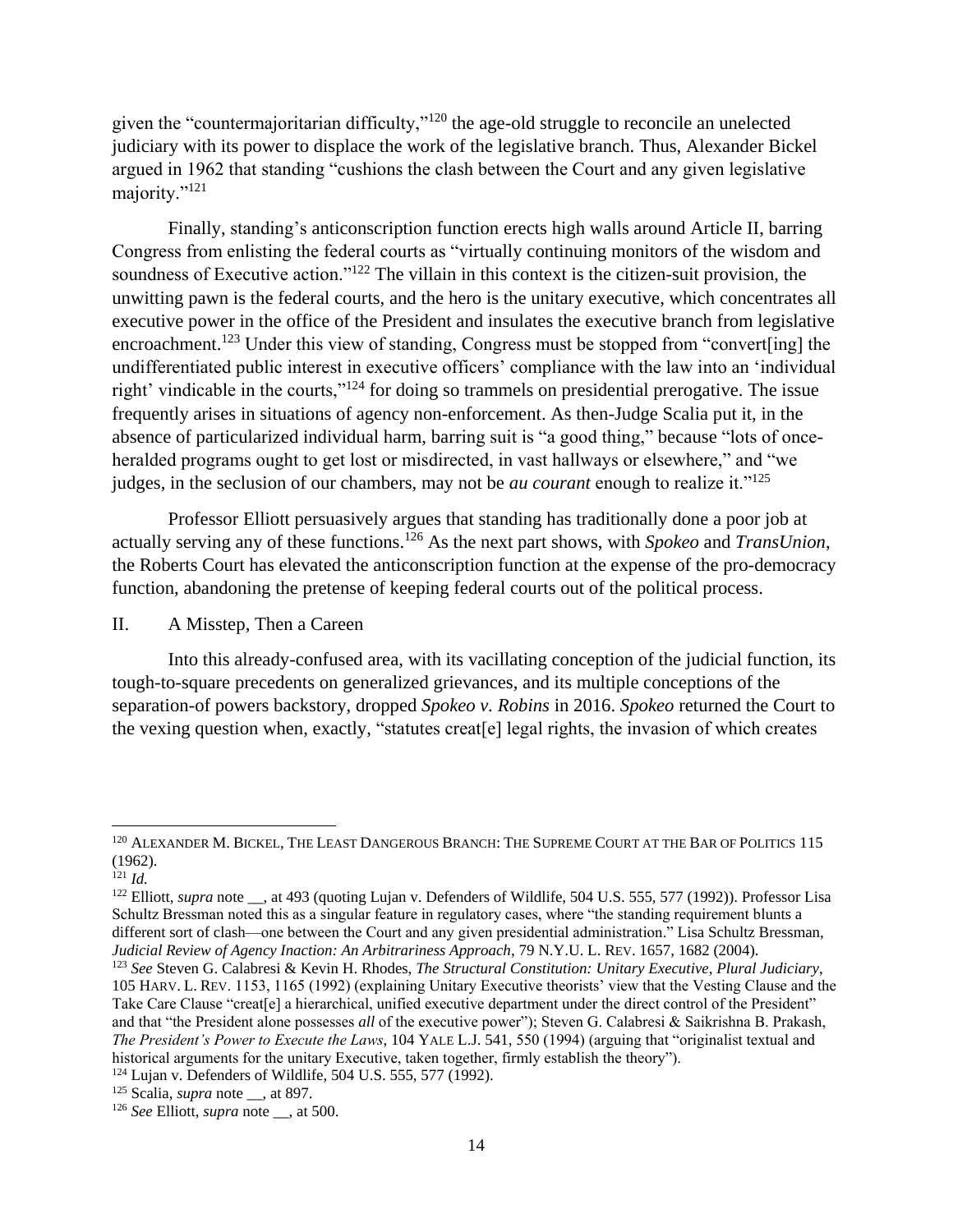standing."<sup>128</sup> While the Court had repeatedly said Congress could create enforceable rights,<sup>129</sup> it had also invalidated congressional efforts to do so.<sup>130</sup> *Spokeo* presented the Court with an opportunity to reconcile these two contradictory impulses by clearly demarcating when congressional efforts to create enforceable rights did and did not comport with Article III.<sup>131</sup>

The Court had shied away from the fight four years before. In *First American Financial*  Corp. v. Edwards,<sup>132</sup> a home purchaser brought suit alleging that her title insurer's payment of money to a title company in exchange for an exclusive referral agreement violated provisions of the Real Estate Settlement Procedures Act of 1974 (RESPA)<sup>133</sup> barring kickbacks.<sup>134</sup> In addition to imposing criminal penalties, the statute authorized anyone charged for settlement services that violated its provisions to file a civil action and receive damages of three times any settlement charges paid.<sup>135</sup> The Ninth Circuit joined two sister circuits in concluding that plaintiff had standing even though the violation had not resulted in any overcharge, noting that the statute did not require such a showing and that legislative history reflected Congress's concern with the impartiality of the referring entity.<sup>136</sup>

The Supreme Court granted certiorari in the absence of a circuit split.<sup>137</sup> At argument, plaintiff's counsel contended that the statute gave her the "right to a conflict-free transaction" and analogized her injury to a breach of the duty of loyalty.<sup>138</sup> Several members of the Court appeared skeptical. Justice Scalia characterized the alleged injury as "philosophical" and questioned "whether it is the function of courts to provide relief to people who haven't been injured."<sup>139</sup> Justice Kennedy protested that it was "circular" to say plaintiff "was entitled to it and, therefore, it's an injury."<sup>140</sup> Chief Justice Roberts suggested that plaintiff was attempting to assert only an "injury-in-law," not the requisite injury-in-fact.<sup>141</sup> Commentators saw the case as "the sleeper case of the Term."<sup>142</sup>

 $\overline{\phantom{a}}$ <sup>128</sup> *Lujan*, 504 U.S. at 578 (quoting Warth v. Seldin, 422 U.S. 490, 500 (1975)).

<sup>129</sup> *See, e.g.*, Havens Realty Corp. v. Coleman, 455 U.S. 363, 373 (1982) (concluding that Congress had conferred a legal right to truthful information about available housing and permitting suit by "tester" who had no intention of obtaining housing).

<sup>130</sup> *See* Summers v. Earth Island Inst., 555 U.S. 488, 496-97 (2009); *Lujan*, 504 U.S. at 562-67.

<sup>&</sup>lt;sup>131</sup> *See* Baude, *supra* note , at 197 (calling this "one of the harder questions of [the Court's] intricate law of standing to sue").

<sup>132</sup> 567 U.S. 756 (2012).

<sup>133</sup> 12 U.S.C. § 2607.

<sup>134</sup> *See* Edwards v. First Am. Corp., 610 F.3d 514, 517 (9th Cir. 2010).

<sup>135</sup> 12 U.S.C. § 2607(a), (b).

<sup>136</sup> *See Edwards*, 610 F.3d at 517-18.

<sup>&</sup>lt;sup>137</sup> 564 U.S. 1018 (2011).

<sup>138</sup> First Am. Fin. Corp. v. Edwards, No. 10-708, Supreme Court Oral Argument Transcript at 26, 32.

<sup>139</sup> *Id.* at 44-45.

<sup>140</sup> *Id.* at 47.

<sup>141</sup> *Id.* at 54.

<sup>142</sup> Pamela S. Karlan, *Foreword: Democracy and Disdain*, 126 HARV. L. REV. 1, 61 (2012); *see also* Kevin Russell, *First American Financial v. Edwards: Surprising End to a Potentially Important Case, SCOTUSblog (June 28, fterminal)* 3012, 7:00 PM), https://www.scotusblog.com/2012/06/first-american-financial-v-edwards-surprising-end-to-apotentially-important-case/.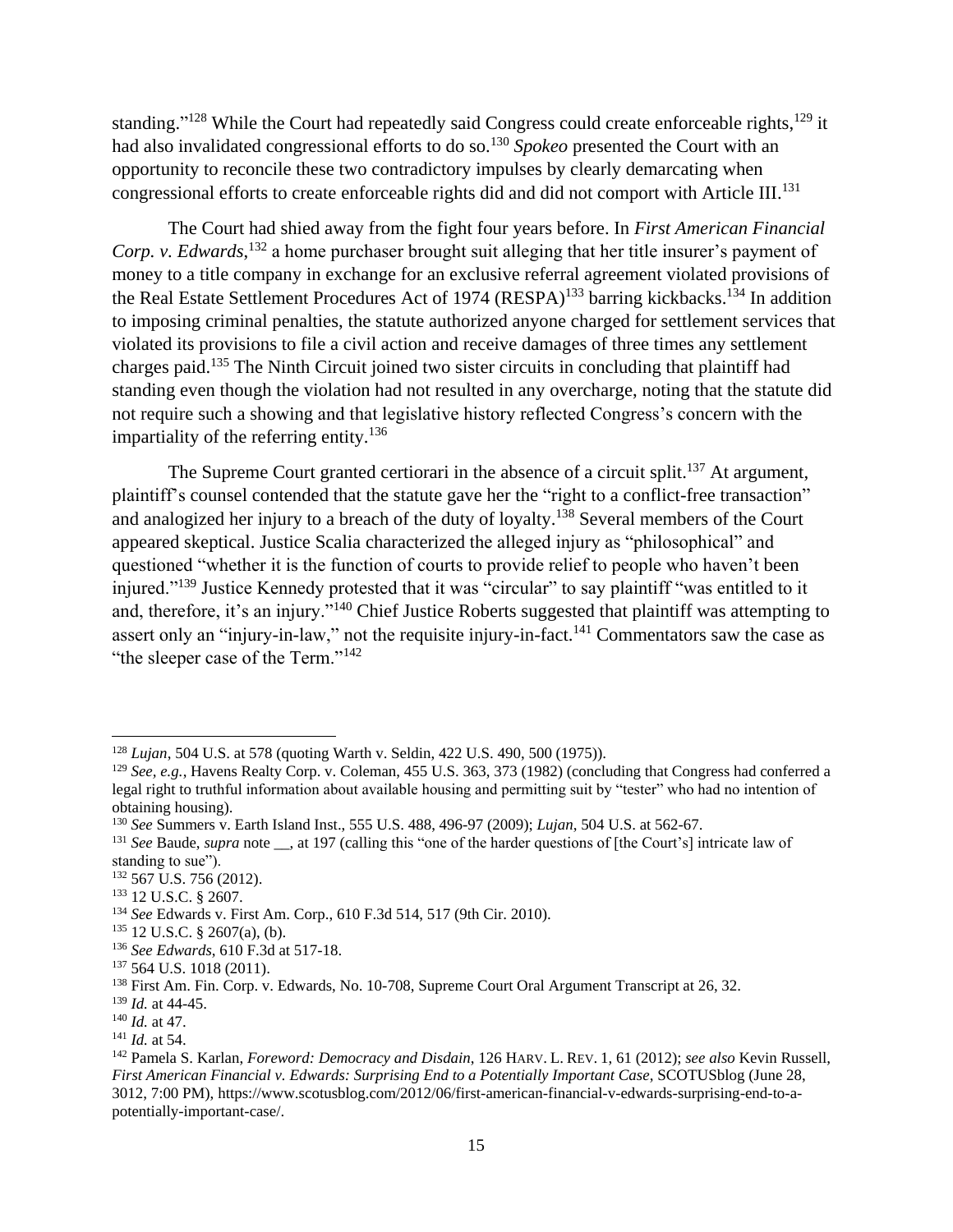On the last day of the term, seven months after argument, the Court unceremoniously dismissed the case as improvidently granted.<sup>143</sup> Because Justice Thomas was the only Justice in the December sitting who had not had a majority assignment, Court watchers inferred that the responsibility to write had initially fallen on him.<sup>144</sup> Commentators noted that the lengthy delay between argument and dismissal made it unlikely the Court had unearthed a "vehicle problem" precluding resolution of the case on the merits, $145$  leading some to speculate that the Court simply could not agree on the answer.<sup>146</sup>

In *Spokeo*, the Court carved itself another opportunity. The case involved what opponents characterized as a "no-injury" class.<sup>147</sup> Spokeo framed the question presented as "[w]hether Congress may confer Article III standing upon a plaintiff who suffers no concrete harm."<sup>148</sup> The case generated thirty-one *amici curiae* briefs, an unusually high figure far exceeding the average of thirteen per case for that term.<sup>149</sup>

## A. The *Spokeo* Majority

The facts were straightforward and uncontested. Spokeo is a people-search engine that aggregates personal information and provides it to subscribers, including businesses who want to seek out information about prospective employees.<sup>150</sup> Spokeo compiled a profile of Thomas Robins describing him as an affluent family man in his 50s with a graduate degree.<sup>151</sup> Each of these facts was allegedly incorrect.<sup>152</sup> Robins filed a federal class action complaint alleging that Spokeo was a consumer reporting agency whose publication of inaccurate information violated the Fair Credit Reporting Act of 1970 (FCRA).<sup>153</sup> The FCRA provides that "[a]ny person who willfully fails to comply with any requirement [of the Act] with respect to any consumer is liable to that consumer" for actual damages or statutory damages of \$100-\$1000 per violation, as well as attorneys' fees and the possibility of punitive damages.<sup>154</sup> Robins alleged several violations of the FCRA, some particular to him and some not. He claimed that Spokeo had violated disclosure requirements,<sup>155</sup> had failed to follow reasonable procedures to assure the accuracy of his

<sup>143</sup> 567 U.S. 756 (2012).

<sup>144</sup> *See* Ruth Bader Ginsburg & Linda Greenhouse, *A Conversation with Justice Ginsburg*, 122 YALE L.J. ONLINE 283, 300 (2013).

<sup>145</sup> *See* Karlan, *supra* note \_\_ at 58; Baude, *supra* note \_\_ at 211.

<sup>&</sup>lt;sup>146</sup> See Baude, *supra* note \_\_, at 211. *See also* Russell, *supra* note \_\_ (noting the Court may have dismissed "because it could not reach agreement on a workable constitutional test"); Jonathan S. Massey, *The Two that Got Away:* First American Financial Corp. v. Edwards *and* Kiobel v. Royal Dutch Petroleum Co., 7 CHARLESTON L. REV. 63, 73-74 (2012) (characterizing Court as "closely divided" at oral argument).

<sup>147</sup> Patricia W. Hatamyar Moore, Spokeo v. Robins: *The Illusory "No-Injury Class" Reaches the Supreme Court*, 2 ST. THOMAS J. OF COMPLEX LITIG. 1, 2-3 (2016) (describing catchphrase as a "well-orchestrated attack against the class action and plaintiffs' class-action lawyers").

<sup>&</sup>lt;sup>148</sup> Brief for Petitioner at *i*, Spokeo, Inc. v. Robins, No. 13-1339 (U.S. July 2, 2015).

<sup>149</sup>*See* Anthony J. Franze & R. Reeves Anderson, *In Unusual Term, Big Year for Amicus Curiae at the Supreme Court*, Nat. L.J., Sept. 21, 2016.

<sup>150</sup> Robins v. Spokeo, Inc., 867 F.3d 1108, 1110 (9th Cir. 2017).

<sup>151</sup> *See* Spokeo v. Robins, 136 S. Ct. 1540, 1546 (2016).

<sup>152</sup> *See id.*

<sup>153</sup> 84 Stat. 1127, 15 U.S.C. § 1681 *et seq.*

 $154$  *Id.* § 1681n(a).

 $155$  *Id.* § 1681b(b)(1).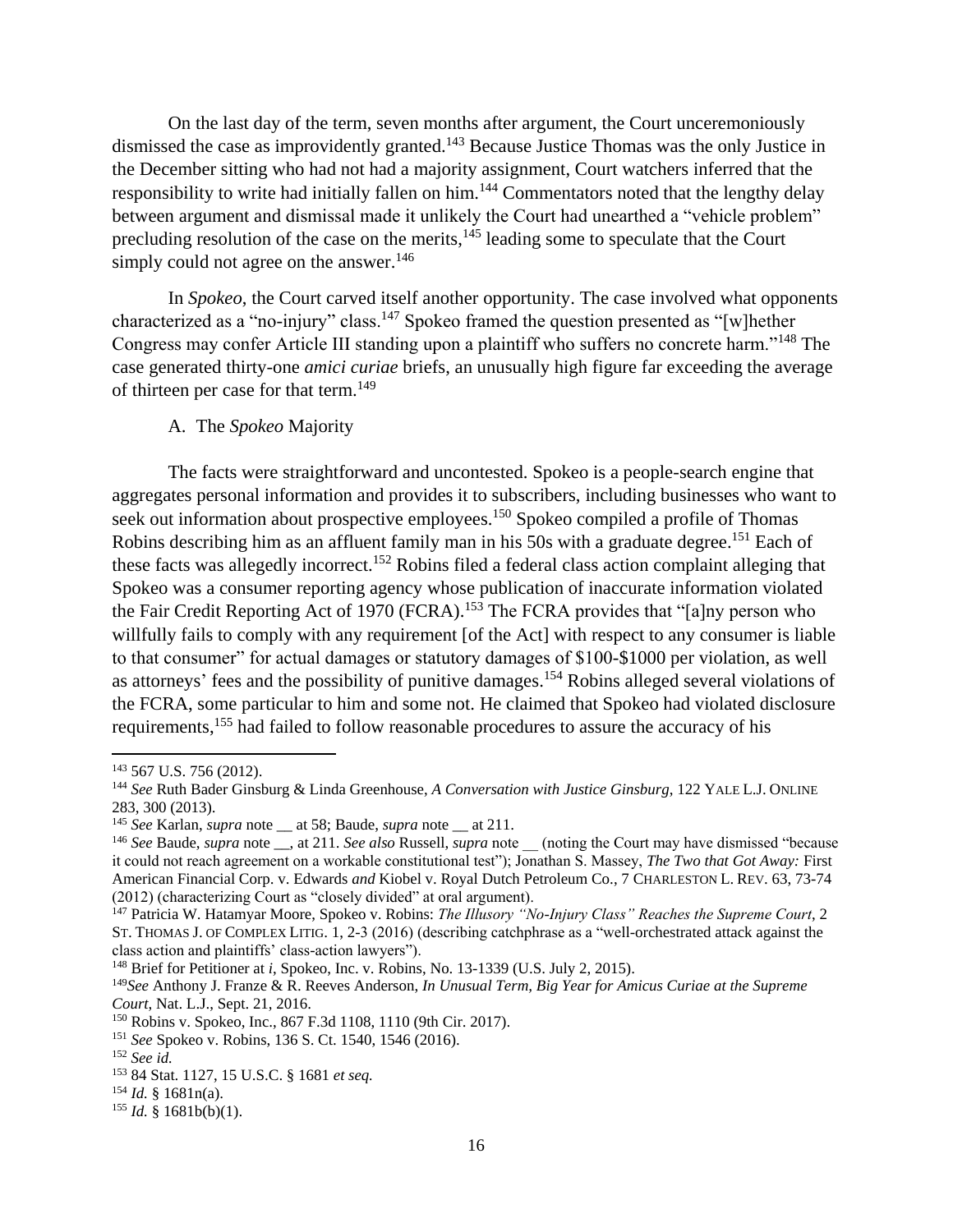reports,<sup>156</sup> had failed to issue required notice to providers and users of information,<sup>157</sup> and had not posted required toll-free telephone numbers.<sup>158</sup>

The district court dismissed for want of standing, noting that Robins had not connected the statutory violation to any actual harm but had merely expressed concern that the inaccuracies might jeopardize his employment prospects.<sup>159</sup> The Ninth Circuit reversed, noting that the statutory cause of action established liability for willful violations without requiring actual harm.<sup>160</sup> Turning to the Article III inquiry, the court concluded that Robins satisfied the injuryin-fact requirement by alleging a violation of "*his* statutory rights," which were individualized and personal to him, rather than collective.<sup>161</sup>

The Supreme Court vacated and remanded in a 6-2 opinion by Justice Alito.<sup>162</sup> The Court concluded that, while Robins' injury may have been unique to him, and thus "particularized," the Ninth Circuit had missed a step by failing to inquire whether the injury was also "concrete."<sup>163</sup> Particularization, the Court explained, is necessary, but "not sufficient."<sup>164</sup> Concreteness, a key constitutional ingredient, imposes the additional requirement that an injury, whether tangible or intangible, be "de facto"—that is, that it "actually exist."<sup>165</sup>

The Court broke new ground in making concreteness a discrete requirement<sup>166</sup> but gave lower courts few bearings for ascertaining when tougher-to-recognize intangible injuries were sufficiently "concrete" to comport with the Constitution.<sup>167</sup> The Court indicated that, because Article III's case-or-controversy requirement derives from historical practice, a statutory harm that bears a "close relationship" to traditional common law harm would likely pass constitutional muster.<sup>168</sup> The Court's invited comparison to common law analogues did not, however, indicate what degree of proximity or similarity was required. In the absence of common law parallels, the Court suggested that Congress's input would be "instructive and important"; the Court repeated its *Lujan* observation that Congress could "elevat[e] to the status of legally cognizable injuries concrete, *de facto* injuries that were previously inadequate at law."<sup>169</sup> When Congress did so,

<sup>156</sup> *Id.* § 1681e(b).

<sup>157</sup> *Id.* § 1681e(d).

<sup>158</sup> *Id.* § 1681j(a).

<sup>159</sup> No. CV10-05306, 2011 WL 11562151 (C.D. Cal. Sept. 19, 2011), *reinstating* No. CV10-05306, 2011 WL 597867 (Jan. 27, 2011).

<sup>160</sup> *See* Robins v. Spokeo, Inc., 742 F.3d 409, 412 (9th Cir. 2014).

<sup>&</sup>lt;sup>161</sup> *Id.* at 414 (emphasis original).

<sup>162</sup> *See* Spokeo v. Robins, 136 S. Ct. 1540, 1545 (2016). The case was argued on November 2, 2015 and handed down on May 16, 2016, after the February 13, 2016 death of Justice Scalia.

<sup>163</sup> *Id.* at 1548.

<sup>164</sup> *Id.*

<sup>165</sup> *Id.*

<sup>166</sup> Prior to *Spokeo*, the Court had treated the phrase "concrete and particularized" as a single question. *See* Bayefsky, *supra* note \_\_, at 2298-99; Konnoth & Kreimer, *supra* note \_\_, at 51.

<sup>167</sup> *See* Bayefsky, *supra* note \_\_, at 2303 (noting that "*Spokeo* left to federal appellate and district courts the task of filling in the details of the concreteness inquiry").

<sup>168</sup> 136 S. Ct. at 1549*.*

<sup>&</sup>lt;sup>169</sup> *Id.* (quoting Lujan v. Defenders of Wildlife, 504 U.S. 555, 578 (1992)).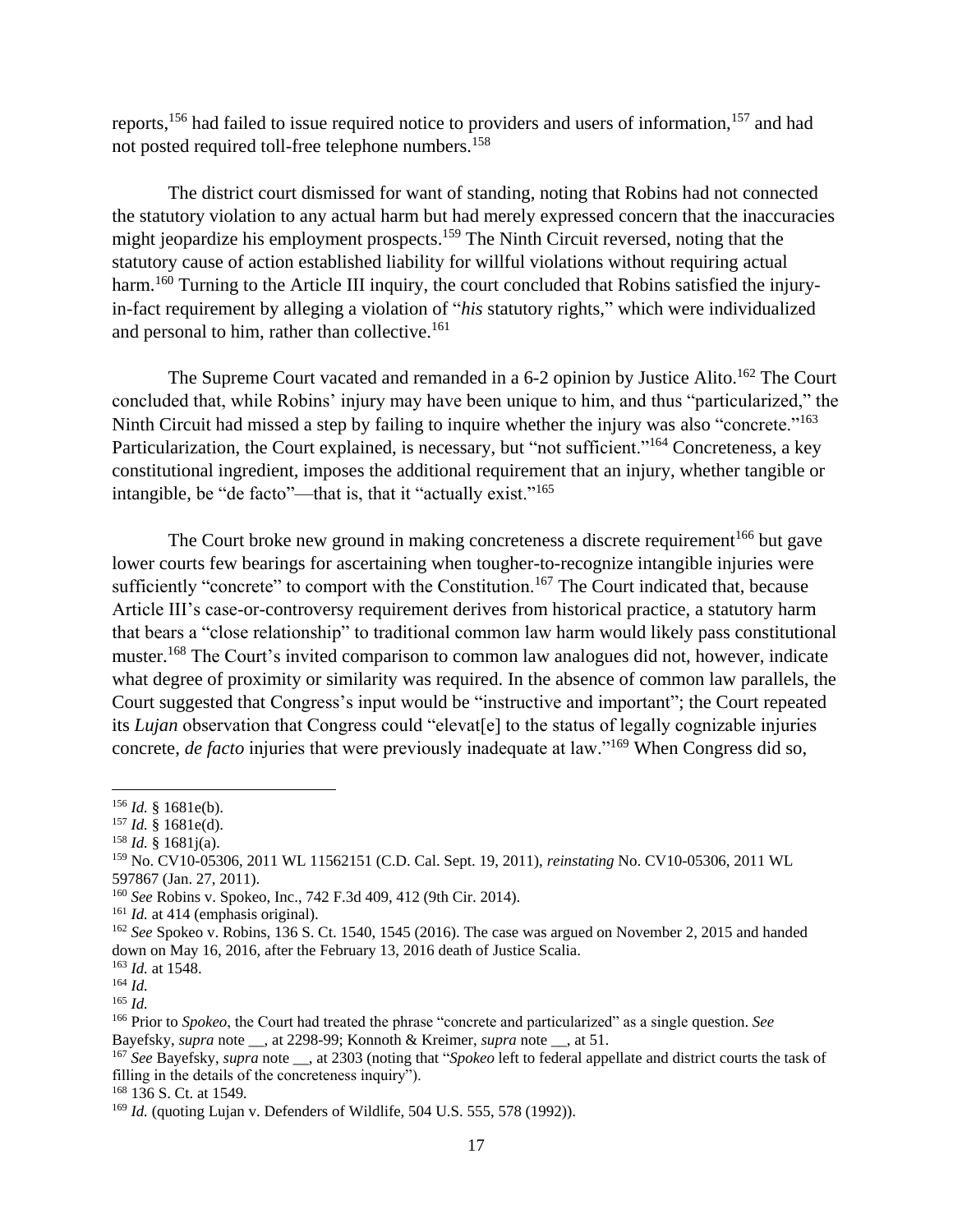these would suffice, and the Constitution would not require any showing of *additional* harm. 170 However, the Court offered little guidance for how to populate this category. While Congress could confer rights designed to avert risks of harm, rather than actual harm, the Court noted that the "bare procedural violation, divorced from any concrete harm" was insufficient.<sup>171</sup> At bottom, *Spokeo* charged lower courts with undertaking an independent analysis of the "materiality" of harm; the Court cited an incorrect zip code as a paradigmatic example of constitutional harmlessness, presumably no matter what Congress had to say on the matter.<sup>172</sup>

And with that, the Court sent the case back to the Ninth Circuit for a redo.<sup>173</sup> Contemporaneous commentary called the opinion "a punt,"<sup>174</sup> "an M.C. Escher painting [that] keeps on begging questions and sending the reader around and around in impossible loops."<sup>175</sup> It left clear marching orders for lower courts—find concrete injury or dismiss—and only the vaguest of instructions to seek out common law analogues and trust their guts, and it suggested this exercise applied on a one-size-fits-all basis to all congressionally-conferred rights.

## B. Justice Thomas's Disaggregation of Public and Private Rights

Though joining the majority opinion, Justice Thomas wrote separately to suggest that the analysis of congressionally-conferred rights ought to be different depending on whether the right was "private" or "public." Drawing on the work of Professors Woolhandler, Nelson, and Hessick,<sup>176</sup> he observed that, in cases where individuals seek to vindicate rights they possess as individuals rather than in the aggregate, allegation of violation had been enough at common law without any additional showing of harm.<sup>177</sup> It is only where a litigant claims violation of a public right, a duty owed to the whole community without differentiation, that plaintiff's path to litigation requires some showing of "extraordinary damage, beyond the rest of the [community]."<sup>178</sup> The injury-in-fact requirement, he explained, is designed to filter out, and indeed "often stymies[,] a private plaintiff's attempt to vindicate the infringement of *public* 

 $\overline{a}$ <sup>170</sup> *Id.* at 1549-50 (citing Fed. Election Comm'n v. Akins, 524 U.S. 11, 20-25 (1998)).

<sup>171</sup> *Id.* (citing Clapper v. Amnesty Int'l USA, 568 U.S. 398 (2013)).

<sup>&</sup>lt;sup>172</sup> *Id.* at 1550. *See also* Konnoth & Kreimer, *supra* note \_, at 56 (observing that the Court "retains the authority to veto harms that are insufficiently 'concrete' or 'real' in its view").

<sup>&</sup>lt;sup>173</sup> On remand from the Supreme Court, the Ninth Circuit concluded that Thomas Robins had suffered a concrete injury in fact. *See* Robins v. Spokeo, Inc., 867 F.3d 1108, 1114-17 (9th Cir. 2017). The Supreme Court denied Spokeo's subsequent petition for certiorari. *See* Spokeo, Inc. v. Robins, 138 S. Ct. 931 (2018).

<sup>174</sup> Allison Grande, *High Court's* Spokeo *Punt Sets Bar for Class Action Injuries*, Law360 (May 16, 2016, 11:24 PM), [https://www.law360.com/articles/796883/high-court-s-spokeo-punt-sets-bar-for-class-action-injuries.](https://www.law360.com/articles/796883/high-court-s-spokeo-punt-sets-bar-for-class-action-injuries) *See also* Jamal Greene, *The Age of Scalia*, 130 HARV. L. REV. 144, 171 (2016) (observing that *Spokeo* "did no more than punt the case back to the Ninth Circuit"); William S.C. Goldstein, Note, *Standing, Legal Injury Without Harm, and the Public/Private Divide*, 92 N.Y.U. L. REV. 1571, 1574 (2017) (noting that the Court "punted").

<sup>175</sup> Daniel Solove, *Spokeo, Inc. v. Robins: When Is a Person Harmed by a Privacy Violation?*, G.W. L. REV. ON THE DOCKET (May 18, 2016), https://www.gwlr.org/spokeo-inc-v-robins-when-is-a-person-harmed-by-a-privacyviolation/.

<sup>176</sup> *See* Spokeo v. Robins, 136 S. Ct. 1540, 1551-52 (2016) (Thomas, J., concurring) (citing Woolhandler & Nelson, *supra* note \_\_, at 693, 695-700); *id.* at 1553 (citing Hessick, *supra* note \_\_, at 317-21).

<sup>177</sup> *See id.*

<sup>178</sup> *Id.* (citing 3 Blackstone \*220).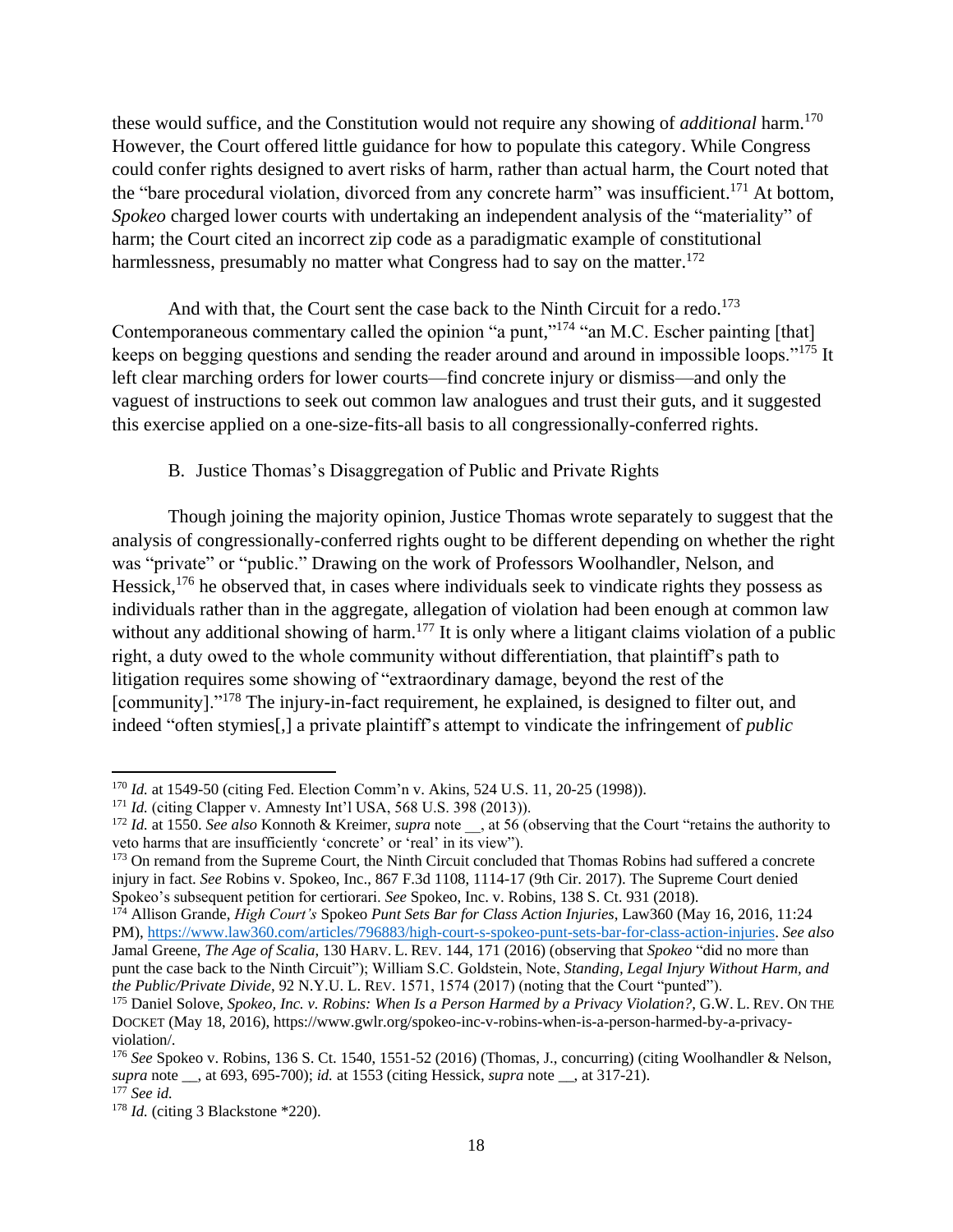rights."<sup>179</sup> Where plaintiff satisfies the injury-in-fact requirement by demonstrating unique harm, the existence of "special, individualized damage [has] the effect of creating a private action for compensatory relief to an otherwise public-rights claim."<sup>180</sup> Without it, only the government has authority to take action.<sup>181</sup>

To Justice Thomas, then, the searching injury-in-fact inquiry dictated by the *Spokeo*  majority applies when an individual asserts the infringement of a public right. Where a private plaintiff seeks to vindicate private rights, even those created by Congress, "the concrete-harm requirement does not apply as rigorously."<sup>182</sup> Justice Thomas cited *Carey v. Piphus*, <sup>183</sup> which approved a nominal damages remedy for violations of private procedural due process rights in the absence of actual injury, to underscore that, where private rights are concerned, the mere fact of violation, not the presence of concrete harm, is enough to sustain a lawsuit.<sup>184</sup> He noted that actions to vindicate private rights give rise to "generally no danger" that courts would "police the activity of the political branches or, more broadly, that the legislative branch has impermissibly delegated law enforcement authority from the executive to a private individual."<sup>185</sup> The separation-of-powers purposes of standing, in other words, are not implicated.

Where statutory rights are concerned, then, Justice Thomas suggested that a first-tier categorization of the asserted rights is in order. In *Spokeo*, Robins claimed violations that arguably fell into each category. Some asserted violations—like Spokeo's alleged breach of the requirement to post a toll-free telephone number by which consumers could request free annual disclosures—looked like violations of duties owed to the public writ large.<sup>186</sup> In the absence of some showing that Robins had suffered concrete and particular harm from this violation, Robins' claim ought not to proceed.<sup>187</sup> But Robins had also connected breaches of the procedures prescribed in the statute to the publication of inaccurate information about him.<sup>188</sup> Justice Thomas argued that, if Congress had created "a private duty owed personally to Robins to protect *his* information, then the violation of the legal duty suffices for Article III injury in fact."<sup>189</sup> He charged the Ninth Circuit on remand with examining whether Congress's scheme had created a private duty owed to individual consumers.<sup>190</sup> He gave no instruction how this inquiry was to proceed, and how, precisely, to do this remains an unanswered question. 191

 $\overline{a}$ 

<sup>182</sup> *Id.* at 1552.

<sup>179</sup> *Id.* at 1552.

<sup>&</sup>lt;sup>180</sup> *Id.* Interestingly, this private action is implied.

<sup>181</sup> *See id.*

<sup>183</sup> 435 U.S. 247 (1978).

<sup>184</sup> *Spokeo*, 136 S. Ct. at 1552.

<sup>185</sup> *Id.* at 1553 (citing Hessick, *supra* note \_\_, at 317-21).

<sup>186</sup> *See id.* at 1553.

<sup>187</sup> *See id.* Note that, in Justice Thomas's view, a showing of particularized, concrete harm satisfying the *Spokeo* inquiry would convert this claimed violation of a public right *into* a private right. *See id.* at 1551. <sup>188</sup> *See id.* at 1546.

<sup>189</sup> *Id.* at 1554.

<sup>190</sup> *See id.* at 1553-54.

<sup>191</sup> *See* Baude, *supra* note \_\_, at 198 (noting that "Justice Thomas's proposal is not yet fully developed"); *id.* at 230 (observing that Justice Thomas does not answer the question, "[w]hen and how can Congress convert a legal duty that might traditionally have seemed public into a private one?").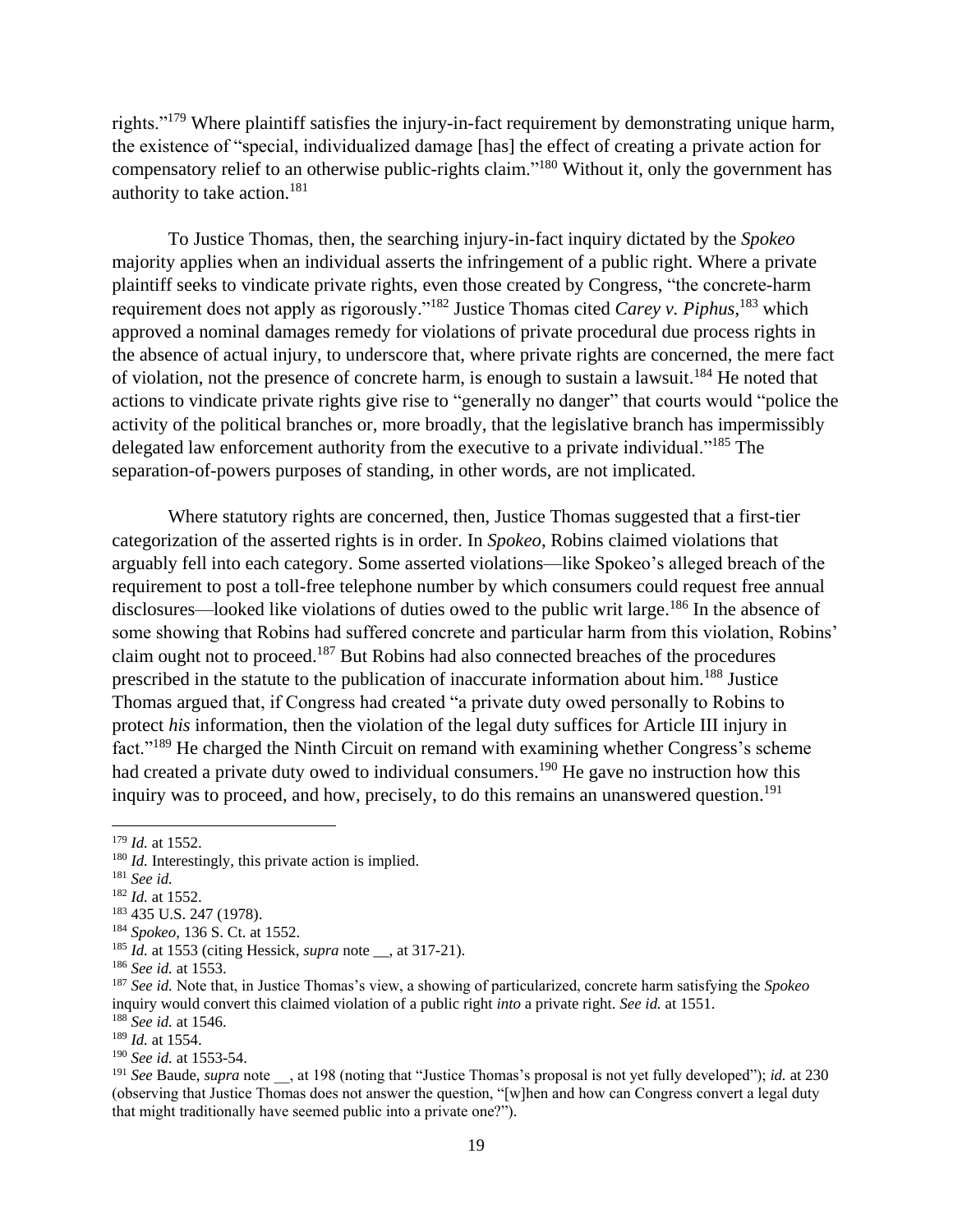## C. Lower Courts Post-*Spokeo*

Lower federal courts post-*Spokeo* have struggled mightily with its dictated concreteness inquiry.<sup>192</sup> Issues have arisen prominently in connection with consumer protection and data privacy. In addition to the Fair Credit Reporting Act (FCRA)<sup>193</sup> context, the *Spokeo* concreteness inquiry has emerged in cases involving the Fair & Accurate Credit Transactions Act (FACTA),<sup>194</sup> the Fair Debt Collection Practices Act (FDCPA),<sup>195</sup> the Telephone Consumer Protection Act (TCPA),  $^{196}$  the Video Privacy protection Act (VPPA),  $^{197}$  and the Cable Communications Policy Act (CCPA).<sup>198</sup> A brief examination of FACTA, FDCPA, and TCPA cases illustrates that the concreteness inquiry left the lower federal courts at sea between *Spokeo*  and *TransUnion*.

## a. FACTA

In FACTA, Congress took aim at "[t]he crime of identity theft—in which a perpetrator assumes the identity of a victim in order to obtain financial products and services or other benefits in the victim's name," which Congress found had reached "almost epidemic proportions" by the early 2000s.<sup>199</sup> Concluding that receipts provided criminals "easy access" to credit and debit information,<sup>200</sup> Congress prohibited merchants from printing "more than the last 5 digits of the card number . . . upon any receipt provided to the cardholder at the point of the sale or transaction."<sup>201</sup> Congress allowed consumers to sue any person who willfully violated this truncation requirement for "any actual damages sustained by the consumer . . . or damages of not less than \$100 and not more than \$1,000" and "such amount of punitive damages as the court may allow."<sup>202</sup> FACTA initially imposed liability for printing anything other than the final five digits of a receipt. Four years after its passage, in response to hundreds of lawsuits, Congress passed the Clarification Act, which retroactively eliminated liability for merchants who printed credit card expiration

<sup>192</sup> The leading treatise flags "persisting obscurity of doctrine in this area" after *Spokeo* and observes that, "[w]ithout an adequate explanation" for the insistence that Article III limits congressional efforts to confer standing, "future application of the 'concrete injury' requirement will remain an unsatisfactory exercise." 13B CHARLES ALAN WRIGHT & ARTHUR R. MILLER, FEDERAL PRACTICE & PROCEDURE JURISDICTION § 3531.13 (3d ed. 2021).

<sup>193</sup> 15 U.S.C. § 1681 *et seq.*

<sup>&</sup>lt;sup>194</sup> 15 U.S.C. § 1601 *et seq. See infra* notes \_\_ and accompanying text.

<sup>&</sup>lt;sup>195</sup> 15 U.S.C. § 1692 *et seq. See infra* notes \_\_ and accompanying text.

<sup>196</sup> 47 U.S.C. § 227 *et seq. See infra* notes \_\_ and accompanying text.

<sup>197</sup> 18 U.S.C. § 2710 *et seq. See* Eichenberger v. ESPN, Inc., 876 F.3d 979, 983-84 (9th Cir. 2017) (concluding that disclosures of online behavior in violation of VPPA represented concrete harm based on analogy to invasion of privacy tort); Perry v. CNN, Inc., 854 F.3d 1336, 1340-41 (same); In re Nickelodeon Consumer Privacy Litig., 827 F.3d 262, 274 (3d Cir. 2016) (same).

<sup>198</sup> 47 U.S.C. § 551(e)*. See* Braitberg v. Charter Commc'ns, Inc., 836 F.3d 925, 930-31 (8th Cir. 2016) (finding that plaintiff had not suffered a concrete injury in cable company's retention of his personal information and rejecting analogy to common-law invasion of privacy); Gubala v. Time Warner Cable, Inc., 846 F.3d 909, 911 (7th Cir. 2017) (same).

<sup>199</sup> H.R. Rep. No. 108-263, at 25 (2003).

 $200$  S. Rep. No. 108-166, at 3 (2003).

<sup>201</sup> 15 U.S.C. § 1681c(g)*.*

<sup>202</sup> 15 U.S.C. § 1681n(a)(1)(A), (a)(2)*.*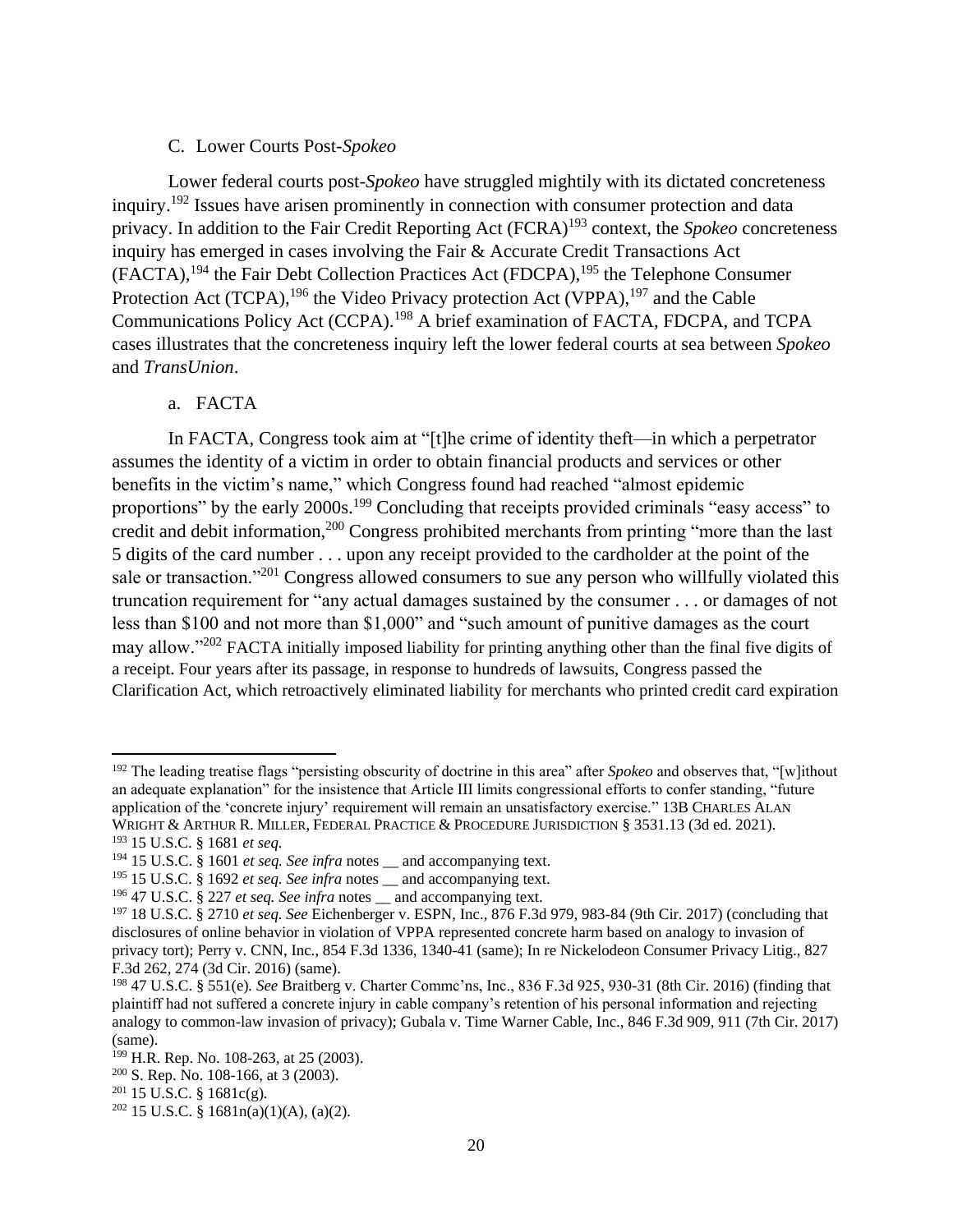dates on receipts while otherwise complying with all other requirements.<sup>203</sup> The Clarification Act reflected Congress's view that some technical FACTA violations imposed no risk of harm and expressly sought to "limit[] abusive lawsuits that do not protect consumers but only result in increased cost to business and potentially increased prices to consumers."<sup>204</sup>

Courts confronted with FACTA violations have pored over various common-law analogues in an effort to discern concrete harm and have not agreed on how closely statutory injury needs to match them. In *Kamal v. J. Crew Group, Inc.*, <sup>205</sup> the Third Circuit rejected the analogy to traditional privacy harms like unreasonable publicity and breach of confidence; because those torts require disclosure to a third party and FACTA does not, the court could not find "the requisite 'close relationship.'"<sup>206</sup> In *Jeffries v. Volume Services America, Inc.*, <sup>207</sup> the D.C. Circuit accepted the analogy to a common-law breach of confidence, reasoning that FACTA established a relationship of trust between merchant and consumer that required the merchant to safeguard certain information.<sup>208</sup> The court acknowledged that common-law breach of confidence required disclosure to a third party, while FACTA did not, but saw a sufficiently "close relationship" to a traditional common-law harm to "weigh[] in favor of concreteness."<sup>209</sup> The *en banc* Eleventh Circuit agreed with the Third Circuit in *Muransky v. Godiva Chocolatier, Inc.*, <sup>210</sup> which rejected an initial panel decision siding with *Jeffries*. <sup>211</sup> The court questioned whether the breach of confidence tort had a solid-enough common-law pedigree, flagging a student note from 1982 characterizing it as "an emerging tort."<sup>212</sup> However, the court spared itself the "arcane evaluation of [the] tort's origins" because it concluded that, in any event, FACTA harm and the harm suffered in a breach of confidence were too different—a breach of confidence, but not FACTA, required disclosure to a third party and some showing of a confidential relationship.<sup>213</sup>

If the courts were "hammering square causes of action into round torts" in their fumbling quest for common law analogues, $2^{14}$  they fared no better when they reached the second step of the *Spokeo* inquiry, under which they are instructed to examine Congress's judgment of concreteness and then second-guess it. The *Muransky* court rejected plaintiff's invitation to defer to Congress, noting that, "[a]lthough that approach would simplify our job, it is inconsistent with

 $\overline{\phantom{a}}$ 

<sup>213</sup> *Id.* at 932.

 $^{203}$  15 U.S.C. §1681n(d). The Clarification Act eliminated liability for the period between December 4, 2004 and June 3, 2008 only.

<sup>204</sup> Pub. L. 110-241 § 2(b), 122 Stat. 1565 (2007).

<sup>205</sup> 918 F.3d 102, 114 (3d Cir. 2019).

<sup>206</sup> *Id.*

<sup>207</sup> 928 F.3d 1059 (D.C. Cir. 2019).

<sup>208</sup> *See id.* at 1064-65.

<sup>209</sup> *See id.* at 1065.

<sup>210</sup> 979 F.3d 917 (11th Cir. 2020) (*en banc*).

<sup>211</sup> *See Muransky v. Godiva Chocolatier, Inc.*, 922 F.3d 1175, 1185 (11th Cir. 2019) (vacated and superseded by 979 F.3d 917 (11th Cir. 2020)).

<sup>212</sup> *Muransky*, 979 F.3d at 931 (citing Alan B. Vickery, Note, *Breach of Confidence: An Emerging Tort*, 82 COLUM. L. REV. 1426, 1452-54 (1982)).

<sup>214</sup> *Id.* at 931.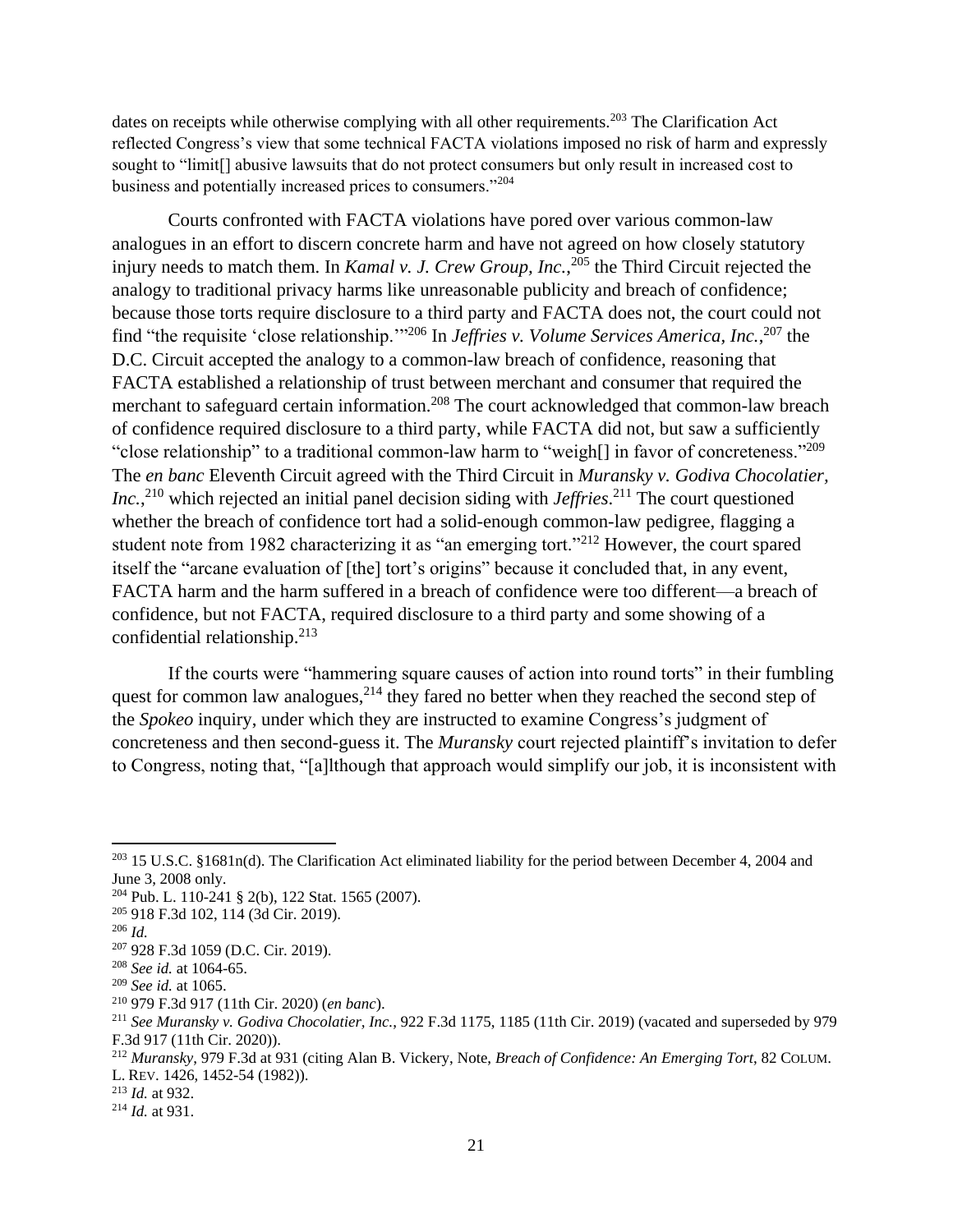*Spokeo* and with what the Constitution demands of us."<sup>215</sup> Taking that independent look, the Eleventh Circuit concluded that a receipt that listed the first six digits of the customer's credit card number, though a violation of the statute, did not cause concrete harm because the first six digits simply identified the issuer, and that was not so bad.<sup>216</sup> The court was unpersuaded by argument that Congress had modified FACTA in the Clarification Act and left liability for disclosing the first six digits intact, and it rejected plaintiff's claim that disclosing his credit card issuer heightened his exposure to "phishing" inquiries.<sup>217</sup> Finally, the court noted that most other circuits had agreed<sup>218</sup> and that the outlier D.C. Circuit had confronted a receipt with all sixteen digits of the consumer's credit card number—"significantly different facts."<sup>219</sup> In dissent, Judge Jordan communicated discomfort with the unmoored line-drawing exercise the inquiry demanded of them, asking if printing sixteen out of sixteen digits is enough for a lawsuit, "why not 15? And if not 15, then why not 14, 13, etc.?"<sup>220</sup>

## b. FDCPA

The FDCPA context reflects similar disarray. Congress passed and the President signed the FDCPA in 1977.<sup>221</sup> Congress cited "abundant evidence of the use of abusive, deceptive, and unfair debt collection practices by many debt collectors" that contributed "to the number of personal bankruptcies, to marital instability, to the loss of jobs, and to invasions of individual privacy."<sup>222</sup> The Act imposes requirements on debt collectors to make prescribed disclosures to consumers and to refrain from harassment, abuse, false or misleading representations, and certain specified unfair practices.<sup>223</sup> In addition to providing for enforcement actions by the Federal Trade Commission,<sup>224</sup> the Act authorizes suit by "any person" against any debt collector "who fails to comply with any provision of this subchapter with respect to" that person, permitting actual damages and such additional damages as a court might allow up to  $$1000.<sup>225</sup>$ 

Since *Spokeo*, circuit courts have fractured over what violations of FDCPA are and are not actionable under Article III, particularly where plaintiffs have alleged inadequate

<sup>&</sup>lt;sup>215</sup> *Id.* at 932. "[E]ven if Congress had explicitly stated in the text of the statute that that every FACTA violation poses a material risk of harm," the court reasoned, "deciding whether a given risk of harm meets the materiality threshold is an independent responsibility of federal courts." *Id.* at 933.

<sup>216</sup> *See id.* at 934.

<sup>217</sup> *See id.*

<sup>218</sup> *See*, *e.g.*, Kamal v. J. Crew Grp., Inc., 918 F.3d 102, 106, 119 (3d Cir. 2019); Noble v. Nevada Checker Cab Corp., 726 Fed. App'x 582, 583-84 (9th Cir. 2018); Katz v. Donna Karan Co., 872 F.3d 114, 117, 121 (2d Cir. 2017). The Sixth Circuit recently agreed. *See* Thomas v. TOMS King (Ohio), LLC, 997 F.3d 629, 636 (6th Cir. 2021) ("Plaintiff has not advanced the ball because she does not explain how knowledge of the card issuer, the card type, and the first six digits creates or at least enables actual harm or a material risk of harm").

<sup>219</sup> Muransky v. Godiva Chocolatier, Inc., 979 F.3d 917, 935 (11th Cir. 2020) (*en banc*) (citing Jeffries v. Volume Servs. Am., Inc., 928 F.3d 1059, 1066 (D.C. Cir. 2019)).

 $220$  *Id.* at 969 (Jordan, J., dissenting).

<sup>221</sup> Pub. L. 95-109, 91 Stat. 874 (1977) (codified as amended at 15 U.S.C. §§ 1692-1692p).

 $222$  *Id.* § 802(a).

<sup>223</sup> *See id.* §§ 805-808.

<sup>224</sup> *See id.* § 814.

<sup>225</sup> *Id.* § 813(a).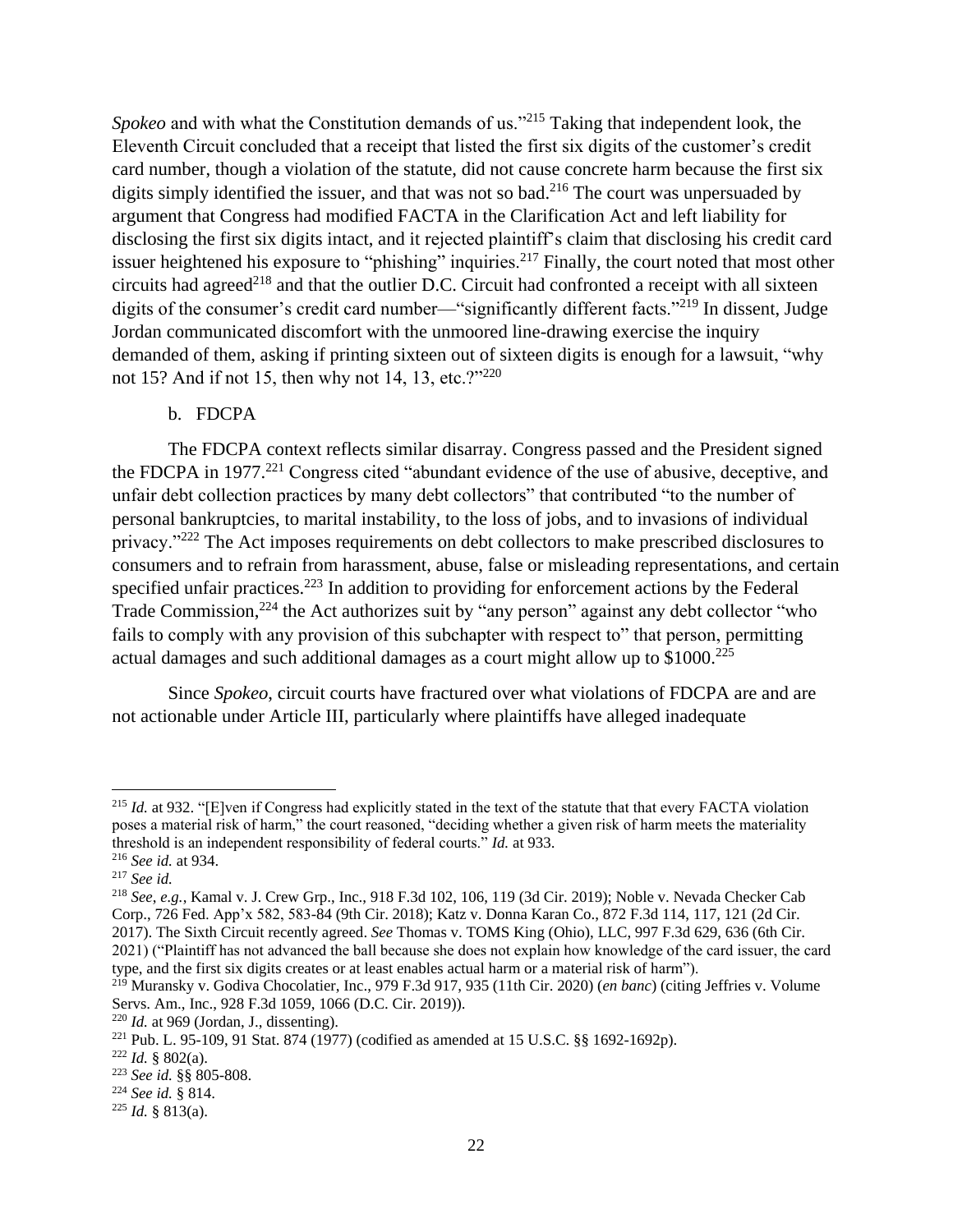disclosures. <sup>226</sup> The Sixth Circuit concluded in *Hagy v. Demers & Adams*<sup>227</sup> that a debt collector's failure to disclose that it was a debt collector in a communication with a debtor did not impose a concrete injury. <sup>228</sup> Six months later, a different panel of the same court held in *Macy v. GC Services*<sup>229</sup> that a debt collector's failure to disclose that it owed the debtor information only if the debtor asked *in writing* did represent an actionable injury-in-fact.<sup>230</sup> The court required no additional showing of harm, reasoning that a consumer who requested information orally, rather than in writing, might unintentionally waive the FDCPA's protections during the thirty-day response window.<sup>231</sup> The Seventh Circuit, per then-Judge Barrett, disagreed on materially indistinguishable facts in *Casillas v. Madison Avenue Associates, Inc.*, <sup>232</sup> conceding that "the Sixth Circuit . . . sees things differently than we do."<sup>233</sup> The court acknowledged there might be abstract risk of waiver to consumers who only disputed a debt orally within the prescribed period but concluded that plaintiffs—who had pled no actual plans to dispute their debt—had shown no actual harm beyond a bare procedural violation.<sup>234</sup> Chief Judge Wood, writing for two colleagues, dissented from denial of *en banc* consideration.<sup>235</sup> She argued that Congress had created the in-writing requirement to protect consumers, not out of administrative convenience, and in losing that protection, plaintiff had suffered concrete harm that required no additional showing. <sup>236</sup> Two months later, a different panel of the Seventh Circuit in *Lavallee v. Med-1 Solutions, LLC*<sup>237</sup> distinguished *Casillas* when a plaintiff claimed that, instead of receiving *incomplete* disclosures required by section 1692g(a), it had not received any. <sup>238</sup> The panel did not require plaintiff to demonstrate additional harm, and plaintiff certainly would not have satisfied them if it had, having not even opened the deficient emails within the prescribed period.<sup>239</sup>

c. TCPA

Cases construing the Telephone Consumer Protection  $Act^{240}$  likewise reflect lower courts' struggles implementing *Spokeo*. Enacted in 1991, the TCPA responds to Congress's concern that "[u]nrestricted telemarketing . . . can be an intrusive invasion of privacy" and a "nuisance."<sup>241</sup> The TCPA prohibits anyone from using an "automatic telephone dialing system or

<sup>230</sup> *See id.* at 761.

 $\overline{a}$ 

<sup>226</sup> *See generally* Jason R. Smith, Comment, *Statutes and* Spokeo*: The Case of the FDCPA*, 87 U. CHI. L. REV. 1695, 1710-15 (discussing the circuit split).

<sup>227</sup> 882 F.3d 616 (6th Cir. 2018).

<sup>228</sup> *See id.* at 622-24.

<sup>229</sup> 897 F.3d 747, 761 (6th Cir. 2018)

<sup>231</sup> *See id.* at 758.

<sup>232</sup> 926 F.3d 329, 335 (7th Cir. 2019).

<sup>233</sup> *Id.* at 335.

<sup>234</sup> *See id.* at 336.

<sup>235</sup> *See id.* at 339 (Wood, C.J., dissenting). Pursuant to Seventh Circuit rules, because it created a circuit split, the draft opinion circulated among all active judges before it issued, and a majority did not vote to rehear the case. *See id.* at 336, n. 4.

<sup>236</sup> *See id.* at 342 (Wood, C.J., dissenting).

<sup>237</sup> Lavallee v. Med-1 Solutions, LLC, 932 F.2d 1049 (7th Cir. 2019).

<sup>238</sup> *See id.* at 1053.

<sup>239</sup> *See id.*

<sup>240</sup> 47 U.S.C. § 227 *et seq.*

<sup>241</sup> Telephone Consumer Protection Act of 1991, Pub. L. 102-243, § 2(5), (10) (1991).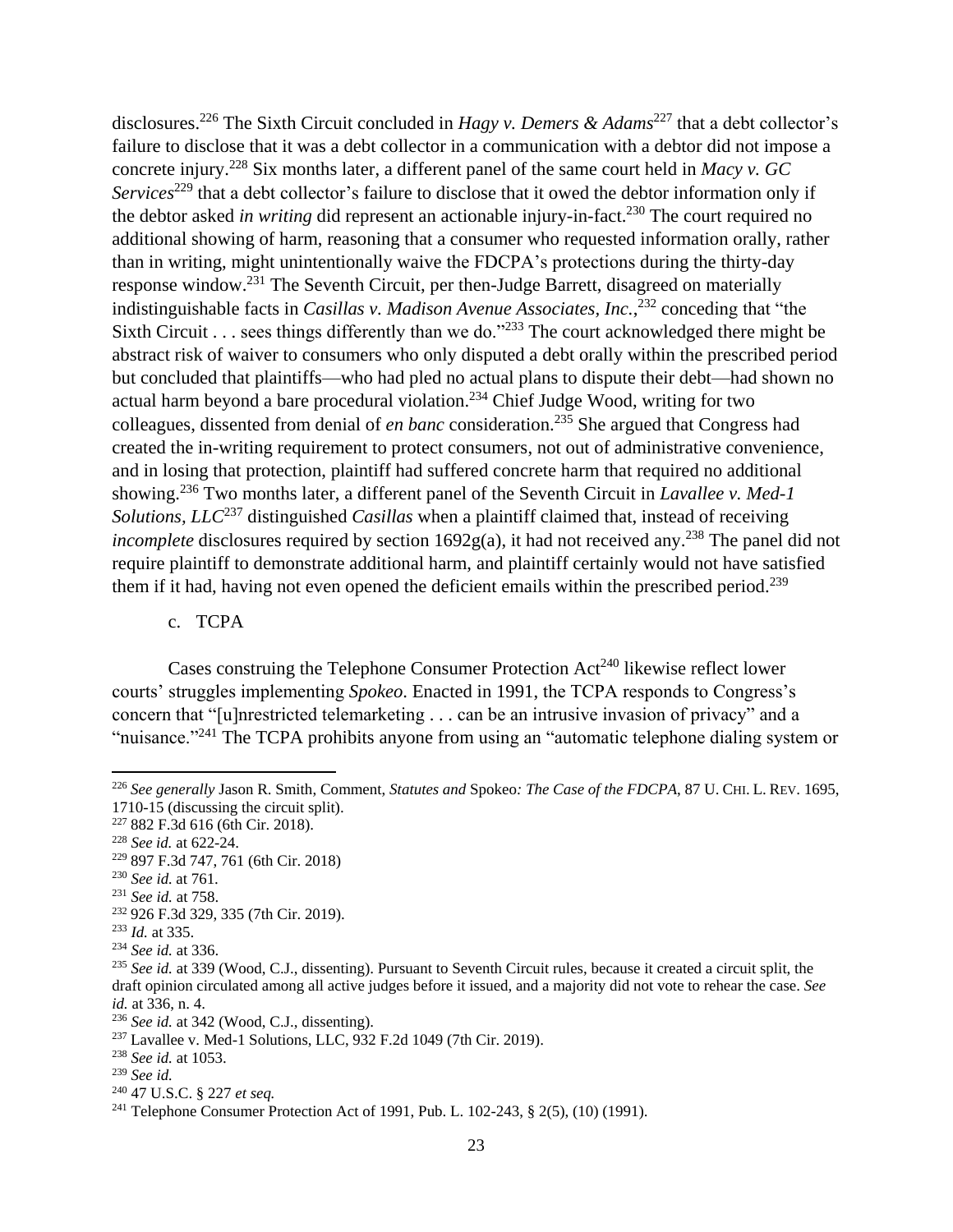an artificial or prerecorded voice" where a person is charged for the call<sup>242</sup>; bars using "an artificial prerecorded voice to deliver a message" to "any residential telephone line" without prior consent<sup>243</sup>; and makes it "unlawful for any person . . . to use any telephone facsimile machine, computer, or other device to send, to a telephone facsimile machine, an unsolicited advertisement."<sup>244</sup> While the 1991 statute did not anticipate the advent of text messaging, the FCC has promulgated regulations implementing the TCPA that define "call" to encompass "both voice calls and text calls to wireless numbers."<sup>245</sup> The TCPA creates a private right of action authorizing "[a] person" to file suit based on violations of the Act or its regulations "to enjoin such violation," to "recover for actual monetary loss," or to "receive \$500 in damages for each such violation."<sup>246</sup>

Circuit courts have split on the question whether receipt of an unsolicited text message using an automatic telephone dialing system or prerecorded voice represents actionable injuryin-fact. In so doing, they have demonstrated just how unmoored the inquiry can be. In *Salcedo v.*  Hanna,<sup>247</sup> the Eleventh Circuit concluded that receipt of a single unwanted text message was not concrete harm.<sup>248</sup> The court distinguished prior circuit precedent holding that receipt of a single junk fax represented cognizable harm because a fax, unlike a text, rendered the machine unavailable during transmission and could potentially entail printing costs.<sup>249</sup> The court noted that cellphones are frequently silenced and taken outside the home, and thus "present[] less potential for nuisance and home intrusion."<sup>250</sup> Turning to the quest for common law analogues, the court rejected the comparison to the tort of intrusion upon seclusion because that tort required substantial harm, whereas it characterized the asserted harm before it as "isolated, momentary, and ephemeral."<sup>251</sup> The court likewise rejected the analogy to nuisance, which required an infringement on real property.<sup>252</sup> While the court described its inquiry as "qualitative, not quantitative," it rejected plaintiff's argument that he had suffered concrete harm in wasted time, noting disdainfully that that kind of harm would entail "at the very least, more than a few seconds."253

 $\overline{a}$ 

<sup>246</sup> 47 U.S.C. § 227(b)(3).

 $242$  47 U.S.C. § 227(b)(1)(A).

 $^{243}$  *Id.* § 227(a)(5).

<sup>&</sup>lt;sup>244</sup> *Id.* § 227(b)(1)(C).

<sup>&</sup>lt;sup>245</sup> In re Rules and Regulations Implementing the Telephone Consumer Protection Act of 1991, 18 FCC Rcd. 14014, 14115 (2003). *See also* Campbell-Ewald Co. v. Gomez, 577 U.S. 153, 156 (2016) (deeming it "undisputed" that a text message qualifies as a call within the meaning of the statute).

<sup>247</sup> 936 F.3d 1162 (11th Cir. 2019).

<sup>248</sup> *See id.* at 1173. Before turning to the question whether Congress *could* permit a right of action for receipt of a single unwanted text message, the Eleventh Circuit expressed doubt as to whether Congress *had*. The court observed that Congress had amended the TCPA without specifically addressing text messages and characterized congressional silence as at best "tacit approval" of the FCC's regulations. *Id.* at 1169.

<sup>249</sup> *See id.* at 1167-68 (distinguishing Palm Beach Golf Center-Boca, Inc. v. John G. Sarris, D.D.S., 781 F.3d 1245, 1252 (11th Cir. 2015) and Florence Endocrine Clinic, PLLC v. Arriva Med., LLC, 858 F.3d 1362, 1366 (11th Cir. 2017)).

<sup>250</sup> *Id.*

<sup>251</sup> *Id.* at 1171.

<sup>252</sup> *See id.*

<sup>253</sup> *Id.* at 1173.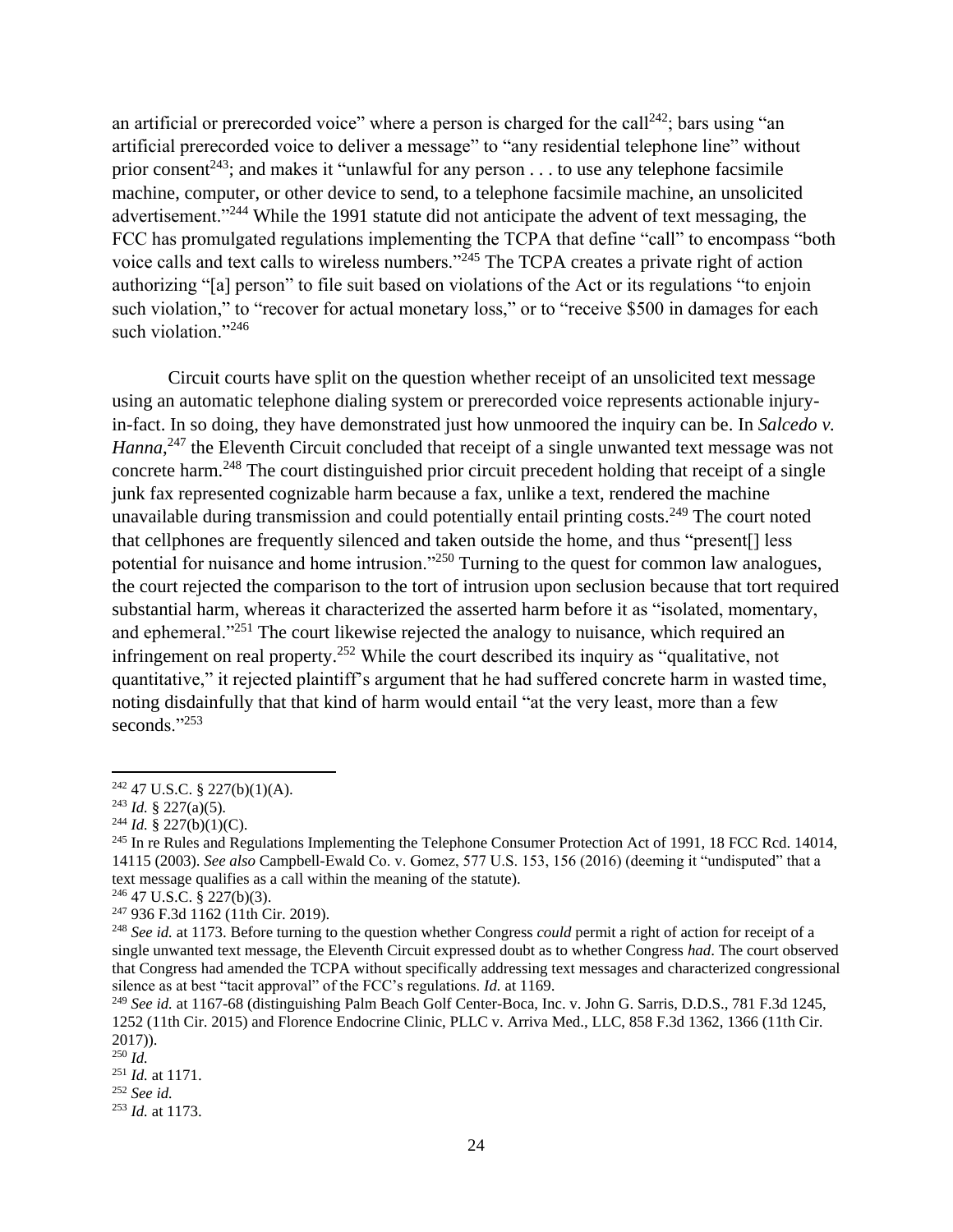Other circuits have reached contrary conclusions,  $254$  and two expressly declined to follow the Eleventh Circuit's reasoning. Notably, their searches for common law analogues have borne different fruit. In *Cranor v. 5 Star Nutrition, LLC*, <sup>255</sup> the Fifth Circuit permitted standing based on an unwanted text message and found the analogy to common law public nuisance compelling.<sup>256</sup> Although traditionally the sovereign would address a public nuisance, a private citizen could sue if he could show particularized harm.<sup>257</sup> Plaintiff wanted "to use our Nation's telecommunications infrastructure without harassment" and had alleged personal harm not suffered by the public at large.<sup>258</sup> The court charged *Salcedo* with "misunderstand[ing] Spokeo<sup>"259</sup> and urged that the focus ought to be on types of harms, not "the substantiality of the harm."<sup>260</sup> In *Gadelhak v. AT&T Services, Inc.*,<sup>261</sup> the Seventh Circuit agreed in an opinion by then-Judge Barrett. The court found compelling the analogy to the tort of "intrusion upon seclusion."<sup>262</sup> Rejecting the Eleventh Circuit's reasoning, the Seventh Circuit observed that, while common law offers guidance, "it does not stake out the limits of Congress's power to identify harms deserving a remedy."<sup>263</sup> Though "[a] few unwanted automated text messages may be too minor an annoyance to be actionable at common law," the court held that Congress could choose to make that harm legally cognizable.<sup>264</sup>

## D. *TransUnion* Entrenches the *Spokeo* Approach and Rejects the Thomas Distinction

In the aftermath of *Spokeo*, across numerous statutory contexts, lower courts have thus disagreed as to common law analogues, parted company over the required level of similarity to identified analogues, and reached different results on identical or nearly identical facts. Individual judges have become increasingly vocal about the problematic nature of the dictated inquiry. As Circuit Judge Jordan flagged in his dissent in *Muransky*, "[t]hat we need to resolve what is essentially a policy question to determine the boundaries of our subject-matter jurisdiction reminds us how far standing doctrine has drifted from its beginnings and from constitutional first principles."<sup>265</sup> Circuit Judge Newsom wrote a lengthy concurrence in which he "hope[d] to show that our current Article III standing doctrine can't be correct—as a matter of text, history, or logic."<sup>266</sup>

<sup>254</sup> *See* Melito v. Experian Mktg. Solutions, Inc., 923 F.3d 85, 93 (2d Cir. 2019); Van Patten v. Vertical Fitness Grp., LLC, 847 F3d 1037, 1043 (9th Cir. 2017); Sussino v. Work Out World, 862 F.3d 346, 351 (3d Cir. 2017).

<sup>255</sup> No. 19-51173, 2021 WL 2133433, at \*3 (5th Cir. May 6, 2021).

<sup>256</sup> *See id.* at \*4.

<sup>257</sup> *See id.*

<sup>258</sup> *Id.*

<sup>259</sup> *Id.*at \*5.

<sup>260</sup> *Id.* The *Cranor* court continued, "*Salcedo*'s focus on the substantiality of an alleged harm threatens to make this already difficult area of law even more unmanageable. We therefore reject it." *Id.*

<sup>261</sup> 950 F.3d 458 (7th Cir. 2020).

<sup>262</sup> *Id.* at 462.

<sup>263</sup> *Id.* at 462-63.

<sup>264</sup> *Id.* at 463.

<sup>265</sup> Muransky v. Godiva Chocolatier, Inc., 979 F.3d 917, 957-58 (11th Cir. 2020) (*en banc*) (Jordan, J., dissenting).

<sup>266</sup> Sierra v. City of Hallandale Beach, 996 F.3d 1110, 1121 (11th Cir. 2021) (Newsom, J., concurring).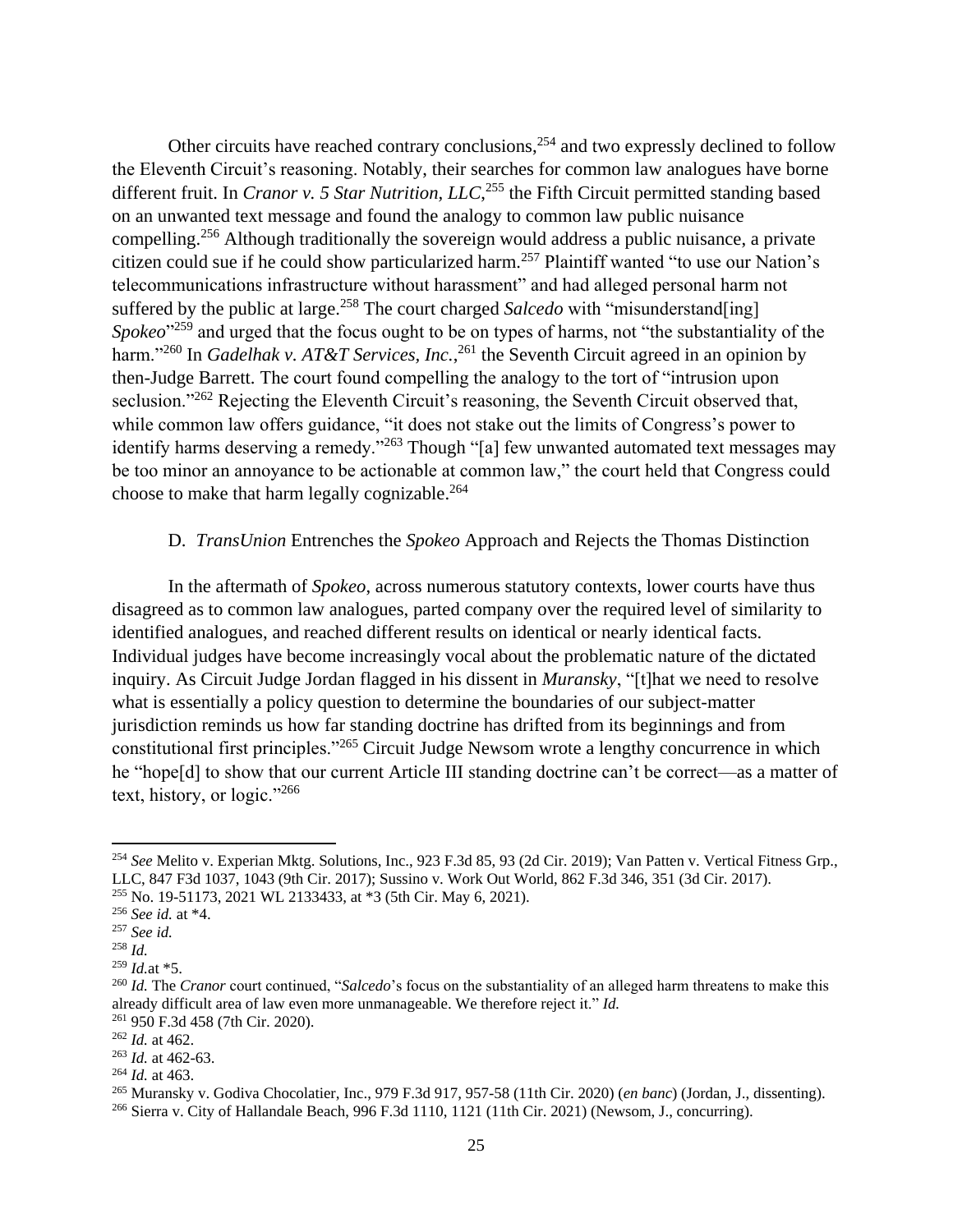Despite these calls and the evident disarray, the Court doubled down on the *Spokeo* approach in *TransUnion LLC v. Ramirez*<sup>267</sup> and specifically rejected Justice Thomas's proposed dichotomy between private and public rights. In response to a routine credit check at a car dealership, TransUnion informed the dealer that the name of the prospective purchaser, Sergio Ramirez, was on the Office of Foreign Assets Control's terror watch list.<sup>268</sup> The dealer refused to sell him the car.<sup>269</sup> The following day, Ramirez called TransUnion to request his credit information, and TransUnion sent two mailings in response.<sup>270</sup> The first mailing, which did not mention the terror alert, purported to include his complete credit file and the summary of rights the statute required.<sup>271</sup> The second mailing, which arrived the following day, alerted Ramirez that his name was on the watch list but did not include the summary of rights informing him how to clear his name. <sup>272</sup> This second notification prompted Ramirez to cancel a previously-scheduled trip abroad.<sup>273</sup>

As in *Spokeo*, Ramirez filed suit under Section 1681n(a) of the Fair Credit Reporting Act,<sup>274</sup> asserting that TransUnion had failed to "follow reasonable procedures to assure maximum possible accuracy" of his reported information,<sup>275</sup> had failed to "clearly and accurately disclose . . . [a]ll information in the consumer's file" upon request,  $276$  and had failed to include, "with each written disclosure" provided to him the statutorily-required "summary of rights."<sup>277</sup> Ramirez sought to certify a class consisting of 8185 people who had likewise asked TransUnion for their credit information and to whom TransUnion had likewise disclosed their inclusion on a terror list by way of a separate mailing that lacked a summary of rights.<sup>278</sup> This class, in turn, consisted of two discrete groups—1853 people whose credit reports, including the alerts, TransUnion had shared with creditors, and 6332 people whose credit reports and alert status TransUnion had not disseminated to any third party.<sup>279</sup> The district court certified the class and held that all 8,185 members had standing.<sup>280</sup> A split panel of the Ninth Circuit affirmed.<sup>281</sup>

The Supreme Court reversed in a 5-4 decision authored by Justice Kavanaugh.<sup>282</sup> The Court began by reaffirming standing doctrine's critical role in restricting federal courts to "their

- <sup>268</sup> *Id*. at 2201.
- <sup>269</sup> *See id.*

 $\overline{a}$ 

<sup>270</sup> *See id* at 2201-02*.*

- <sup>272</sup> *See id.* at 2201-02.
- <sup>273</sup> *See id.* at 2202*.*

- <sup>275</sup> *Id.* § 1681e(b).
- $276$  *Id.* § 1681g(a)(1).
- $^{277}$  *Id.* § 1681g(c)(2).
- <sup>278</sup> *TransUnion*, 141 S. Ct. at 2202.
- <sup>279</sup> *See id.*

<sup>267</sup> 141 S. Ct. 2190 (2021).

<sup>271</sup> *See id.* at 2201.

<sup>274</sup> 84 Stat. 1127, *as amended*, 15 U.S.C. § 1681 *et seq*.

<sup>280</sup> *See* Ramirez v. TransUnion LLC, No. 12-cv-00632-JSC, 2016 WL 6070490, at \*5 (Oct. 17, 2016).

<sup>281</sup> *See* Ramirez v. TransUnion LLC, 951 F.3d 1008, 1025 (9th Cir. 2020).

<sup>282</sup> *See TransUnion*, 141 S. Ct. at 2214.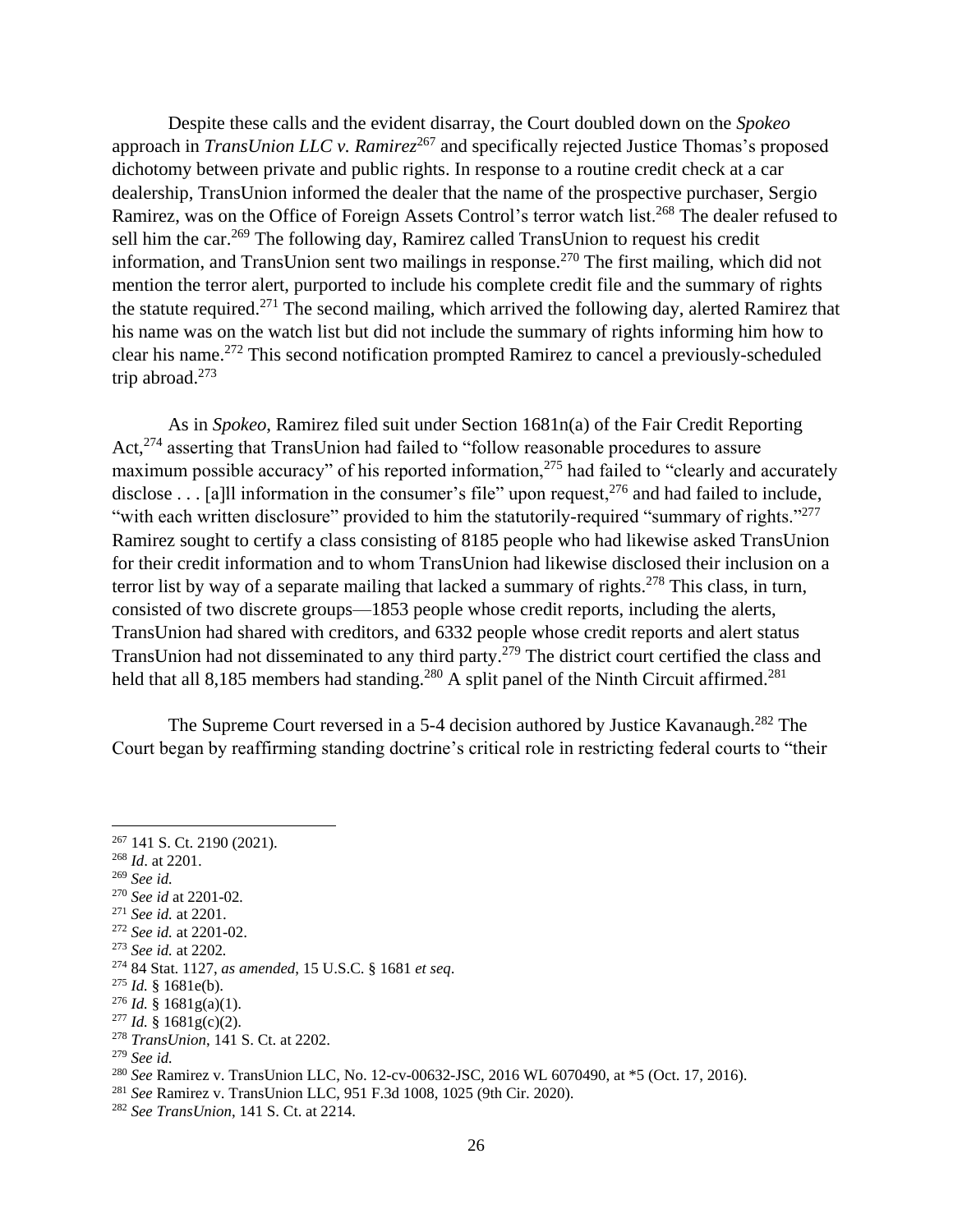proper function in a limited and separated government."<sup>283</sup> Federal courts, the Court explained, "do not possess a roving commission to publicly opine on every legal question" and "do not exercise general legal oversight of the Legislative and Executive Branches, or of private entities."<sup>284</sup> Rather, they operate in the context of "a real controversy with real impact on real persons."<sup>285</sup> The Court repeated the *Spokeo* instruction that lower courts "should assess whether the alleged injury to the plaintiff has a 'close relationship' to a harm 'traditionally' recognized as providing a basis for a lawsuit in American courts."<sup>286</sup> The Court clarified that this analogue need not be "an exact duplicate" but implored caution, lest courts "loosen Article III based on contemporary, evolving beliefs about what kinds of suits should be heard in federal courts."<sup>287</sup> As in *Spokeo*, Congress's views were "instructive," but the Court made clear that Congress creating a right and cause of action "does not relieve courts of their responsibility to independently decide whether a plaintiff has suffered a concrete harm."<sup>288</sup> An "injury in law," the Court stressed, "is not an injury in fact."<sup>289</sup> To allow Congress to authorize suits by "unharmed" plaintiffs would violate not only Article III, but "also would infringe on the Executive Branch's Article II authority," displacing the enforcement discretion of Executive Branch actors.<sup>290</sup>

Unlike in *Spokeo*, the *TransUnion* Court then proceeded to apply these principles to the case at hand, going claim by claim because "standing is not dispensed in gross."<sup>291</sup> Beginning with the assertion that TransUnion did not have "reasonable procedures" in place to ensure class members were not labeled as potential terrorists, the Court differentiated between the 1853 class members whose reports were shared with third parties and the 6332 class members whose reports had not been disseminated.<sup>292</sup> As to the first group, the Court accepted the analogy to common law defamation, even though the alert was merely misleading rather than false,  $293$  because "[t]he harm from being labeled a 'potential terrorist' bears a close relationship to the harm from being labeled a 'terrorist.'"<sup>294</sup> As for the second group, however, the analogy faltered due to the absence of publication, an apparently key common law ingredient.<sup>295</sup> "The mere presence of an inaccuracy in an internal credit file," the Court explained, "if it is not disclosed to a third party,

<sup>283</sup> *Id.* at 2203 (quoting John G. Roberts, Jr., *Article III Limits on Statutory Standing*, 42 DUKE L.J. 1219, 1224 (1993)). The Court later stated that "the concrete-harm requirement is essential to the Constitution's separation of powers." *Id.* at 2207.

<sup>284</sup> *Id.* at 2203.

<sup>285</sup> *Id.*

<sup>286</sup> *Id.*at 2204.

<sup>287</sup> *Id.*

<sup>&</sup>lt;sup>288</sup> *Id.* at 2205. The Court tipped its hat to Judge Katsas for "rightly" stating, "we cannot treat an injury as 'concrete' for Article III purposes based only on Congress's say-so." *Id.* (quoting Trichell v. Midland Credit Mgmt., Inc. 964 F.3d 990, 999 n.2 (11th Cir. 2020)).

<sup>289</sup> *Id.*

<sup>290</sup> *Id.* at 2207.

<sup>291</sup> *Id.* at 2208.

<sup>292</sup> *See id.*

<sup>293</sup> Truth was a defense to common law defamation. *See* RODNEY A. SMOLLA, LAW OF DEFAMATION § 5:2 (2021).

<sup>294</sup> *TransUnion*, 141 S. Ct. at 2209.

<sup>295</sup> *See id.*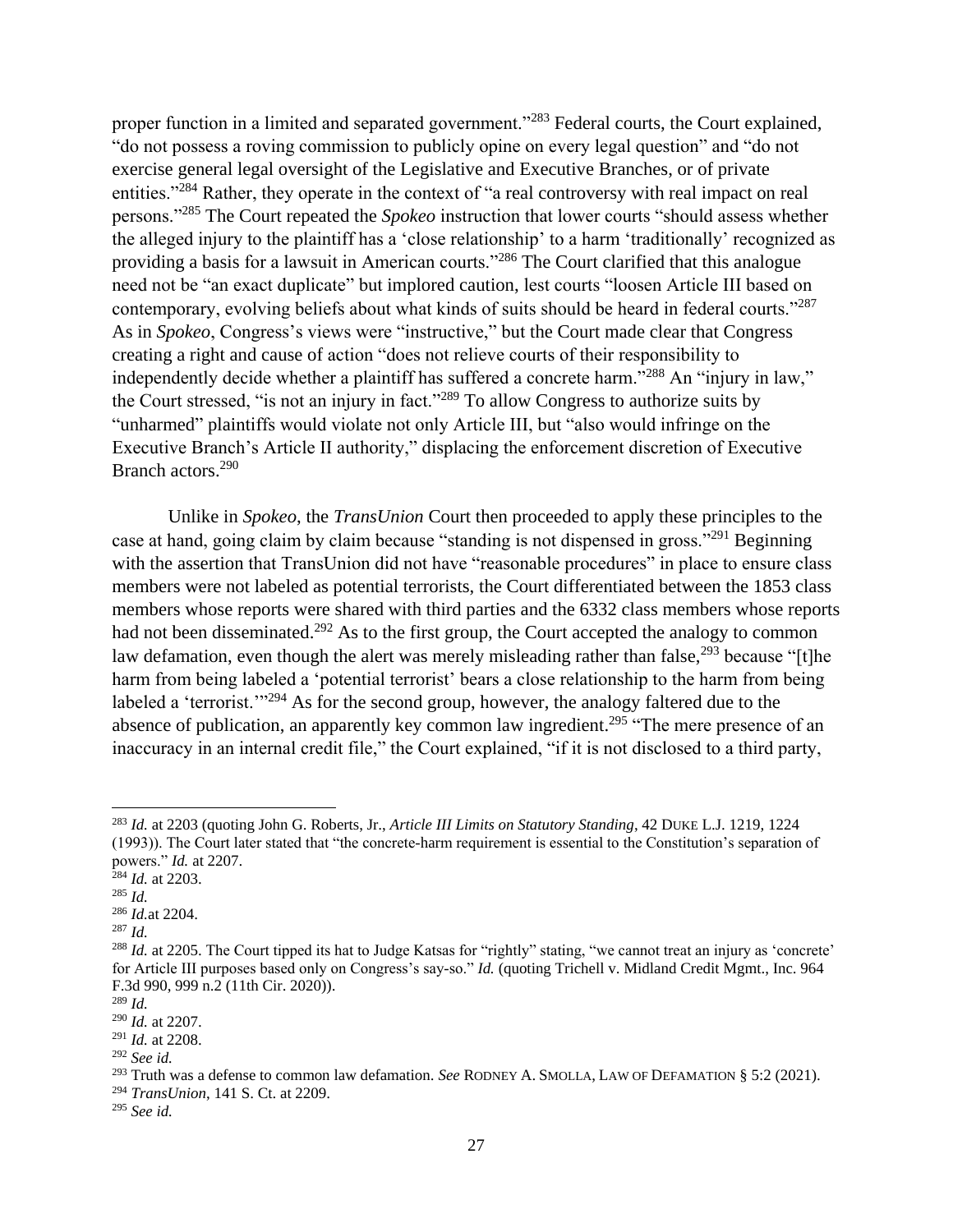causes no concrete harm."<sup>296</sup> The Court also rejected the argument that this group faced a constitutionally sufficient risk of future harm. The Court noted that plaintiffs sought damages, not prospective relief, and found they had not demonstrated that abstract exposure to a risk was itself a compensable harm.<sup>297</sup>

The Court treated the claims related to the mailings in tandem, characterizing them as mere challenges to "format" that represented "bare procedural violation[s] divorced from any concrete harm," even as to the 1853 class members.<sup>298</sup> The Court made short work of the argument that the violations deprived plaintiffs of needed information about how to challenge the terror alert and enhanced the risk plaintiffs would not be able to correct their credit files before disclosure, noting that plaintiffs had not alleged that the format of materials they received actually confused or distressed them.<sup>299</sup> The Court likewise rejected the argument, advanced by the United States as *amicus curiae*, that plaintiffs had suffered an "informational injury." <sup>300</sup> The Court concluded that plaintiffs had not alleged they failed to receive information; they claimed only that the information came in the wrong format.<sup>301</sup>

Justice Thomas, joined by Justices Breyer, Sotomayor, and Kagan, wrote the principal dissent. He reprised his *Spokeo* concurrence, arguing that a plaintiff asserting the violation of a private right need not show additional harm and that the distinction between private and public rights "mattered not only for traditional common-law rights, but also for newly created statutory ones."<sup>302</sup> Turning to application, he concluded that all three of the statutory requirements created "duties . . . owed to individuals, not the community writ large."<sup>303</sup> He observed that Congress had provided a right of action where a consumer reporting agency breaches a duty owed to a particular consumer, and only "that individual (not all consumers) may sue the agency."<sup>304</sup> The Court's conclusion to the contrary, he charged, was "remarkable in both its novelty and effects": "In the name of protecting the separation of powers, . . . this Court has relieved the legislature of its power to create and define rights."<sup>305</sup> "Weighing the harms caused by specific facts and choosing remedies," he argued, "seems to me like a much better fit for legislatures and juries than for this Court."306

Justice Kagan likewise dissented, joined by Justice Breyer and Sotomayor. She flagged the irony in the Court's professed dedication to separation of powers, noting that "[t]he Court

 $\overline{a}$ 

<sup>296</sup> *Id.* at 2210.

<sup>297</sup> *See id.* at 2210-11. The Court observed that plaintiffs had not argued this risk gave rise to emotional injury. *See id.* at 2211.

<sup>298</sup> *Id.* at 2213 (quoting Spokeo, Inc. v. Robins, 136 S. Ct. 1540 (2016)).

<sup>299</sup> *See id.* at 2213-14.

<sup>300</sup> *Id.* at 2214 (rejecting an argument advanced in Brief for the United States as Amicus Curiae Supporting Neither Party, TransUnion LLC v. Ramirez, 141 S. Ct 2190 (2021) No. 20-297, 2021 WL 598517, at \*25).

<sup>301</sup> *See id.* at 2214.

<sup>302</sup> *Id.* at 2217 (Thomas, J., dissenting).

<sup>303</sup> *Id.* at 2218.

<sup>304</sup> *Id.* at 2219.

<sup>305</sup> *Id.* at 2221.

<sup>306</sup> *Id.* at 2224.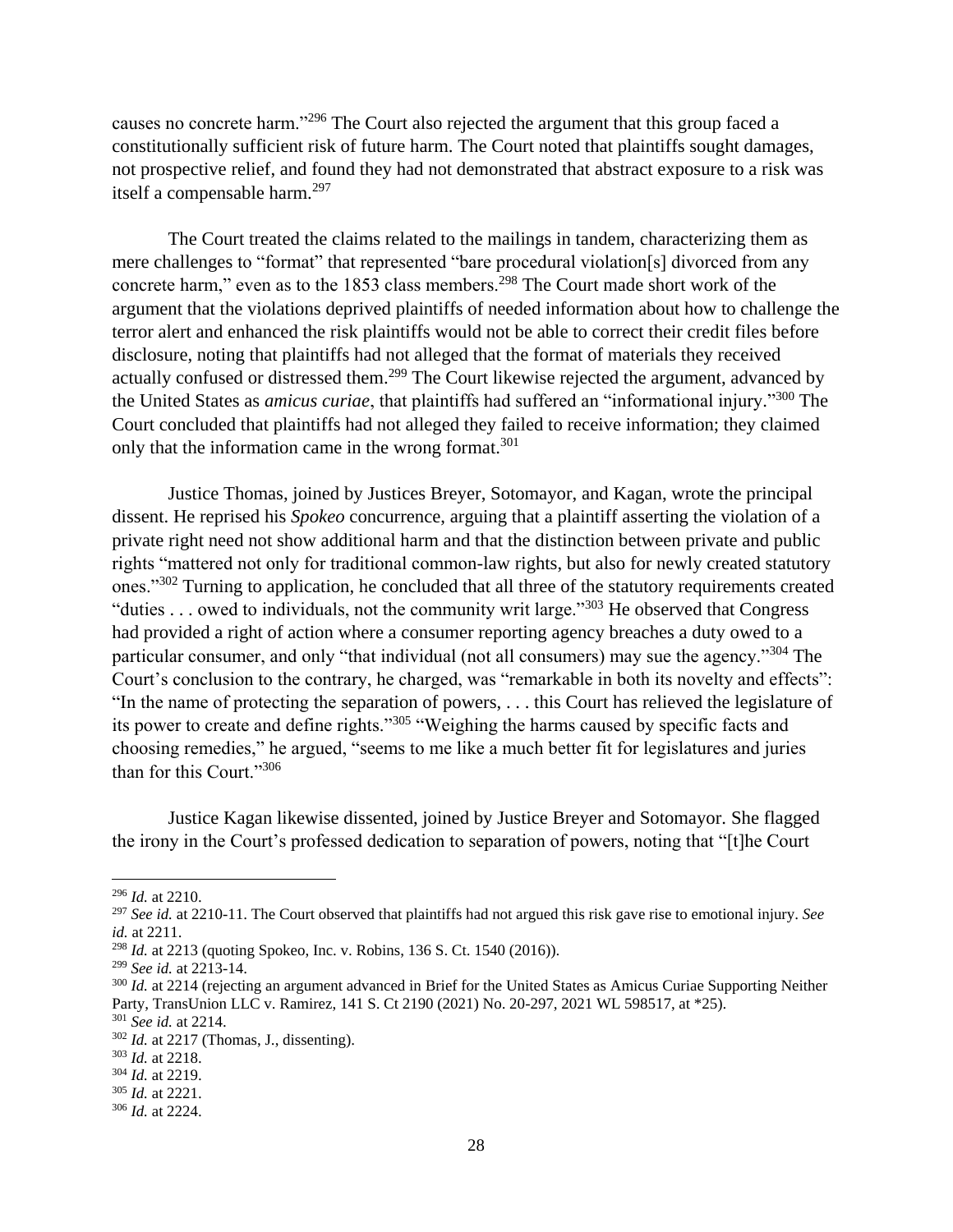here transforms standing law from a doctrine of judicial modesty into a tool of judicial aggrandizement."<sup>307</sup> She indicated her continued belief that "Article III requires a concrete injury even in the context of statutory violation," but she argued that Congress's determination of harms and risks merited deference.<sup>308</sup> For that reason, she indicated that she and Justice Thomas would get to the same result on standing in all but the "highly unusual" case "when Congress could not have *reasonably* thought that a suit will contribute to compensating or preventing the harm at issue."309

The Kavanaugh majority lashed back at Justice Thomas's proffered approach in footnotes, claiming that its rejection of the concreteness requirement "would cast aside decades of precedent articulating that requirement" and would "largely outsource Article III to Congress."<sup>310</sup> The Court charged that Justice Thomas's theory would permit easy evasion of core separation-of-powers principles, as Congress could confer on all Americans "individual rights" to plainly public goods, like clean air and clean water.<sup>311</sup> Without federal courts reaching independent calls on the existence of harm, the Court suggested, Congress would be able to permit suit simply to "enforc[e] general compliance with regulatory law"—something Article III forbade.<sup>312</sup> The Court thus decisively rejected Justice Thomas's proposed reorientation of standing doctrine, positing that the distinction between private and public rights would invite lawless congressional machinations that it would be powerless to police.

## E. Core Problems with the *Spokeo*/*TransUnion* Concreteness Inquiry

*Spokeo* and *TransUnion* dictate a concreteness inquiry that is profoundly flawed. Because a central point of this Article is that Justice Thomas's proposal is superior and susceptible of principled limits, this section canvasses the inherent difficulties with the Court's approach, focusing primarily on *TransUnion* because it both entrenches the *Spokeo* methodology and demonstrates its application.

## a. The Inquiry Lacks Administrable Standards

From a pragmatic standpoint, *TransUnion* invites lower courts into uncharted territory; indeed, the decision is notable for the absence of any reliable metric for confining judicial discretion. The Court has long boasted that it "exercise[s] the utmost care" lest its decisions be infused by "the policy preferences of Members of this Court."<sup>313</sup> *TransUnion* leaves lower courts little else in their quest for "close relationships" to common law analogues. Certainly, they cannot look at what the Court *does* to discern a pattern. With respect to the 1853 class members whose terror watch list alerts were disclosed to third parties, for example, the Court found a

<sup>307</sup> *See id.* at 2225 (Kagan, J., dissenting).

<sup>308</sup> *Id.* at 2226 (internal quotations omitted).

<sup>309</sup> *Id.* (emphasis supplied). Justice Kagan, in other words, would have applied rational basis scrutiny to Congress's determination of harms.

<sup>310</sup> *Id.* at 2207 n.3.

<sup>311</sup> *Id.*

<sup>312</sup> *Id.*

<sup>313</sup> Washington v. Glucksberg, 521 U.S. 702, 720 (1997).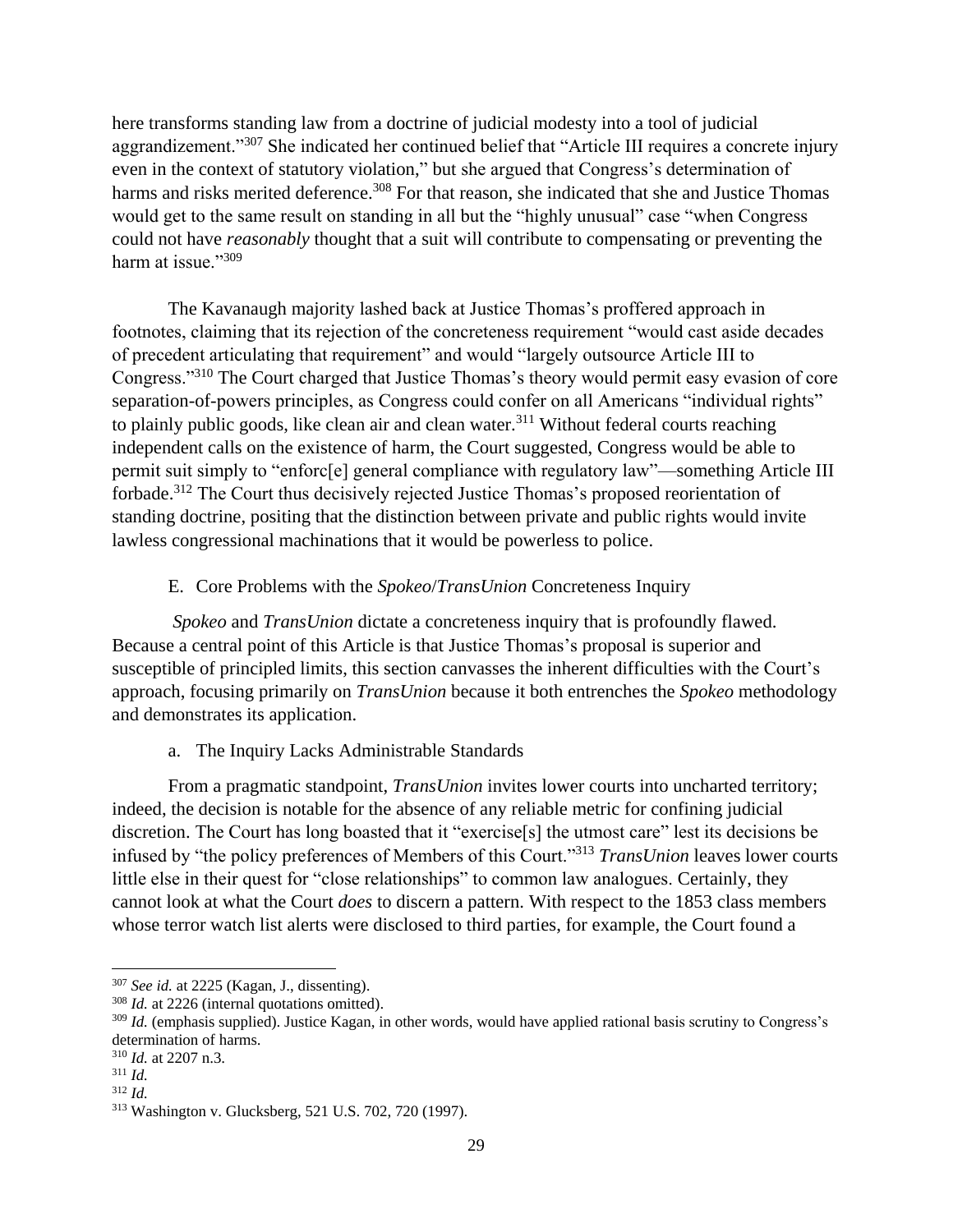compelling analogy in the tort of defamation.<sup>314</sup> That a disparaging fact is literally true defeats a common law defamation action,<sup>315</sup> and TransUnion offered in defense that it had published "true information" in flagging them as people with names on the terror watch list because each class member's first and last names were in fact on it.<sup>316</sup> The Court was unfazed by this departure from common law; requiring a "close relationship," after all, did not mean requiring "an exact duplicate."<sup>317</sup> The Court concluded that truthfully labeling someone a "potential terrorist" which would *not* have been actionable defamation at common law—was "sufficiently close" to the harm of falsely labeling someone an actual terrorist to represent an actionable new harm.<sup>318</sup>

With respect to the remaining 6332 class members, however, the Court became a common law purist. TransUnion stood at the ready to tell potential creditors these class members were potential terrorists, but no creditors had run credit reports on them during the relevant period. As a result, TransUnion had not "published" any disparaging information. This departure from the common law, in contrast to falsity, was fatal to their claim of harm: "A letter that is not sent does not harm anyone, no matter how insulting the letter is. So too here."<sup>319</sup> The Court offered no principle by which to distinguish required elements of common law defamation that are dispensable (like falsity) and required elements of common law defamation that are indispensable (like publication), thus leaving lower courts at sea going forward, supplied with little more than intuition.

## b. The Court Sacrifices One Separation-of-Powers Value for Another

Next, on its own terms, *TransUnion* purported to safeguard the separation of powers, but this is only partly true. The case deployed one of Professor Elliott's identified separation-ofpowers interests, the anticonscription function, in service of the demolition of another, the prodemocracy function.<sup>320</sup> The Court justified the concreteness requirement as an essential ingredient to prevent Congress from "authoriz[ing] virtually any citizen to bring a statutory damages suit against virtually any defendant who violated virtually any federal law."<sup>321</sup> The case instructs that commitment to a private rights model in which plaintiffs suffer actual harm keeps the judiciary from infringing on the enforcement discretion of the Executive Branch.<sup>322</sup>

But in its very clear requirement that federal judges measure any private right created by Congress against the common law and their own intuition, *TransUnion* allows unelected judges to run roughshod over the legislative power, thus surrendering any devotion to the prodemocracy function of standing. "Separation of powers," now-Chief Justice Roberts wrote in a

<sup>314</sup> *TransUnion*, 141 S. Ct. at 2208.

<sup>&</sup>lt;sup>315</sup> See Milkovich v. Lorain J. Co., 497 U.S.1, 11 (1990) ("Since the latter half of the 16<sup>th</sup> century, the common law has afforded a cause of action for damage to a person's reputation by the publication of false and defamatory statements.") (citing LAURENCE HOWARD ELDREDGE, THE LAW OF DEFAMATION 5 (1978)).

<sup>316</sup> Reply Brief of Petitioner at 8, TransUnion LLC v. Ramirez, No. 20-297.

<sup>317</sup> *TransUnion*, 141 S. Ct. at 2209.

<sup>318</sup> *Id.*

<sup>319</sup> *Id.* at 2210.

<sup>&</sup>lt;sup>320</sup> *See supra* notes \_\_ and accompanying text.

<sup>321</sup> *TransUnion*, 141 S. Ct. at 2206.

<sup>322</sup> *See id.*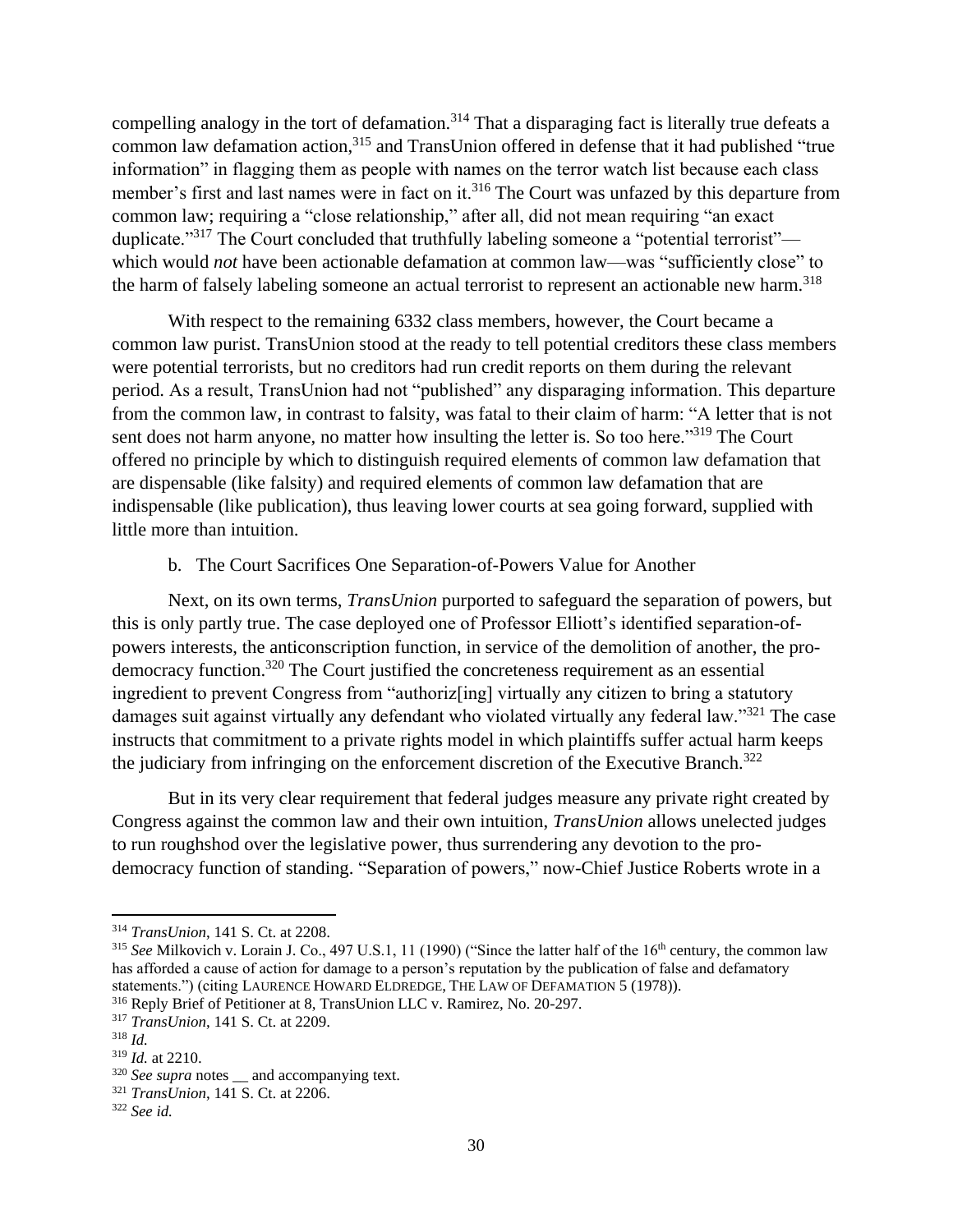1993 law review article cited twice by the Court, "is a zero-sum game."<sup>323</sup> In enacting the FCRA, Congress sought to promote "fairness, impartiality, and a respect for the consumer's right to privacy" in recognition that consumer reporting agencies had assumed "a vital role in assembling and evaluating consumer credit and other information on consumers." <sup>324</sup> *TransUnion* charged federal courts, not Congress, with ascertaining what harms are and are not bad enough to target, and in doing so, committed the courts to the value-laden enterprise of determining how to advance this legislative goal. In dismissing Congress's determination that consumers ought to get the entirety of their files upon request and information about how to dispute inaccuracies with each communication as mere "format," for example, the Court effectively said that these requirements do not advance the ball and are not worth enforcing. That may or may not be true, but such decisions have long been understood to be Congress's call. In waving the separation-ofpowers flag in support of its holding, the Court picks and chooses from among separation-ofpowers values, preferring protection of the Executive Branch over reinforcement of "the proper—and properly limited—role of the courts in a democratic society."<sup>325</sup>

## c. *Lochner* Redux?

The concreteness inquiry dictated by *Spokeo* and entrenched in *TransUnion* has no textual basis in Article III, and federal judges are apparently left to their own devices in giving it content. This Article is not the first to suggest that this enterprise smacks of substantive due process.<sup>326</sup> To the extent that substantive due process involves the unmoored and atextual insertion of judicial policy preferences to displace the work of the legislature, the charge is both fair and supported by the prior two sections.<sup>327</sup> However, there is a subtler point worth flagging, too: With the robust new concreteness inquiry, the Court has undermined its commitment to rational basis scrutiny of economic legislation. The cry of "Lochnerization," in other words, might have more to it than mere abstraction.

<sup>&</sup>lt;sup>323</sup> Roberts, *supra* note \_\_, at 1230. Roberts served as Principal Deputy Solicitor General during the term in which the Office of the Solicitor General argued and briefed *Lujan v. Defenders of Wildlife*.

<sup>324</sup> 15 U.S.C. § 1681.

<sup>325</sup> Warth v. Seldin, 422 U.S. 490, 498 (1975).

<sup>326</sup> *See* Elliott, *supra* note \_\_, at 171-72 (noting that "[s]ome critics . . . argue that standing doctrine verges on the abuses of the Lochner era"); Fletcher, *supra* note \_\_, at 233 (contending that "one may even say that the 'injury in fact' test is a form of substantive due process"); Baude, *supra* note \_\_, at 223-24 (observing that standing doctrine after *Spokeo* "invites courts either to fashion constitutional limits out of nothing, or to say that only interests protected by the common law satisfy Article III requirements—both paths that have proven unworkable in the substantive due process context"); Matthew Tokson, *The TransUnion Case and the Lochnerization of Standing Doctrine*, Dorf on Law (June 29, 2021, 10:24 AM), [http://www.dorfonlaw.org/2021/06/the-transunion-case-and](http://www.dorfonlaw.org/2021/06/the-transunion-case-and-lochnerization.html)[lochnerization.html](http://www.dorfonlaw.org/2021/06/the-transunion-case-and-lochnerization.html) (arguing that, like *Lochner*, modern standing is intended to thwart legislatures and protect corporate interests). *See also* Sierra v. City of Hallandale Beach, FL, 996 F.3d 1110, 1128 (11th Cir. 2021) (Newsom, J., concurring) ("As a doctrine born largely of judicial creativity, perhaps it's no surprise that standing mimics substantive due process in application too.").

<sup>&</sup>lt;sup>327</sup> See Tokson, *supra* note (describing "Lochnerization" of standing as use of standards with "no basis in the Constitution's text" that permits the Court to give effect to its "apparent antipathy toward consumer plaintiffs"). Judge Fletcher flagged in 1988 that "the 'injury-in-fact' requirement cannot be applied in a non-normative way." Fletcher, *supra* note \_\_, at 231. He argued that, in ascertaining whether plaintiff had suffered an injury in fact, the Court was "impos[ing] standards of injury derived from some external normative source." *Id.*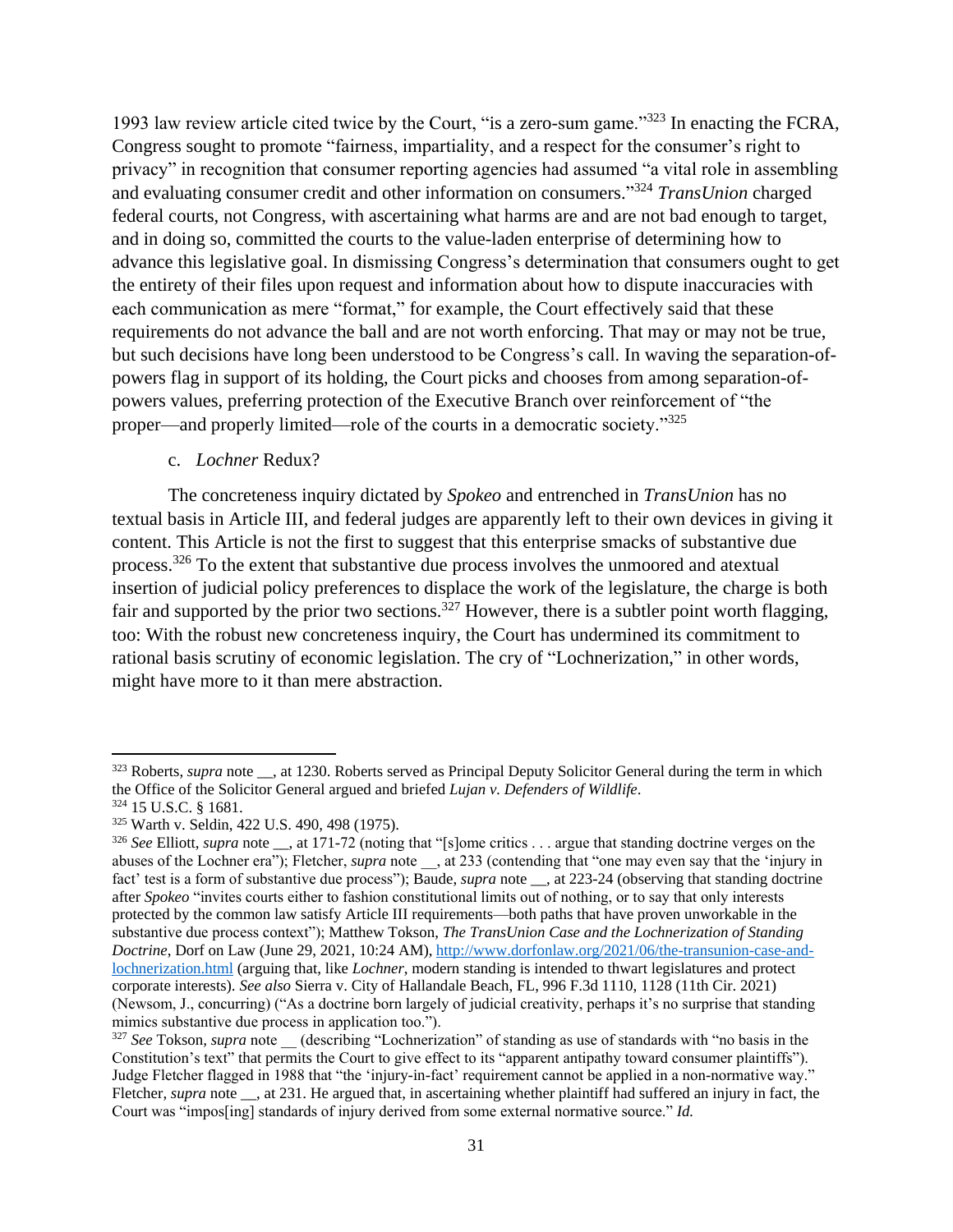During the *Lochner* Era,<sup>328</sup> the Supreme Court invoked laissez faire economic principles and "liberty of contract" to invalidate a series of progressive labor reforms at the state and federal level.<sup>329</sup> The Court's views were out of step with the public and contemporaneously unpopular.<sup>330</sup> The Court premised its decisions on the idea that the Constitution was more than its text; in addition to specifically enumerated rights, the Constitution also allegedly protected unenumerated natural rights against legislative incursion.<sup>331</sup> Freed from the requirement of a textual anchor for constitutional content, the Court found a ready outlet for its libertarian distrust of regulation, deeming freedom of contract "the general rule and restraint the exception," to be permitted only in "exceptional circumstances."<sup>332</sup> As Professor John Harrison recounts, the Justices in this period were "quite willing to form their own judgments as to the relationship between means and ends"<sup>333</sup>—in other words, to police a statute's "*internal* coherence and fit."<sup>334</sup>

The *Lochner* approach to economic legislation would not survive the Great Depression, and its repudiation was swift.<sup>335</sup> In 1937, the Court switched course and embraced deferential

<sup>328</sup> The era takes its name from *Lochner v. New York*, 198 U.S. 45 (1905), in which the Supreme Court struck down state laws limiting the number of hours bakers could work weekly. *See id.* at 68-69. In the 1920s, an aggressive wing of Harding appointees limited interference with liberty of contract to five discrete areas, thus formalizing the doctrine further. *See* Adkins v. Children's Hosp., 262 U.S. 525, 546-48 (1923).

<sup>329</sup> Though *Lochner* itself scrutinized state legislation, the Court used a similar approach to federal programs. *See, e.g.*, *Adkins*, 262 U.S. at 557-59. The Court was constrained to moor the enforcement of rights not enumerated in the Constitution in the Due Process Clause, rather than the Privileges or Immunities Clause, because of the *Slaughterhouse Cases*, 83 U.S. (16 Wall.) 36 (1872).

<sup>330</sup>*See* Barry Friedman, *The History of the Countermajoritarian Difficulty, Part Three: The Lesson of* Lochner*,* 76 N.Y.U. L. REV. 1383, 1392 (2001) (noting that, during the *Lochner* Era, "the courts constantly ran afoul of the two great political movements of the time: Populism and Progressivism").

<sup>331</sup> *See* David E. Bernstein, *Lochner Era Revisionism, Revised: Lochner and the Origins of Fundamental Rights Constitutionalism*, 92 GEO. L.J. 1, 35-36 (2003).

<sup>332</sup> *Adkins*, 261 U.S. at 546. As Professor Mila Sohoni recounts, "private ordering, if not sacrosanct, was certainly privileged." Mila Sohoni, *The Trump Administration and the Law of the Lochner Era*, 107 GEO. L.J. 1323, 1333 (2019); *see also* Elizabeth Sepper, *Free Exercise Lochnerism*, 115 COLUM. L. REV. 1453, 1461-63 (2015) (describing *Lochner* as predicated on "ideals of private ordering and government neutrality with regard to distribution of resources and entitlements"). The *Lochner*-Era Court did not confine itself to economic regulation; indeed, the Court of this period also recognized the fundamental liberty of parents to direct the upbringing of their children. *See* Pierce v. Soc. Of Sisters, 268 U.S. 510, 534 (1925); Meyer v. Nebraska, 262 U.S. 390, 399 (1923). <sup>333</sup> John Harrison, *Substantive Due Process and the Constitutional Text*, 83 VA. L. REV. 493, 499 (1997). <sup>334</sup> John F. Manning, *Foreword: The Means of Constitutional Power*, 128 HARV. L. REV. 1, 12 (2014). <sup>335</sup> Today, *Lochner* has a firm place in "the anticanon." Jamal Greene, *The Anticanon*, 125 HARV. L. REV. 379, 417 (2011); *see also* Jack M. Balkin & Sanford Levinson, *The Canons of Constitutional* Law, 111 HARV. L. REV. 963, 1017 (1998) (including *Lochner* in "an 'anti-canon' of cases that any theory worth its salt must show are wrongly decided"); Thomas B. Colby & Peter J. Smith, *The Return of Lochner*, 100 CORNELL L. REV. 527, 528 (2015) (characterizing it as an "article of faith" that *Lochner* "was obviously and irredeemably wrong"); David A. Strauss, *Why Was* Lochner *Wrong?*, 70 U. CHI. L. REV. 373, 373 (2003) (observing that *Lochner* "would probably win the prize, if there were one, for the most widely reviled decision of the last hundred years"). However, disagreement about its flaws abounds. *See* Rebecca L. Brown, *The Art of Reading Lochner*, 1 N.Y.U. J. OF LAW & LIBERTY 570, 571-73 (2005) (describing, among *Lochner*'s charged sins, judicial activism, judicial usurpation of the legislative function, and judicial incorporation of a particular idealogical point of view); *see also* Strauss, *supra* note \_\_, at 374 ("The striking thing about the disapproval of *Lochner,* though, is that there is no consensus on why it is wrong."). To conservatives, *Lochner*'s vice may lie in its invalidation of legislation on the basis of rights not found in the Constitution. *See* Robert H. Bork, *Neutral Principles and Some First Amendment Problems*, 47 IND. L.J. 1, 11 (1972) (arguing that "substantive due process . . . is and always has been an improper doctrine"). *But see* Strauss,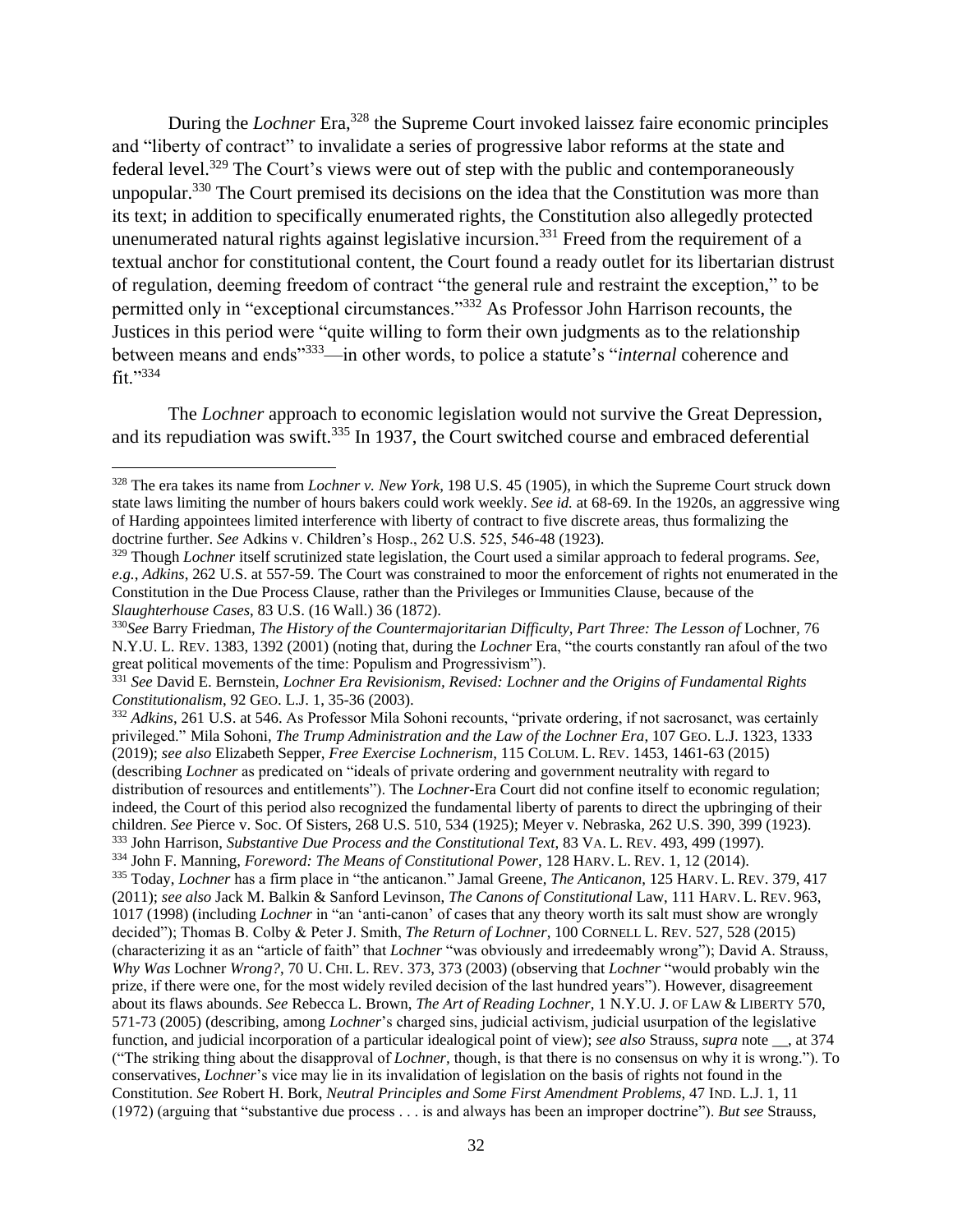review for economic regulations, holding that "[e]ven if the wisdom of the policy be regarded as debatable and its effects uncertain, still the legislature is entitled to its judgment." <sup>336</sup> Since the New Deal, the Court has committed itself to highly deferential rational basis review for ordinary economic legislation. In *United States v. Carolene Products Co.*, <sup>337</sup> the Court famously held that "regulatory legislation affecting ordinary commercial transactions is not to be pronounced unconstitutional unless . . . it is of such a character as to preclude the assumption that it rests upon some rational basis within the knowledge and experience of the legislators."<sup>338</sup> Even if the legislative product is "a needless, wasteful requirement," the Court underscored, "it is for the legislature, not the courts, to balance [its] advantages and disadvantages."<sup>339</sup> The Court has insisted that "[t]he day is gone" when it uses the Due Process Clause to strike down economic laws "because they may be unwise, improvident, or out of harmony with a particular school of thought."<sup>340</sup> In *United States v. Comstock*, <sup>341</sup> the Roberts Court reaffirmed that Congress, in pursuing valid ends, "must also be entrusted with ample means for their execution."<sup>342</sup> Where Congress's end is legitimate, "the relevant inquiry is simply 'whether the means chosen are 'reasonably adapted' to [its] attainment."<sup>343</sup>

To be sure, not every means that Congress chooses to advance a permissible end is authorized under the Constitution; constitutional side constraints prevent Congress from violating other provisions of the Constitution.<sup>344</sup> Means that are themselves unconstitutional can

*supra* note \_\_, at 380 (observing that the rejection of "unenumerated rights" has never been accepted by a majority of the Court). Conservative critics situate modern substantive due process cases founded on privacy and dignity along the same continuum. *See* Bork, *supra* note \_\_, at 11; *see generally* Colby & Smith, *supra* note \_\_, at 560-64 (collecting sources). John Hart Ely observed that "it is impossible candidly to regard *Roe* as the product of anything else" besides "the philosophy of *Lochner*." John Hart Ely, *The Wages of Crying Wolf: A Comment on* Roe v. Wade*,*  82 YALE L.J. 920, 939 (1973). Liberals, for their part, are more likely to charge *Lochner* with protecting the "wrong" rights or to see it as resting on flawed economic assumptions. *See* Brown, *supra* note \_\_, at 577; *see also* Cass R. Sunstein, *Lochner's Legacy*, 87 COLUM. L. REV. 873, 882 (1987) (criticizing *Lochner* for choosing an inherently non-neutral status quo as its constitutional baseline). In *Planned Parenthood v. Casey*, 505 U.S. 833, 860- 62 (1992), the joint opinion distinguished its decision to uphold *Roe* from its repudiation of *Lochner* because *Lochner*-Era cases "rested on fundamentally false assumptions about the capacity of a relatively unregulated market to satisfy minimal levels of human welfare." *Id.* at 861-62.

<sup>336</sup> West Coast Hotel Co. v. Parrish, 300 U.S. 379, 399 (1937).

<sup>337</sup> 304 U.S. 144 (1938).

<sup>338</sup> *Id.* at 152-53.

<sup>339</sup> Williamson v. Lee Optical of Oklahoma, Inc., 348 U.S. 483, 487 (1955). Line-drawing, in particular, was quintessentially a legislative function, and Congress could create a standard that was overinclusive, underinclusive, or both, because "perfection is by no means required." Vance v. Bradley, 440 U.S. 93, 108 (1979) (quoting Phillips Chem. Co. v. Dumas Sch. Dist., 361 U.S. 376, 385 (1960)).

<sup>340</sup> *Lee Optical*, 348 U.S. at 488. Although *Lee Optical* represented a challenge to a state law, the Court has likewise employed rational basis scrutiny to laws passed by Congress, as *Carolene Products* reflects. *See* 304 U.S. at 152-53. <sup>341</sup> 560 U.S. 126 (2010).

<sup>342</sup> *Id.* at 133 (quoting McCulloch v. Maryland, 17 U.S. (4 Wheat.) 316, 408 (1819)).

<sup>343</sup> *Id.* at 135 (quoting Gonzalez v. Raich, 545 U.S. 1, 37 (2005)). As Dean Manning recounts, "[b]etween 1937 and 1992, the Court almost never met an exercise of the commerce power it did not like." Manning, *supra* note \_\_, at 12. Despite its restriction on Congress's ability to reach non-economic, purely local activity under the Commerce Clause thereafter, *see* United States v. Lopez, 514 U.S. 549, 566-68 (1995) and United States v. Morrison, 529 U.S. 598, 612-13 (2000), the Court left the post-New Deal approach intact, permitting Congress "to use the sharpest of rules or the loosest of standards" in furtherance of a legitimate end. *See* Manning, *supra* note \_\_, at 15, 30 & n. 184. <sup>344</sup> *See Comstock*, 560 U.S. at 134; *see also McCulloch*, 17 U.S. at 421.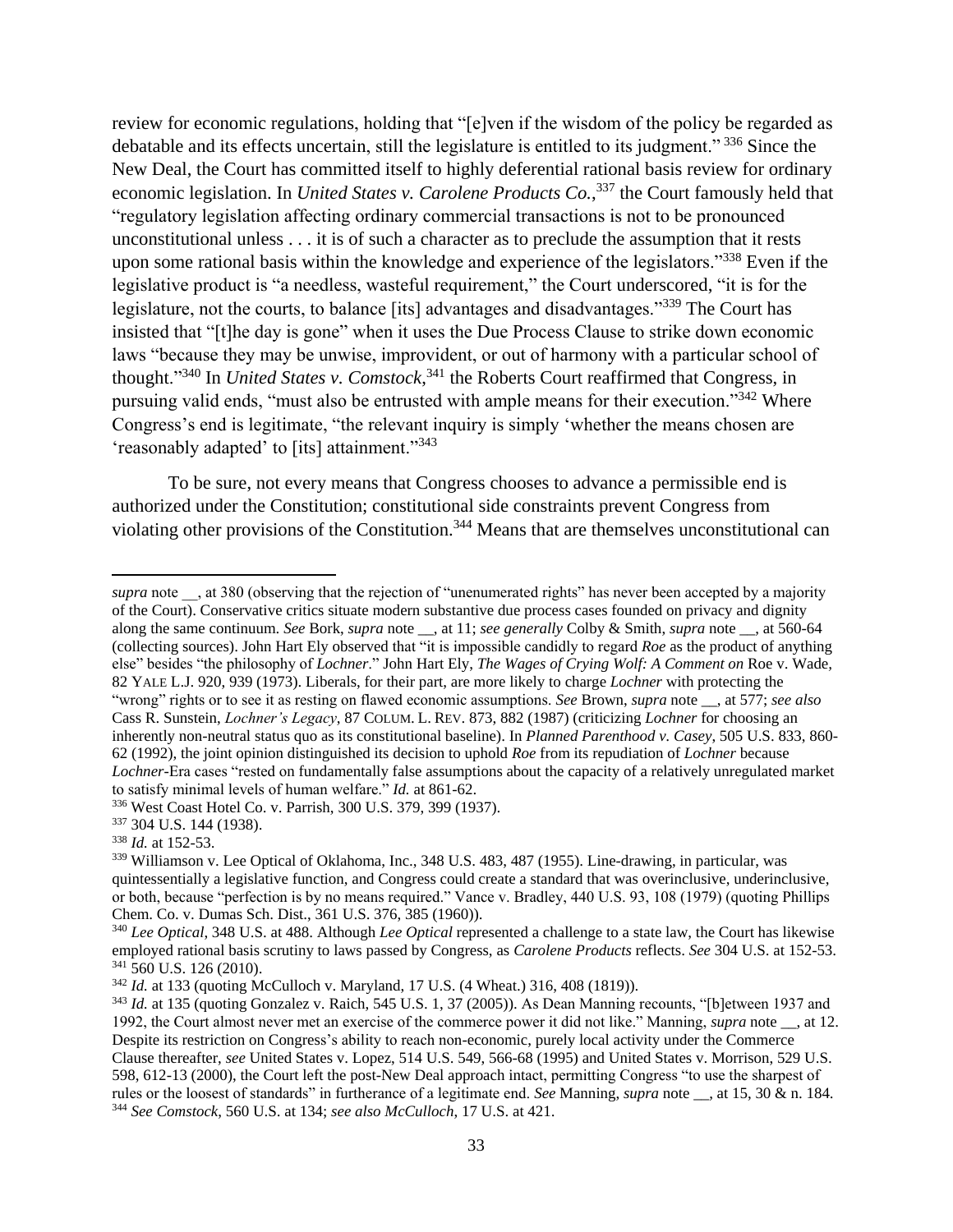never be "reasonably adapted"<sup>345</sup> and thus can never be "proper" exercises of the Necessary and Proper Clause. Specific constitutional constraints obviously operate to restrict Congress's choice of means. Thus, Congress cannot protect the credit of adherents of one religion while ignoring the risks that befall others; to do so would clearly violate the First Amendment.<sup>346</sup> In recent years, as Dean John Manning recounts, the Court has increasingly recognized structural side constraints, as well, and because these are more loosely tied to constitutional text, they afford judges far more discretion.<sup>347</sup> Congress cannot, for example, commandeer state governments in its effort to protect consumer credit.<sup>348</sup> Nor can Congress use conditional grants to enlist state participation if the grant is "coercive."<sup>349</sup> These new side constraints, inferred from constitutional interstices rather than constitutional text, have allowed the Court "[to feel] free to displace Congress's implementation strategies on the basis of abstract structural inferences about which reasonable people can doubtless differ."<sup>350</sup>

With *Spokeo* and *TransUnion*, the Court has again done precisely that, bringing robust scrutiny of economic legislation back into the mix by deploying Article III as a side constraint that necessitates robust-but-unmoored judicial scrutiny of means. Congress, in passing legislation to protect consumer credit information, plainly advances a permissible end, well within its powers under the Commerce Clause.<sup>351</sup> In denying standing to the 6332 *TransUnion* class members whose alert status TransUnion did not divulge, the Court is circumscribing the way Congress can go about that end, prohibiting Congress from opting to confer on individuals specific rights, enforceable in federal court, to protect their credit information. Lower courts have taken note and used Article III as a mechanism for means-invalidation, circumscribing Congress's efforts to deter identity theft by barring receipts that contain more than five digits of a consumer's credit card number;<sup>353</sup> to protect consumers against unfair debt collection by requiring that debt collectors provide certain information about their rights to verify debts;<sup>355</sup> and to protect people against annoying robocalls and texts by allowing recipients of a single unwanted text to file suit.<sup>356</sup> Line-drawing, the Court has reminded, "is peculiarly a legislative task," and courts are charged with "disregard[ing] the existence of other methods of allocation that we, as individuals perhaps would have preferred."<sup>357</sup> Article III now has the federal courts very much back in the game of making calls about the wisdom and propriety of legislative ends

 $\overline{a}$ 

<sup>345</sup> *Comstock*, 560 U.S. at 135.

<sup>346</sup> Bd. of Educ. of Kiryas Joel Village Sch. Dist. v. Grumet, 512 U.S. 687, 696 (1994).

<sup>347</sup> *See* Manning, *Foreword*, *supra* note \_\_, at 31-32.

<sup>348</sup> Murphy v. NCAA, 138 S. Ct. 1461, 1476-77 (2018).

<sup>349</sup> Nat'l Fed. of Indep. Bus. v. Sebelius, 567 U.S. 519, 582 (2012) (opinion of Roberts, C.J., joined by Breyer and Kagan, JJ.) (indicating that Congress may not threaten so much of a state's budget that it amounts to "economic dragooning").

<sup>350</sup> Manning, *Foreword*, *supra* note \_\_, at 48.

<sup>351</sup> The statute regulates persons or things in interstate commerce. *Cf.* United States v. Morrison, 529 U.S. 598, 608-

<sup>09 (2000) (</sup>canvassing the categories of activity Congress can reach under the Commerce Clause).

<sup>353</sup> Muransky v. Godiva Chocolatier, Inc., 979 F.3d 917, 920-21 (11th Cir. 2020) (*en banc*).

<sup>355</sup> Casillas v. Madison Ave. Assocs., 926 F.3d 329, 331-32 (7th Cir. 2019). The *TransUnion* Court cited then-Judge Barrett's opinion favorably. *See* TransUnion LLC v. Ramirez, 141 S. Ct. 2190, 2203, 2205, 2214 (2021). <sup>356</sup> Salcedo v. Hanna, 936 F.3d 1162, 1165 (11th Cir. 2019).

<sup>357</sup> Schweiker v. Wilson, 450 U.S. 221, 234-35 (1981) (quoting Mass. Bd. of Ret. v. Murgia, 427 U.S. 307, 314 (1976)).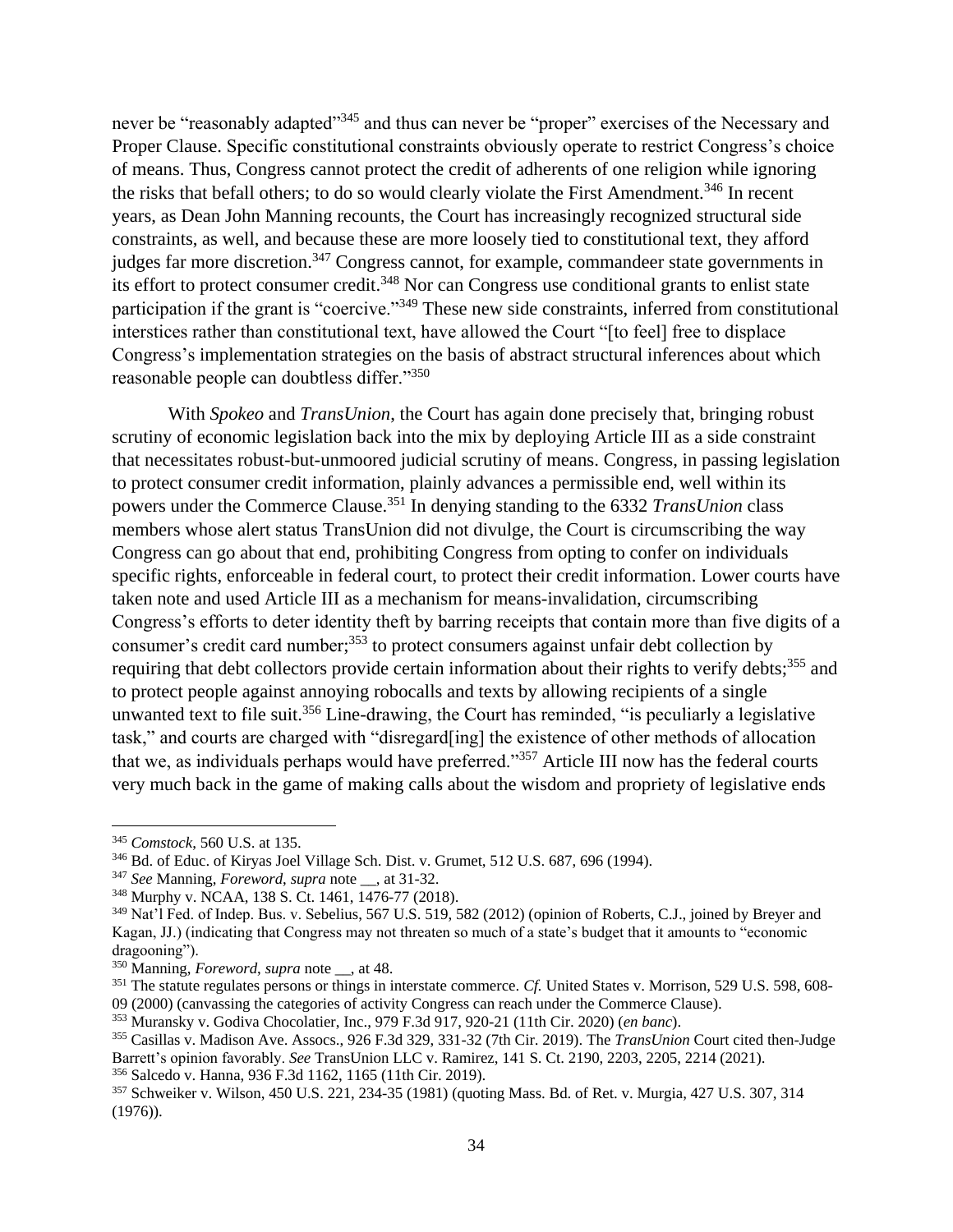and means. Post-*Spokeo* and *TransUnion*, Article III now justifies a substantial erosion of the rational basis scrutiny to which the Court has committed itself since 1937.

d. The Nature of the Inquiry Leads to Substantive Biases

This robust judicial scrutiny, moreover, is by no means neutral. Circumscribing litigants to harms analogous to those at common law or recognizably "real" to federal judges prioritizes a wait-and-see approach that limits Congress's ability to step into the fray before harm ensues, and it arguably reflects the Court's increasing disdain for the class action mechanism. 358

Sometimes, a harm has such dire consequences that a legislature might opt to ensure it never happens. Take identity theft, for example. The rise of the internet and increased competition in the financial sector by 2003 had "create[d] a target-rich environment for today's sophisticated criminals, many of whom are organized and operate across international borders."<sup>359</sup> The Fair and Accurate Credit Transactions Act of 2003 (FACTA)<sup>360</sup> took aim at this "epidemic" of identity theft in several ways.<sup>361</sup> First, FACTA sought to empower consumers and thus to enhance the effectiveness of consumer-initiated measures by providing free access to credit reports and required disclosures.<sup>362</sup> Second, it sought to enlist the support of financial institutions "by requiring them to develop procedures to 'red flag' identity theft."<sup>363</sup> Finally, it required merchants to truncate credit card information on receipts "to limit the number of opportunities for identity thieves to 'pick off' key card account information."<sup>364</sup> Upon signing FACTA into law, President George W. Bush credited Congress with "taking the offensive against identity theft," a crime whose harm could lead to months or even years of individual harm.<sup>365</sup> He observed that the truncation requirement, barring businesses from printing more than the final five digits of customers' credit card numbers, would "help prevent identity theft before it occurs."<sup>366</sup>

Because Congress sought to stop harm from happening in the first place, it obviously could not rely on an exclusively remedial compensation scheme; instead, it provided statutory penalties for willful violations of FACTA, holding businesses liable for "actual damages sustained by the consumer . . . of not less than \$100 and not more than \$1,000."<sup>367</sup> This

<sup>&</sup>lt;sup>358</sup> It also hobbles Congress's efforts to respond to modern problems that may have sparse or strained common law analogues. *See generally* Leah Litman, *Debunking Antinovelty*, 66 DUKE L.J. 1407, 1438-40 (2017) (noting that Congress frequently enacts legislation to respond to changed facts, novel problems, and new industries); Daniel Townsend, *Who Should Define Injuries For Article III Standing?*, 68 STAN. L. REV. ONLINE 76, 82 (2015) (observing that "it will at times be difficult to analogize new injuries to past injuries").

<sup>359</sup> S. Rep. No. 108-166, at 8 (2003). In 2020, the FTC received nearly 1.4 million reports of identity theft, about twice as many as in 2019. *See* https://www.ftc.gov/news-events/press-releases/2021/02/new-data-shows-ftcreceived-2-2-million-fraud-reports-consumers.

<sup>360</sup> P.L. 108-159, 117 Stat. 1952 (2003).

<sup>361</sup> *See* H.R. Rep. No. 108-263, at 25 (2003).

<sup>362</sup> *See id.* at 22.

<sup>363</sup> *Id.*

<sup>364</sup> S. Rep. 208-266, at 13.

<sup>365</sup> Credit Transactions Act Signing, C-SPAN (Dec. 4, 2003), https://www.c-span.org/video/?179442-1/credittransactions-act-signing.

<sup>366</sup> *Id.*

<sup>367</sup> 15 U.S.C. § 1681n(a)(1)(A).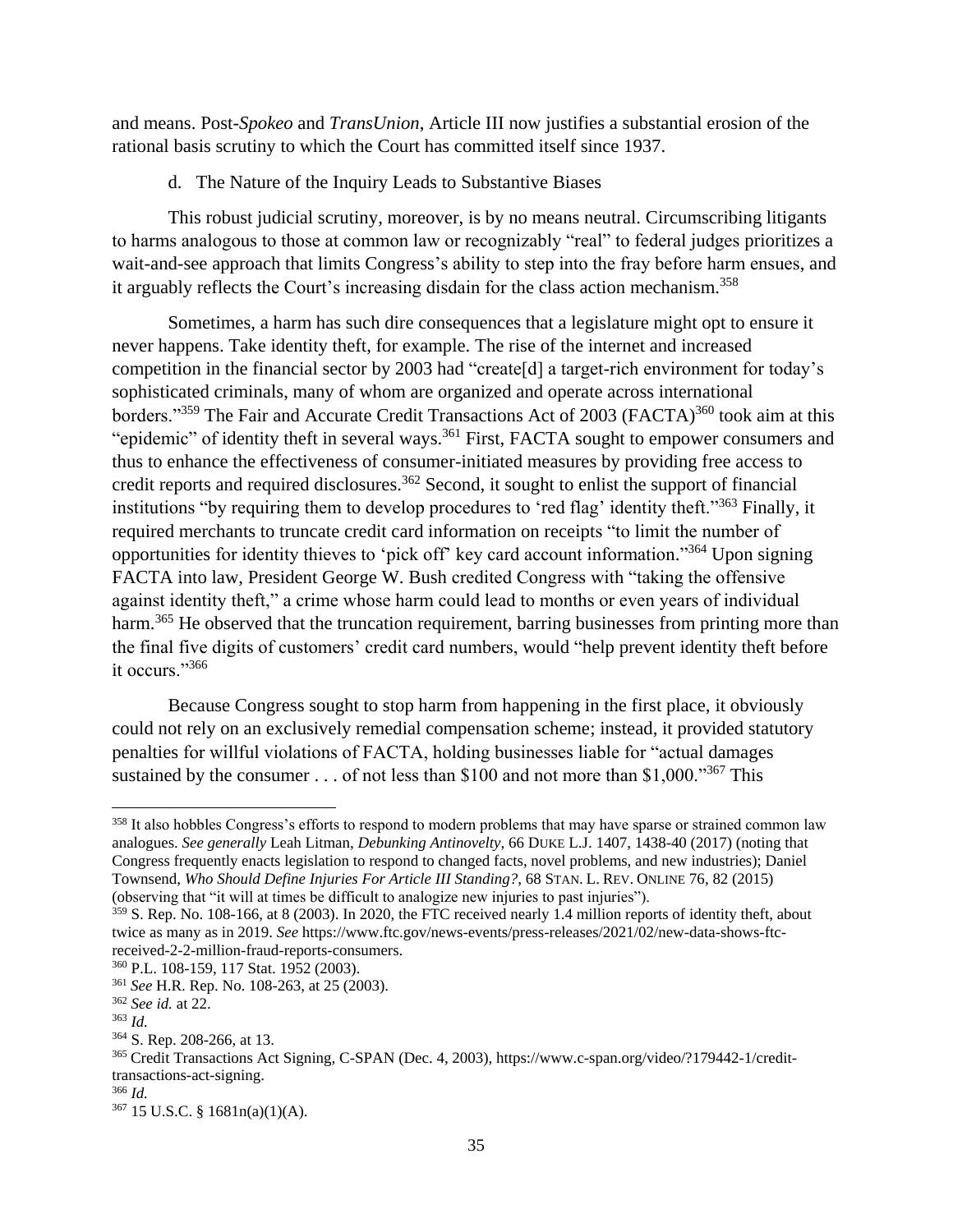mechanism supplemented enforcement by the Federal Trade Commission<sup>368</sup> and arguably offered advantages; an individual who receives a receipt violating the truncation requirement has informational superiority over government monitors.<sup>369</sup> Combined with the class action mechanism,<sup>370</sup> statutory damages incentivized litigation and thereby heightened the deterrent against a practice that Congress thought contributed significantly to consumer risk.<sup>371</sup>

At the same time, the availability of class actions for statutory damages under FACTA generated controversy. To some, these litigation incentives "create[d] the potential for absurd liability and overdeterrence."<sup>372</sup> Class certification could transform "unenforceable negativevalue claims" into "an industry-changing event."<sup>373</sup> Some commentators questioned whether the costs imposed by FACTA outweighed its benefits and charged that allowing the aggregation of statutory damage claims "warp[ed] the purpose" of FACTA.<sup>374</sup> In response to criticism, Congress enacted the Credit and Debit Card Receipt Clarification Act of 2007,<sup>375</sup> which retroactively eliminated liability for merchants who printed credit card expiration dates on receipts between December 4, 2004 and June 3, 2008.<sup>376</sup> Congress credited testimony of experts that "proper truncation of the card number, . . . regardless of the inclusion of the expiration date," adequately prevented identity theft and sought to limit "abusive lawsuits that do not protect

l <sup>368</sup> *See* 15 U.S.C. § 1681s(a).

<sup>369</sup> *See* Stephen B. Burbank *et al.*, *Private Enforcement*, 17 LEWIS & CLARK L. REV. 638, 663-64 (2013) (observing that litigant-enforcers' "proximity to violations gives them inside information" that "far exceeds what the administrative state could achieve through monitoring, even under the most optimistic budget scenarios"); Pamela H. Bucy, *Private Justice*, 76 S. CAL. L. REV. 1, 8 (2002) (noting private actors' "key resource of inside information"); Zachary D. Clopton, *Redundant Public-Private Enforcement*, 69 VAND. L. REV. 285, 309, 315 (2016) (explaining that "under-enforcement may result if the relevant agent lacks the necessary information"). <sup>370</sup> Fed. R. Civ. P. 23(b)(3).

<sup>371</sup> *See* Sheila B. Scheuerman, *Due Process Forgotten: The Problem of Statutory Damages and Class Actions*, 74 MO. L. REV. 103, 110-11 (2009) (observing that statutory damages, when combined with the class action mechanism, offset disincentives to suit).

<sup>372</sup> *Id.* at 111. *See also* Burbank *et al.*, *supra* note \_\_, at 678 n. 171 ("In combination with class actions, statutory damages can create massive liability, inefficiently high levels of private enforcement pressure, and overdeterrence."); Michael E. Chaplin, *What's So Fair About the Fair and Accurate Credit Transactions Act?*, 92 MARQ. L. REV. 307, 309 (2008) (calling FACTA "a source of seemingly endless litigation with minimal benefit to the litigants, but which provides plaintiffs' attorneys with a potential windfall"). *But see* Daniel R. LeCours, Note*, Steering Clear of the "Road to Nowhere": Why the BMW Guideposts Should Not Be Used to Review Statutory Penalty Awards*, 63 RUTGERS L. REV. 327, 344-45 (2010) (arguing that "critics' characterization of the issues at stake in FACTA is patently one-sided" in its exclusive focus on "potentially devastating liability to defendants"). <sup>373</sup> Stephen B. Burbank & Tobias Barrington Wolff, *Redeeming the Missed Opportunities of* Shady Grove, 159 U. PENN. L. REV. 17, 19 (2010). *See also* Richard Marcus, *Revolution v. Evolution in Class Action Reform*, 325 F.R.D. 1301, 1310 (2018) ("One might say the synergy between penalty claims and the class action enables plaintiff lawyers to use the litigation nuclear weapon to kill a gnat.").

<sup>374</sup> Scheuerman, *supra* note \_\_, at 105-06, 115. *See also* J. Patrick Redmon, Comment, *Plausibly Willful— Tightening Pleading Standards in FACTA Credit Card Receipt Litigation Where Only an Expiration Date is Present*, 94 N.C. L. REV. 1314, 1317 (2016) (arguing that "the willingness of courts to apply great scrutiny to FACTA cases is a welcome development").

<sup>375</sup> Pub. L. No. 110-241, 122 Stat. 1565 (codified as amended at 15 U.S.C. § 1681n(d)). <sup>376</sup> *See id.* § 3.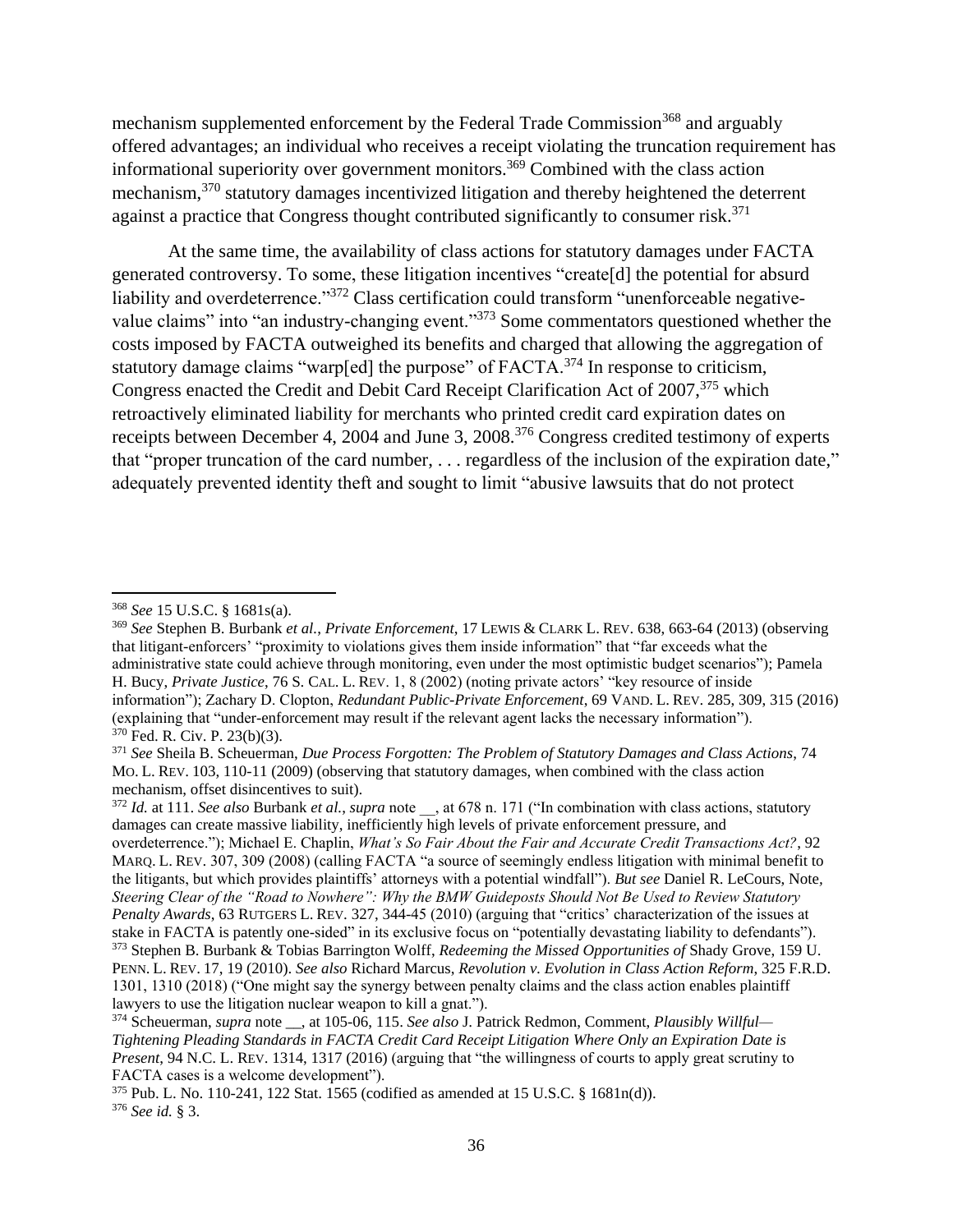consumers but only result in increased cost."<sup>377</sup> Critics charged this as "a less than satisfying response."<sup>378</sup>

This Article takes no side in the policy debate as to whether FACTA represents a measured response to the problem of identity theft or an ill-considered legislative overcorrection. It simply flags that, under the *Spokeo*/*TransUnion* concreteness inquiry, which mandates either demonstrable harm or "material risk of future harm," <sup>379</sup> a suit alleging the breach of the truncation requirement—the prevention measure lauded by President Bush for stopping the harms *before* they occur—will likely be rejected as insufficiently concrete and thus "too soon" in the main run of cases. The Court's standing requirements thus have the effect of constraining Congress to a reactive or nearly-reactive approach, thereby curbing its options in responding to big societal problems.<sup>380</sup> The prophylactic of eliminating the "'golden ticket' for fraudsters and identity thieves"<sup>381</sup> thus is toothless. The result, of course, sharply limits the pool of potential plaintiffs, all but eliminating the statutory damage mechanism for plaintiffs whose harms have not come to fruition. By means of Article III, the Court has achieved what statutory critics sought but did not get in the Clarification Act.<sup>382</sup>

#### III. Charting a New Course

The Court's concreteness inquiry thus provides little guidance to lower courts, invites them to substitute their own policy preferences for the will of Congress in frustration of the separation of powers, significantly curtails the deferential review of economic legislation employed since 1937, and circumscribes Congress's ability to decide when harms are so harmful that they should not be allowed to happen. It is not ideal. At the same time, the Court has slammed the door on Justice Thomas's proposed alternative approach, suggesting that it would give rise to even greater evil. With respect, the Court is wrong. Justice Thomas's approach is consistent with history and properly moored in statutory text rather than judicial intuition. This

 $\overline{a}$ 

<sup>382</sup> A cynic might be forgiven for situating the *TransUnion* and *Spokeo* concreteness inquiry amid the Court's other holdings reflecting hostility to class actions. *See* Richard D. Freer, *Front-Loading, Avoidance, and Other Features of the Recent Supreme Court Class Action Jurisprudence*, 48 AKRON L. REV. 721, 723 (2015) (observing that the ledger of defendant wins at the Supreme Court is "fuller" and that "recent case law does not augur well for plaintiffs"); Elizabeth J. Cabraser, *The Class Abides: Class Actions and the "Roberts Court*,*"* 48 AKRON L. REV. 757, 759-60 (2015) ("Plaintiffs' counsel and consumer advocates, not without reason, have tended to see the currently-configured Supreme Court as hostile to class actions."); Robert H. Klonoff, *The Decline of Class Actions*, 90 WASH. U. L. REV. 729, 734-35 (2013) (summarizing increasing restrictions on the class action mechanism). Data confirm that "the Roberts Court is indeed highly pro-business," which is consistent with the Court harboring a jaundiced view of consumer protection lawsuits in the abstract. Lee Epstein, *et al.*, *How Business Fares in the Supreme Court*, 97 MINN. L. REV. 1431, 1449 (2013); *see also* Gillian E. Metzger, *Foreword: 1930s Redux: The Administrative State Under Siege*, 131 HARV. L. REV. 1, 70 (2017) (describing the Roberts Court's pro-business tilt).

 $377$  *Id.* § 2(a)(6).

<sup>378</sup> Chaplin, *supra* note \_\_, at 313; *see also* Scheuerman, *supra* note \_\_, at 105 n. 11 (noting limited nature of Congress's response).

<sup>379</sup> TransUnion LLC v. Ramirez, 141 S. Ct. 2190, 2210 (2021).

<sup>380</sup> *See* Credit Transactions Act Signing, C-SPAN (Dec. 4, 2003), [https://www.c-span.org/video/?179442-1/credit](https://www.c-span.org/video/?179442-1/credit-transactions-act-signing)[transactions-act-signing](https://www.c-span.org/video/?179442-1/credit-transactions-act-signing) (recounting the story of a man who was still fighting the effects of identity theft two years after its discovery).

<sup>381</sup> FED. TRADE COMM'N, SLIP SHOWING? FEDERAL LAW REQUIRES ALL BUSINESSES TO TRUNCATE CREDIT CARD INFORMATION ON RECEIPTS (2007)[, https://www.ftc.gov/tips-advice/business-center/guidance/slip-showing-federal](https://www.ftc.gov/tips-advice/business-center/guidance/slip-showing-federal-law-requires-all-businesses-truncate)[law-requires-all-businesses-truncate.](https://www.ftc.gov/tips-advice/business-center/guidance/slip-showing-federal-law-requires-all-businesses-truncate)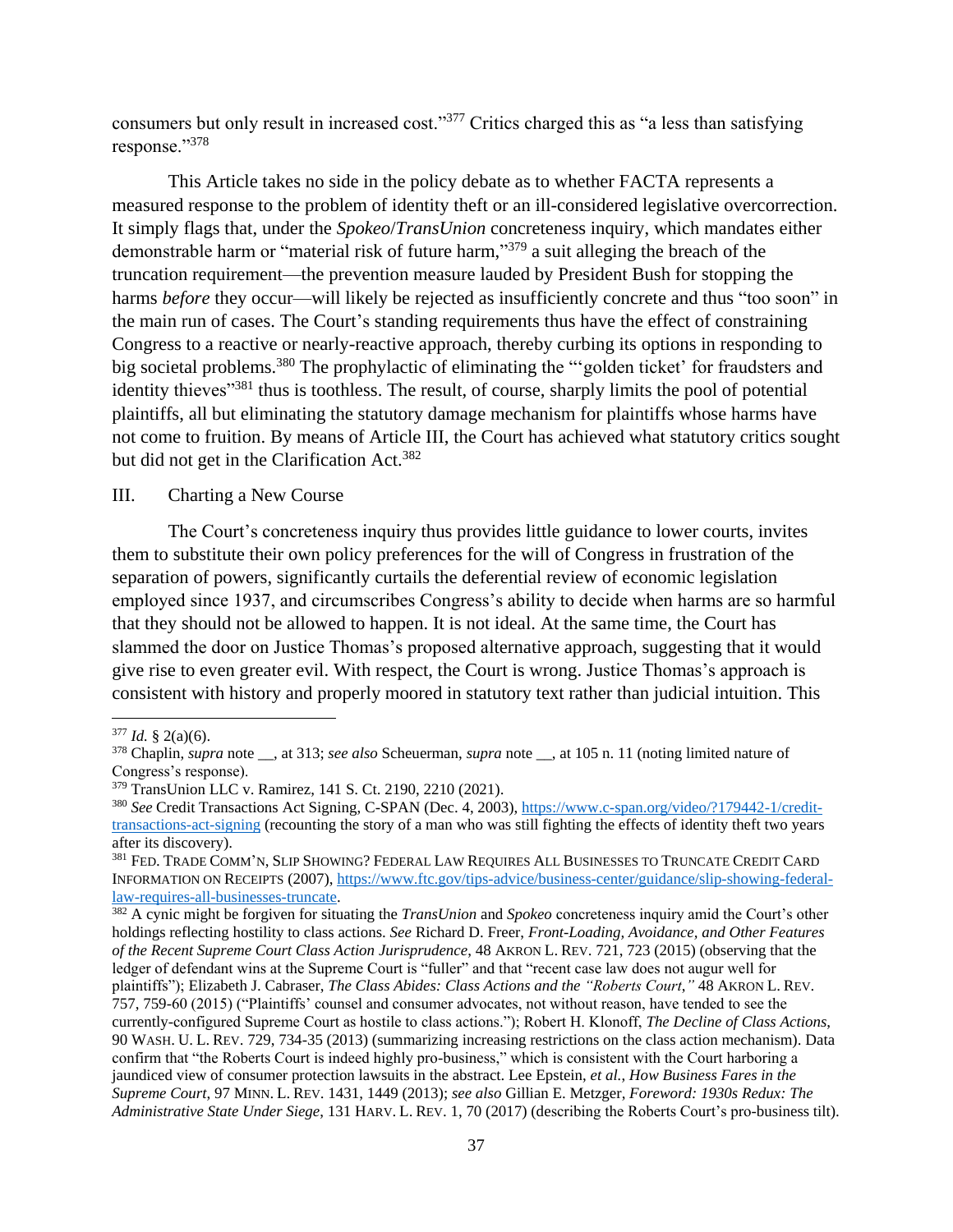Part demonstrates that the Court's lack of confidence in its own ability to police the distinction between public and private rights is unwarranted.

A. Analytical Clarity of the Public/Private Right Dichotomy

As Part I recounts, Justice Thomas's proposed disaggregation of public and private rights has solid support in history, with Blackstone and the common law in accord that the distinction between rights possessed by individuals as individuals and rights possessed by the public in the aggregate had legal significance.<sup>383</sup> The trespasser who set foot onto Blackacre faced legal exposure for violating the owner's private right even if she did not trample the blackberries. This principle found acceptance in England and the United States by the nineteenth century, so much so that Justice Story, riding circuit, deemed it "incontrovertible" by 1838.<sup>384</sup>

Notably, it also has support on the current Court. Four of the five Justices in the *TransUnion* majority joined the Court's eight-to-one decision this term in *Uzuegbunam v. Preczewski*, which confirmed that proof of damage is unnecessary where plaintiff asserts the violation of a private right. *Uzuegbunam* involved a college student's First Amendment challenge after a college security officer stopped him from distributing religious materials outside a campus free speech zone.<sup>386</sup> Though the plaintiff had suffered no measurable damages, there was no dispute that he had suffered an injury in fact.<sup>387</sup> Determining that his legal injury was redressable by an award of nominal damages, the Court observed that violations of private rights may be litigated even if plaintiff "does not lose a penny by reason of the [violation]" because "every injury imports a damage."<sup>388</sup> *Uzuegbunam* presented a clear violation of a private right and thus did not require precise consideration of the public-private rights distinction. In making the point that proof of additional damage was not necessary, though, Justice Thomas's majority opinion relied extensively on the same line of cases he cited in his *Spokeo* concurrence and *TransUnion* dissent.<sup>389</sup>

Though the Court thus appears to agree that violations of *some* private rights require no additional proof of harm, the Court's "one-size-fits-all standing doctrine"<sup>390</sup> collapses this distinction when it comes to rights created by Congress. But there is no principled justification for dispensing with the common law rule based on the source of the private right.<sup>391</sup> Congress

<sup>&</sup>lt;sup>383</sup> *See supra* notes \_\_ and accompanying text.

<sup>384</sup> Webb v. Portland Mfg. Co., 29 F. Cas. 506, 508-09 (D. Me. 1838).

<sup>386</sup> *See id.* at 797.

<sup>387</sup> *See id.*

<sup>388</sup> *Id.* at 799 (quoting Lord Holt's dissent in *Ashby v. White*, 92 Eng. Rep. 126, 137 (1703), which later was followed "in many subsequent cases," *Embrey v. Owen*, 155 Eng. Rep. 579, 585 (1851)).

<sup>389</sup> *See Uzuegbunam*, 141 S. Ct. at 798-800; TransUnion LLC v. Ramirez, 141 S. Ct. 2190, 2217-18 (2021)

<sup>(</sup>Thomas, J., dissenting); Spokeo v. Robins, 136 S. Ct. 1540, 1551-52 (2016).

<sup>&</sup>lt;sup>390</sup> Hessick, *supra* note , at 277.

<sup>391</sup> As Justice Thomas observed in his *TransUnion* dissent, the First Congress gave copyright holders the right to sue upon infringement for statutory damages, even where they could not show monetary loss, thus reflecting early understanding of this principle. *TransUnion*, 141 S. Ct. at 2217 (Thomas, J., dissenting).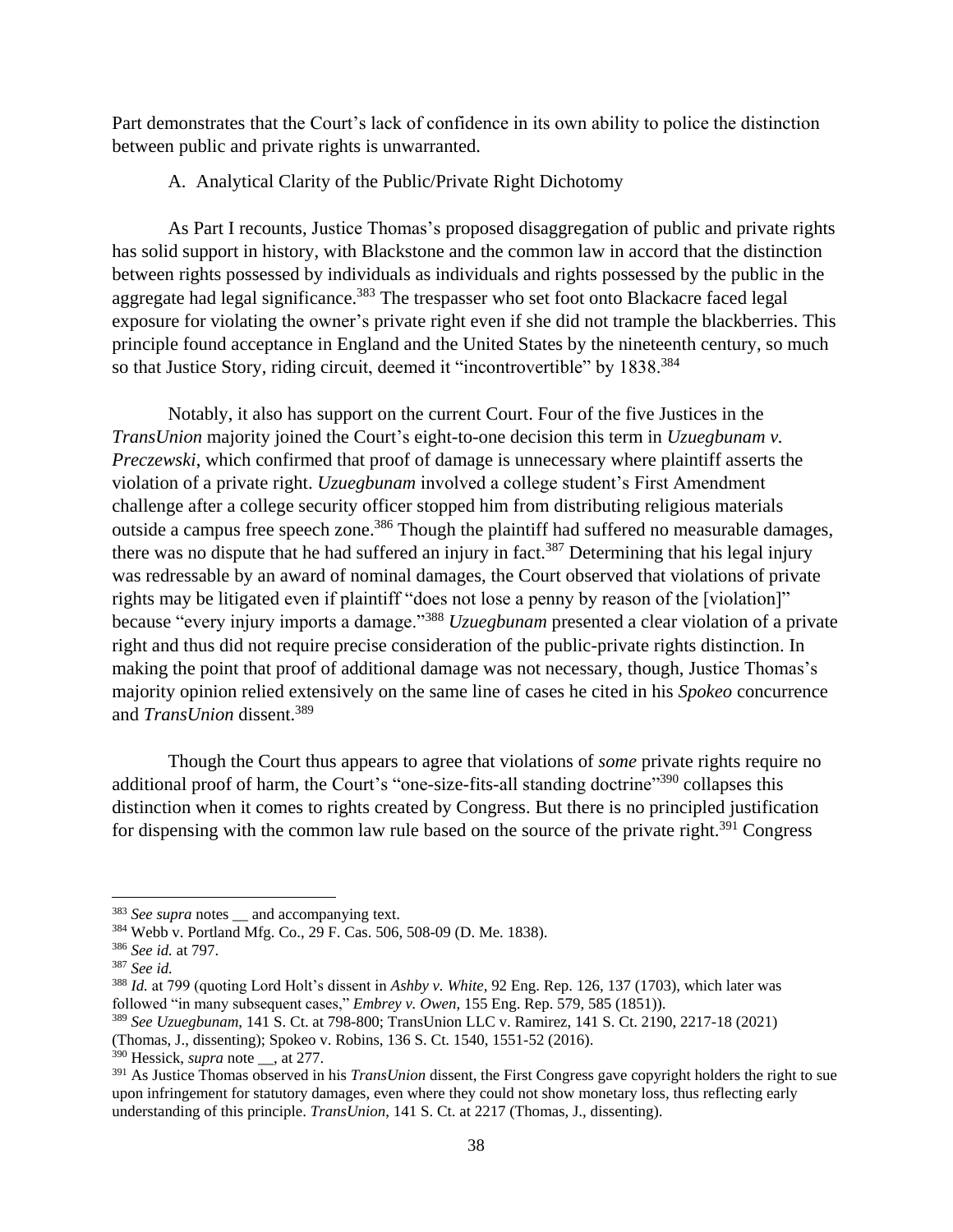either is allowed to create private rights, as the Court has oft reminded us, $392$  or it is not. If Congress can create private rights that did not exist at common law, they logically ought to be treated like private rights.<sup>393</sup>

## B. Concerns About Manipulability of the Threshold Classification Are Misplaced

The *TransUnion* majority rejected Justice Thomas's proposed dichotomy in this context, even in the same term in which eight members of the Court embraced the private rights principle in *Uzuegbunam*, out of concern that unless the concreteness requirement applies across the board to all rights created by Congress, "little or nothing" would "constrain Congress from freely creating causes of action for vast classes of *unharmed* plaintiffs to sue any defendants who violate any federal law."<sup>394</sup> The concreteness inquiry, the Court intimated, thus acts as a fortification. Obviously, the Court's misgivings reflect profound distrust of Congress. So too, though, the *TransUnion* Court manifested distrust in itself, betraying a lack of confidence that it could find and enforce a principled distinction between statutorily-created public and private rights. Believing itself powerless, the *TransUnion* Court threw up its hands; the high defensive wall was apparently necessary to prevent Congress from exploiting any dichotomy and enlisting the courts in efforts "simply to enforce general compliance with regulatory law."<sup>395</sup>

The Court's professed inability to discern when Congress has created a valid private right is difficult to square with a two-decade-old adjacent line of cases. Since 2001 and 2002, the Court has believed itself capable of identifying private rights in federal statutes through analysis of statutory text. The implied right of action cases follow the traditional arc of heady Warren Court expansion followed by Rehnquist Court contraction. In 1964's *J.I. Case Co. v. Borak*, 396 the Warren Court held that section 14(a) of the Securities and Exchange Act,<sup>397</sup> which authorized prospective relief for misleading proxy statements, contained an implied right of action for damages.<sup>398</sup> Considering itself Congress's partner in crime,<sup>399</sup> the Court deemed it "the duty of the courts to be alert to provide such remedies as are necessary to make effective the congressional purpose."<sup>400</sup> The Court reined itself in with a four-factor test a decade later in *Cort* 

<sup>392</sup> *See Spokeo*, 136 S. Ct. at 1549 (observing that Congress can create legally cognizable, injuries that were previously inadequate at law); Lujan v. Defenders of Wildlife, 504 U.S. 555, 578 (1992) (affirming that the injury required by Article III "may exist solely by virtue of 'statutes creating legal rights, the invasion of which creates standing"); Havens Realty Corp. v. Coleman, 455 U.S. 363, 373 (1982) (same); Warth v. Seldin, 422 U.S. 490, 514 (1975) (same). *See also Lujan*, 504 U.S. at 580 (Kennedy, J., concurring) ("In my view, Congress has the power to define injuries and articulate chains of causation that will give rise to a case or controversy where none existed before, and I do not read the Court's opinion to suggest a contrary view.").

<sup>&</sup>lt;sup>393</sup> As Justice Thomas noted, "this understanding accords proper respect for the power of Congress and other legislatures to define legal rights." *TransUnion*, 141 S. Ct. at 2218 (Thomas, J., dissenting).

<sup>394</sup> *TransUnion*, 141 S. Ct. at 2206 n.2.

<sup>395</sup> *Id.* at 2207 n.3.

<sup>396</sup> 377 U.S. 426 (1964).

<sup>397</sup> *See* 15 U.S.C. § 78n(a).

<sup>398</sup> *See Borak*, 377 U.S. at 432-33.

<sup>399</sup> *See* Jonathan T. Molot, *The Rise and Fall of Textualism*, 106 COLUM. L. REV. 1, 20 (2006) (noting that the Warren Court "portrayed itself as Congress's partner, rather than its subordinate, believing that it could create implied rights of action for statutory violations without regard to Congress's intent").

<sup>400</sup> *Borak*, 377 U.S. at 433.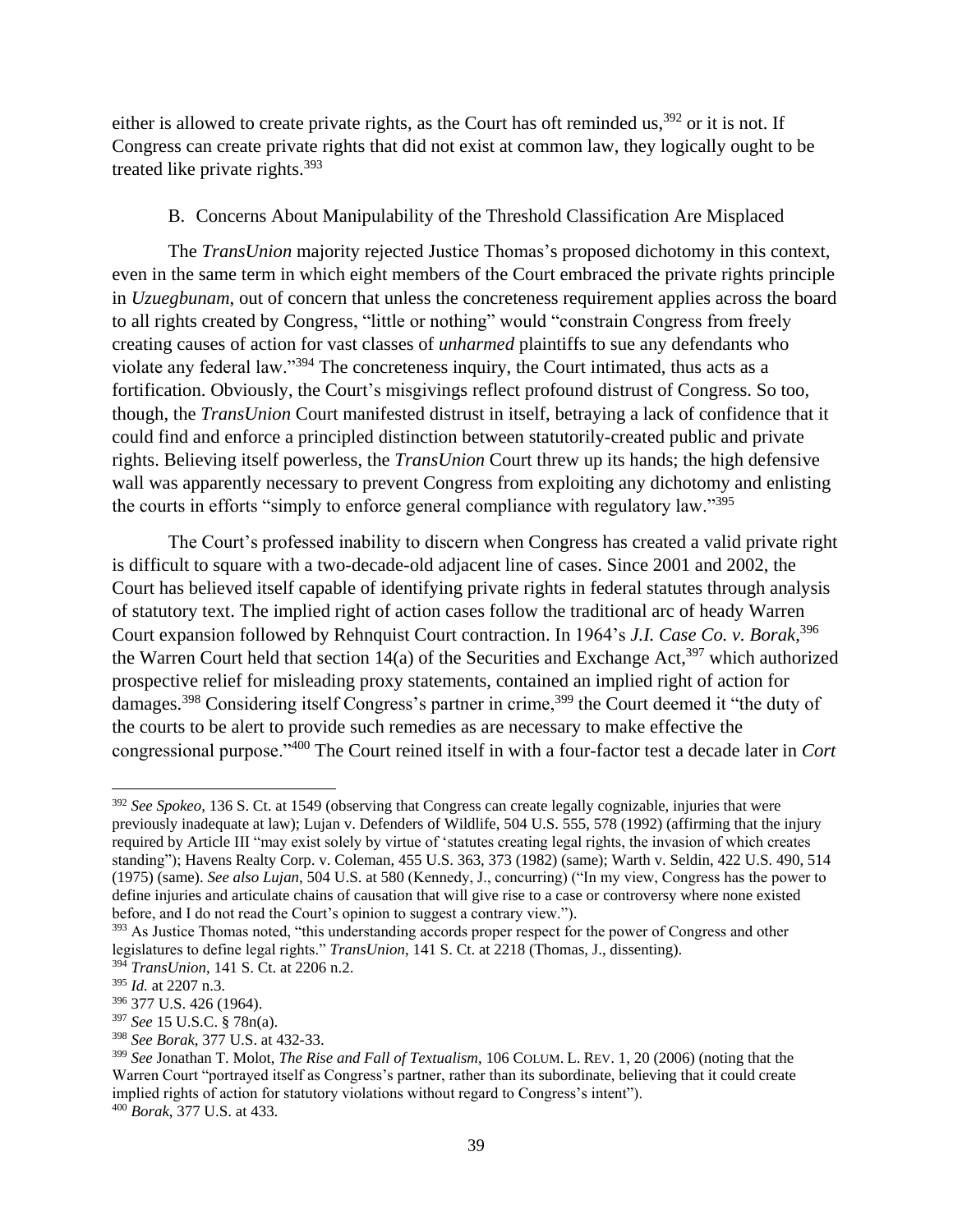*v. Ash*, <sup>401</sup> and grounded the inquiry in congressional intent in *Cannon v. University of Chicago.*<sup>402</sup> By 1994, the Court rejected implied aiding and abetting liability under Rule 10b-5 in *Central Bank of Denver v. First Interstate Bank of Denver*, <sup>403</sup> reasoning that "the text of the statute controls our decision."<sup>404</sup> With *Alexander v. Sandoval*, <sup>405</sup> the Court's effort to inter *Borak*  was complete, and the Court expressly rejected any effort to "revert . . . to the understanding of private causes of action that held sway 40 years ago."<sup>406</sup>

Justice Scalia's majority opinion in *Sandoval* dictated a two-step inquiry for finding implied rights of action in federal statutes that was closely tethered to statutory text. First, a court should look for "rights-creating" language to assess whether Congress intended to create an individual right "on a particular class of persons."<sup>407</sup> The statute's emphasis bore on the inquiry; the Court indicated that statutes that focused primarily on regulated entities or regulating agencies, rather than the class of protected individuals, revealed no intent to create an individual right.<sup>408</sup> Upon finding intent to create an individual right, the Court next instructed, a court should scour the statute for evidence that Congress intended (but apparently had neglected) to create a private remedy.<sup>409</sup> In *Sandoval* itself, the Court answered the first question in the negative. There was "no evidence anywhere in the text to suggest that Congress intended to create a private right."<sup>410</sup> As such, the Court never got to step two. *Sandoval* represented "a significant departure from [the Court's] previous implied private remedy jurisprudence," <sup>411</sup> anchoring the Court's analysis squarely in text and forswearing judicial efforts to pitch in to help advance a statute's unstated purposes.

A year later, in *Gonzaga v. Doe*, <sup>412</sup> the Court confronted the question under what circumstances 42 U.S.C. § 1983, which creates an express statutory right of action against state actors for violations of federal law, permits plaintiffs to sue raising violations of other federal statutes.<sup>413</sup> Rejecting plaintiff's claim that anyone within a statute's beneficiary zone ought to be

 $\overline{a}$ 

- <sup>408</sup> *See id.* at 289.
- <sup>409</sup> *See id.* at 290-91.

<sup>412</sup> 536 U.S. 273 (2002).

<sup>401</sup> 422 U.S. 66, 78 (1975).

<sup>&</sup>lt;sup>402</sup> 441 U.S. 677, 696-97 (1979) (finding an implied right of action based on Congress's use of identical language from a different statute in which the Court had already implied a private remedy).

<sup>403</sup> 511 U.S. 164, 173 (1994).

<sup>404</sup> *Id.*

<sup>405</sup> 532 U.S. 275 (2001).

<sup>406</sup> *Id.* at 287.

<sup>407</sup> *Id.* at 288-89.

<sup>410</sup> *Id.* at 291.

<sup>411</sup> *Leading Cases*, 115 HARV. L. REV. 497, 507 (2001).

<sup>413</sup> In *Maine v. Thiboutot*, 448 U.S. 1 (1980), the Court held that § 1983 permitted suits against state officials for violation of federal statutes. *See id.* at 4. Prior to *Gonzaga*, the Court had held that the Medicaid Act created an enforceable right because it was "intend[ed] to benefit the putative plaintiff." Wilder v. Va. Hosp. Ass'n, 496 U.S. 498, 509 (1990). In *Blessing v. Freestone*, 520 U.S. 329 (1997), the Court created a three-pronged test for determining whether a statute creates a right enforceable through Section 1983. The first prong, that "Congress must have intended that the provision in question benefit the plaintiff," *id.* at 340, gave rise to confusion that *Gonzaga*  attempted to clarify. *Gonzaga*, 536 U.S. at 282. The Court later reflected that *Gonzaga* "plainly repudiate[d] the ready implication of a § 1983 action that *Wilder* exemplified." Armstrong v. Exceptional Child Ctr., 575 U.S. 320, 330 n. \* (2015).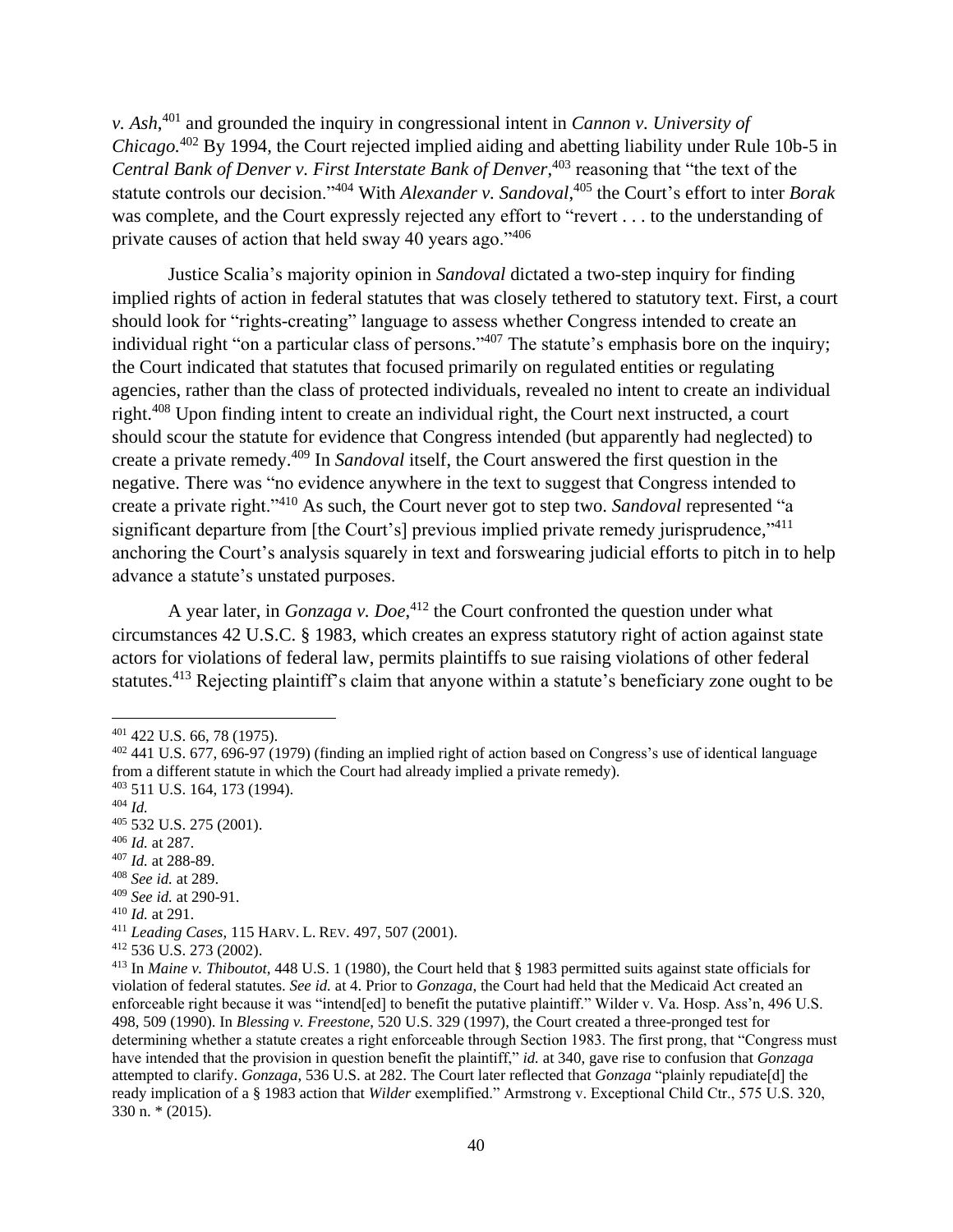able to sue under Section 1983, the Court concluded that nothing "short of an unambiguously conferred right" would support a lawsuit under the statute.<sup>414</sup> The Court underscored that "it is *rights*, not the broader or vaguer 'benefits' or 'interests,' that may be enforced" under Section 1983.<sup>415</sup> Given Section 1983, the putative plaintiff had a cause of action in hand, so the implied right of action cases were not directly implicated. Nonetheless, the Court flagged that "the inquiries overlap in one meaningful respect—in either case we must first determine whether Congress *intended to create a federal right*."<sup>416</sup> In both the Section 1983 context and the implied right of action context, the Court said, the inquiry would be identical, and courts would be charged with determining "whether or not Congress intended to confer individual rights upon a class of beneficiaries."<sup>417</sup>

Turning to that question, the *Gonzaga* Court asked whether the Family Educational Rights and Privacy Act<sup>418</sup> (FERPA)'s nondisclosure provisions created enforceable rights and found they did not. The Court indicated that the statute had to be framed "in terms of the persons benefited" and flagged Title VI of the Civil Rights Act of 1964 and Title IX of the Education Amendments of 1972 as exemplars phrased "with an *unmistakable focus* on the benefited class."<sup>419</sup> The Court concluded that FERPA, in contrast to these models, simply addressed and imposed obligations on the Secretary of Education and thus was "two steps removed from the interests of individual students and parents."<sup>420</sup> As such, the Court concluded that it "clearly does not confer the sort of '*individual* entitlement' that is enforceable under § 1983."<sup>421</sup> The Court buttressed this conclusion by noting that FERPA had an "aggregate" focus rather than a concern with individual needs.<sup>422</sup> Regulated institutions could avoid sanction through "substantial" compliance with the act's requirements.<sup>423</sup> Implicitly, then, Congress was willing to abide minor instances of noncompliance, a finding that again suggested Congress's primary concern was not with individual instances of injury.

Taken together, the *Sandoval*/*Gonzaga* rights inquiry involves what one commentator called a "terminology prong" and a "focus prong,"<sup>424</sup> and both have the effect of curbing the kind of congressional manipulation the *TransUnion* majority feared. First, courts should look for rights-creating language that, like the Title VI and Title IX exemplars, confers a positive (entitlement to) or negative (freedom from) right on an identifiable class of beneficiaries. The

<sup>414</sup> *Gonzaga*, 536 U.S. at 283.

<sup>415</sup> *Id.*

<sup>416</sup> *Id.* (emphasis original).

<sup>417</sup> *Id.* at 285.

<sup>418</sup> 20 U.S.C. § 1232g.

<sup>419</sup> *Gonzaga*, 536 U.S. at 284 (emphasis original). Title VI and Title IX are both framed in passive voice, thus emphasizing the victims of any illegality. *See* Title VI, 42 U.S.C. § 2000d ("No person in the United States shall . . . be subjected to discrimination . . . on the basis of race, color, or national origin"); Title IX, 20 U.S.C. § 1681(a) ("No person in the United States shall, on the basis of sex, be subjected to discrimination under any education program or activity receiving Federal financial assistance").

<sup>420</sup> *Gonzaga*, 536 U.S. at 287 (emphasis original).

<sup>421</sup> *Id.* at 275 (emphasis original).

<sup>422</sup> *Id.* at 288.

<sup>423</sup> *See id.*

<sup>424</sup> Amanda B. Hurst, *Gonzaga's Ghosts*, 86 TENN. L. REV. 289, 312 (2019).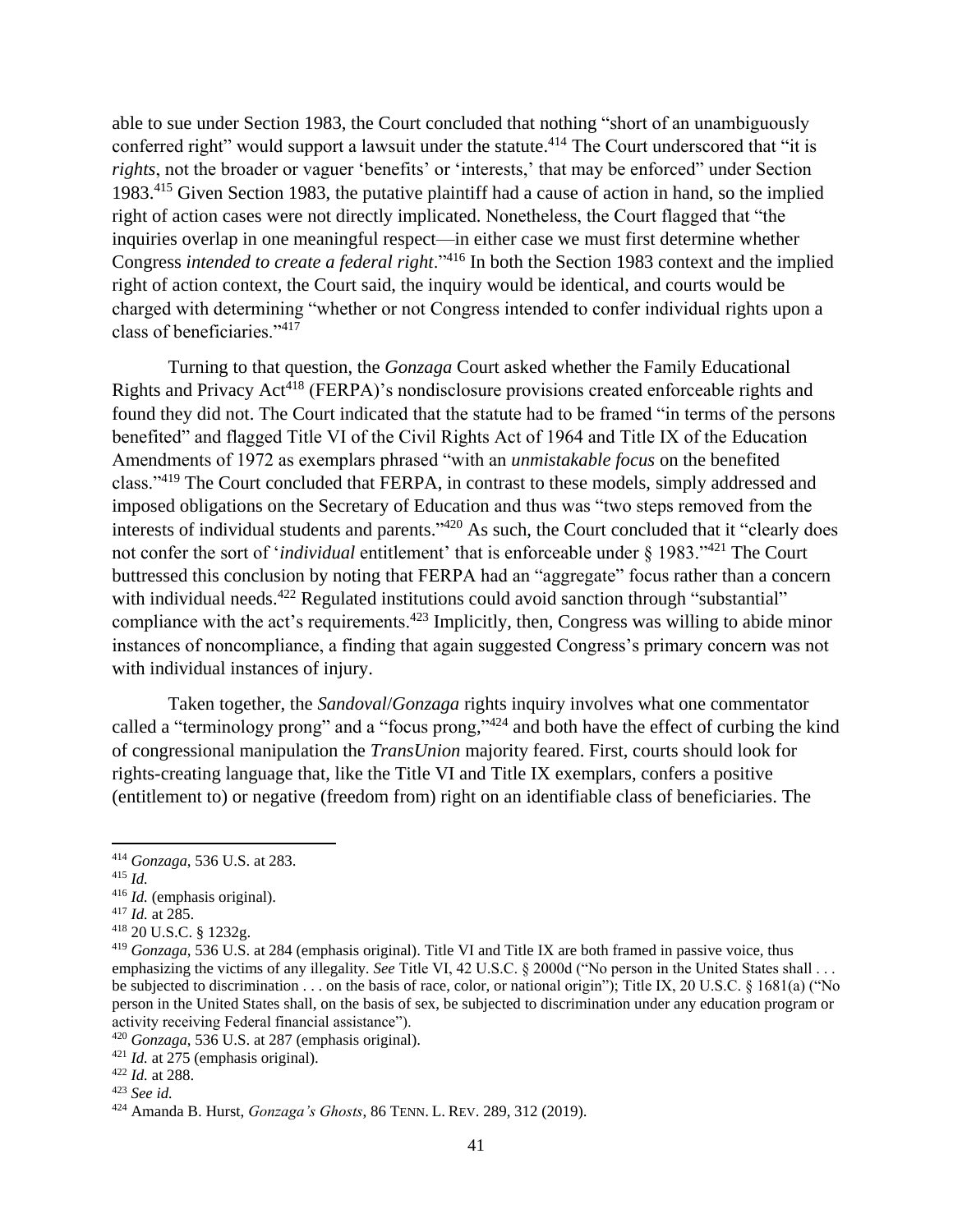Court has repeatedly emphasized the beneficiary "class,"<sup>425</sup> thus negating the impression that Congress can confer a right on the population writ large or the universe,  $426$  and lower courts have taken note. Thus, in *Long Term Care Pharmacy Alliance v. Ferguson*, <sup>427</sup> the First Circuit rejected a claimed private right in provisions of the Medicaid Act where the provision "mentions no category of entity or persons specially protected."<sup>428</sup> The court reexamined pre-*Gonzaga*  precedent permitting suit and deployed the "two touchstones in *Gonzaga*'s analysis," that a statute has to use rights-creating language and identify a "discrete class of beneficiaries."<sup>429</sup> The Tenth Circuit agreed in *Mandy R. ex rel. Mr & Mrs. R. v. Owens*,<sup>430</sup> reasoning that the provision in question "never establishes an 'identifiable class' of rights-holders" but referred to recipients only "in the aggregate, as members of 'the general population in the geographic area."<sup>431</sup> "[W]ithout … an identifiable class," the court reasoned, "no enforceable federal right is created."<sup>432</sup>

Turning to the "focus prong," the Supreme Court has suggested that the object of a provision is important. Statutes primarily focused on the regulator or regulated entity, rather than the intended beneficiary class, generally do not give rise to private rights.<sup>433</sup> A statute that is set

 $\overline{\phantom{a}}$ 

<sup>432</sup> *Id.*

<sup>425</sup> *See Gonzaga*, 536 U.S. at 285; City of Rancho Palos Verdes v. Abrams, 544 U.S. 113, 119 (2005); *see also* Cannon v. Univ. of Chicago, 441 U.S. 677, 689 (1979) (requiring that statute be enacted "for the benefit of a special class of which the plaintiff is a member").

<sup>426</sup> *See* Sasha Samberg-Champion, Note, *How to Read Gonzaga: Laying the Seeds of a Coherent Section 1983 Jurisprudence*, 103 COLUM. L. REV. 1838, 1880 (2003) ("In *Gonzaga*'s aftermath, provisions must create specific rights for specific individuals or groups, not set out broad duties that, depending on the facts of a given case, could conceivably benefit many distinct groups of plaintiffs in different ways."). <sup>427</sup> 362 F.3d 50 (1st Cir. 2004).

<sup>428</sup> *Id.* at 56; *accord* Westside Mothers v. Olszewski, 454 F.3d 532, 543 (6th Cir. 2006) (finding no right where provision's language failed to "focus<sup>[]</sup> on a specific class of beneficiaries"); Levin v. S.C. Dept. of Health & Human Servs., No. 3:12-cv-0007-JFA, 2015 WL 4545931, at \*5 (D.S.C. July 28, 2015) (finding no enforceable right where Congress referenced the "general population").

<sup>429</sup> *Long Term Care*, 362 F.3d at 57. *Compare* Colon-Marrero v. Velez, 813 F.3d 1, 18 (1st Cir. 2016) (finding an enforceable right under the Help America Vote Act, which "specifies a discrete class of beneficiaries— 'registrants'"); Mendez v. Brown, 311 F. Supp. 2d 134, 140 (D. Mass. 2004) (finding a private right in a different provision of the Medicaid Act that, unlike the provision at issue in *Long Term Care*, "identifies a 'discrete class of beneficiaries'").

<sup>430</sup> 464 F.3d 1139 (10th Cir. 2006).

<sup>431</sup> *Id.*

<sup>433</sup> *See Gonzaga*, 536 U.S. at 287. Some members of the Court have complained that it has muddied the doctrine. *See* Gee v. Planned Parenthood of Gulf Coast, Inc., 139 S. Ct. 408, 409 (2018) (Thomas, J., joined by Alito, J. and Gorsuch, J., dissenting from denial of certiorari). However, lower courts have had ample opportunity to sort through this text-based approach. *Compare, e.g.,* Johnson v. City of Detroit, 446 F.3d 614, 623 (6th Cir. 2006) (concluding that Lead-Based Paint Poisoning Prevention Act focuses on the regulator, rather than on individual tenants, and thus does not confer individual rights); Midwest Foster Care & Adoption Ass'n v. Kincade, 712 F.3d 1190, 1197 (8th Cir. 2013) (finding that provisions of the Adoption Assistance and Child Welfare Act of 1980 focused on regulated entities rather than protected individuals and thus did not create enforceable individual rights); Long Term Care Pharm. Alliance v. Ferguson, 362 F.3d 50, 58 (1st Cir. 2004) (concluding statute that failed to identify a discrete class of beneficiaries lacked rights-creating language), *with* Ball v. Rodgers, 492 F.3d 1094, 1107 (9th Cir. 2007) (concluding that statute's prominent use of the term "individuals" signified congressional intent to create an enforceable right); Harris v. Olszewski, 442 F.3d 456, 461 (6th Cir. 2006) (finding statute that gave "any individual eligible for medical assistance" free choice of providers unambiguously conferred an individual entitlement); S.D. *ex rel.* Dickson v. Hood, 391 F.3d 581, 603 (5th Cir. 2004) (finding that Medicaid Act language that stating that "[a]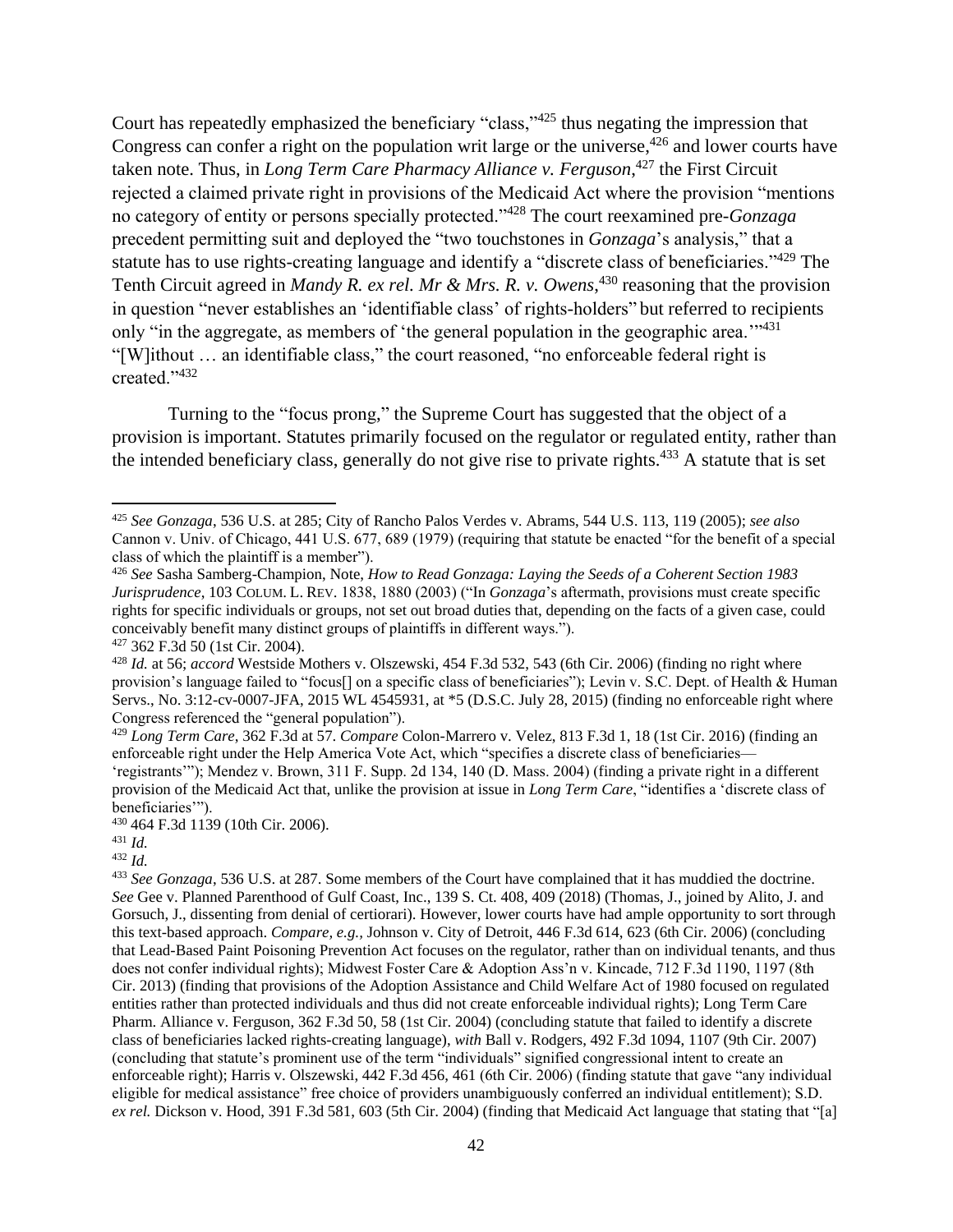up to serve aggregate and systemic goals is less likely to confer a right on individuals.<sup>434</sup> An aggregate, as opposed to individual, focus is indicated where a regulated entity need only substantially comply with a standard. A statute that tolerates some noncompliance is "not concerned with 'whether the needs of any particular person have been satisfied,"<sup>435</sup> which "counsels against the creation of individually enforceable rights."<sup>436</sup>

While *Sandoval* reflects concern for the proper judicial function, *Gonzaga* interprets the language of Section 1983. For present purposes, the key is that, taken together, *Sandoval* and *Gonzaga* demonstrate that it is possible to create and administer a focused, text-based inquiry to determine the existence of a statutory private right. The *TransUnion* Court's suggestion that it would not be able to differentiate public rights from private rights or that Congress might by sleight of hand convert public rights into "private rights" that permit anyone and everyone to sue therefore directly contradicts these cases and reflects a misplaced lack of confidence.

## C. Application to the FCRA Provisions at Issue in *Spokeo* and *TransUnion*

Applying the *Sandoval*/*Gonzaga* approach in the context of the FCRA provisions at issue in *Spokeo* and *TransUnion* illustrates its potential utility in distinguishing private and public rights.<sup>437</sup> Robins and Ramirez both claimed violations of the FCRA requirement that consumer reporting agencies "follow reasonable procedures to assure maximum possible accuracy of the information concerning the individual about whom  $\lceil a \text{ consumer} \rceil$  report relates."<sup>438</sup> In findings, Congress characterized the responsibilities of consumer reporting agencies as "grave" and required that they act fairly, impartially, and respectfully of consumer's right to privacy."<sup>439</sup> Congress used the word "right," imposed specific, individual-focused obligations, and allowed suit against any person "who willfully fails to comply with any requirement . . . with respect to any consumer."<sup>440</sup> In affording a remedial mechanism to any individual as to whom a credit agency breached its obligation, Congress sought far more than "substantial compliance." Employing the *Sandoval/Gonzaga* approach, Congress unambiguously bestowed on individual consumers a private right that reporting agencies use reasonable procedures to safeguard the substantive accuracy of their records.<sup>441</sup>

State Plan must provide . . . to all individuals" created individual rights); Sabree *ex rel.* Sabree v. Richman, 367 F.3d 180, 189-90 (3d Cir. 2004) (same).

<sup>434</sup> *See Gonzaga*, 536 U.S. at 288. *See also* Arrington v. Helms, 438 F.3d 1336, 1345 (11th Cir. 2006) (concluding that a "substantial conformity" requirement was consistent with an aggregate focus, not an individual focus). <sup>435</sup> *Gonzaga*, 536 U.S. at 288.

<sup>436</sup> *Midwest Foster Care*, 712 F.3d at 1200. *See also* Planned Parenthood of Greater Texas v. Kauffman, 981 F.3d 347, 373 (5th Cir. 2020) (finding no enforceable right because substantial-compliance regime had an "aggregate focus").

<sup>&</sup>lt;sup>437</sup> *See supra* notes \_\_ and accompanying text.

<sup>438</sup> 15 U.S.C. § 1681e(b). *See* First Amended Compl. ¶ 63, Robins v. Spokeo, No. 2:10-cv-5306-ODW-AGR (Feb. 17, 2011); Compl. ¶ 28-43, Ramirez v. TransUnion LLC, No. 3:23-cv-00632-JSC (Feb. 9, 2012).

 $439$  15 U.S.C. § 1681(a)(4).

<sup>440</sup> *Id.* § 1681n(a).

<sup>441</sup> The analysis ought to proceed in a similar fashion with respect to the TCPA, which likewise focuses on consumer privacy, uses the word "right," and emphasizes the effects of transgressions on individual recipients. *See* 47 U.S.C. § 227. Similarly, the credit card truncation requirement of FACTA specifically focuses on individual cardholders and is aimed at the protection of individual consumers. *See* 15 U.S.C. § 1681.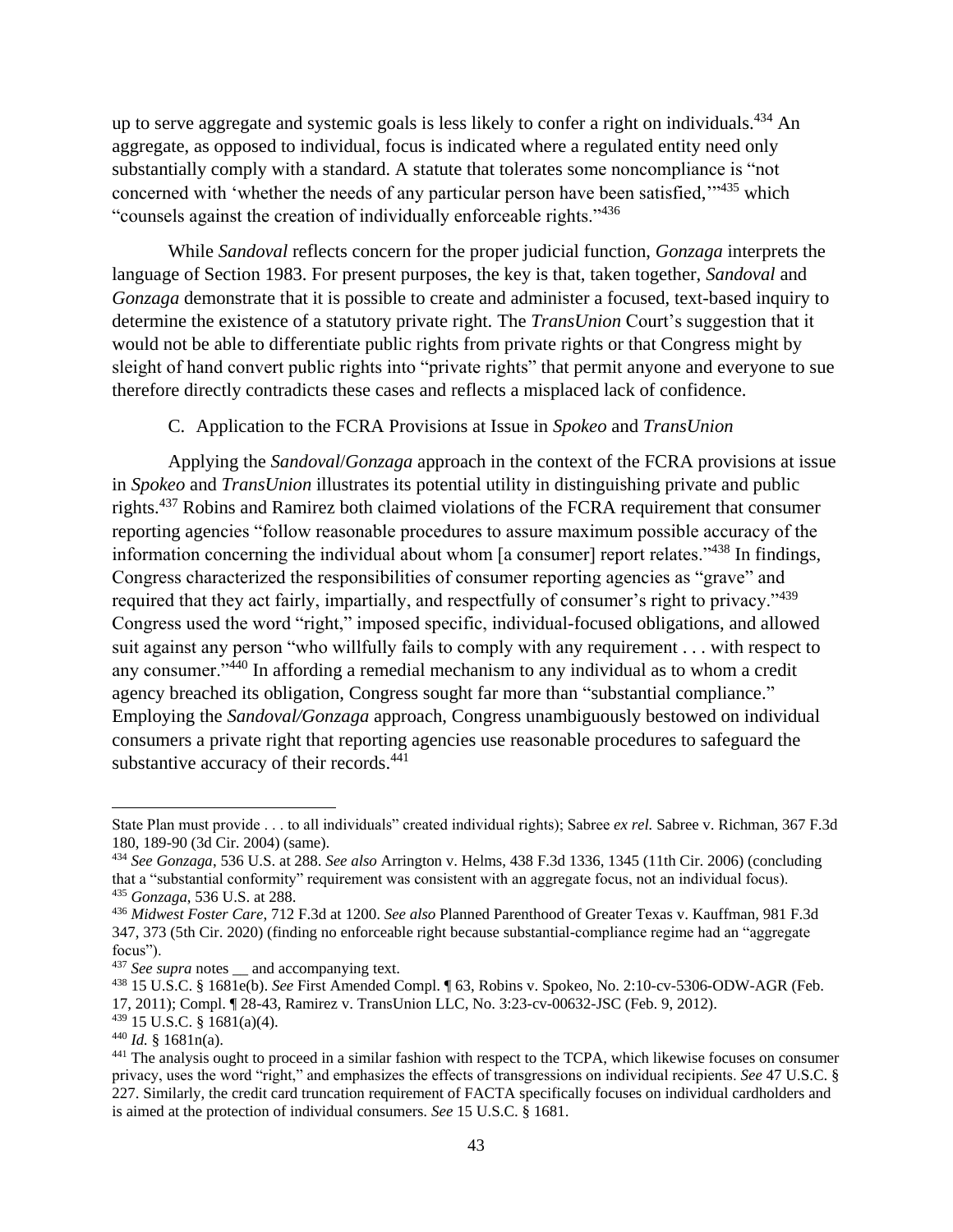The same analysis likely applies to the reporting requirements challenged by Ramirez when he received two incomplete mailings after he requested his credit file. The statute requires the consumer reporting agency to "clearly and accurately disclose to the consumer . . . [a]ll information in the consumer's file at the time of the request<sup> $3442$ </sup> and mandates that, "with each written disclosure by the agency to the consumer," the agency include a summary of the consumer's rights to dispute the information.<sup>443</sup> The provision focuses less on the regulated entity than on the material to which the consumer is entitled, and significantly, the trigger for the obligations is the individual consumer's request. The statute again imposes a requirement with respect to each request and is not framed in terms of substantial compliance. These provisions, too, would appear to confer a private right on the requesting consumer.

Robins' claim that Spokeo violated regulations implementing 15 U.S.C. § 1681j(a)(1)(C), which required credit agencies to post a toll-free numbers on their website, serves as a useful counterpoint.<sup>444</sup> The purpose of the regulation is to create a streamlined process by which customers can access information to request annual file disclosures.<sup>445</sup> The regulation is almost entirely centered on the regulated entity, outlining a series of expectations that its contact information be readily available and easily understandable.<sup>446</sup> Most tellingly, the regulation requires that consumer reporting agencies have "adequate capacity" to accept requests "from the reasonably anticipated volume of consumers contacting the nationwide specialty consumer reporting agency."<sup>447</sup> This language is analogous to the "substantial compliance" standard in FERPA in that it seemingly tolerates individual instances in which consumer requests go unanswered or capacity is insufficient. The *Gonzaga* Court held that such an aggregate, rather than individual, focus "cannot make out the requisite congressional intent to confer individual rights."<sup>448</sup>

As scrutiny of the FCRA provisions at issue in *Spokeo* and *TransUnion* reflects, the *Sandoval*/*Gonzaga* text-based analysis permits threshold differentiation between statutory requirements that focus on regulators or regulated entities and statutory requirements that reflect congressional intent to create and confer rights on a discrete class of beneficiaries. A congressional attempt to permit any person to sue alleging a general violation of law would not pass muster under the *Sandoval*/*Gonzaga* analysis, which requires specific rights-creating language and demonstrated solicitude for individuals, rather than good-enough aggregate compliance. The inquiry folds in the requirement that a right settle on a particular group, which can admittedly be large—all debtors whose data are mishandled, all telephone-owners receiving unwanted messages—but does not encompass everyone. The *TransUnion* majority's concern

<sup>442</sup> 15 U.S.C. § 1681g(a)(1).

 $443$  *Id.* § 1681g(c)(2).

<sup>444</sup> *See* First Amended Compl. ¶ 74-75, Robins v. Spokeo, No. 2:10-cv-5306-ODW-AGR (Feb. 17, 2011). <sup>445</sup> 16 C.F.R. § 610.3(a). The FTC rescinded these regulations in April 2012 after the Dodd-Frank Wall Street Reform and Consumer Protection Act, Pub. L. 111-203, 124 Stat. 1376 (2010), transferred regulatory authority to the newly-created Consumer Financial Protection Bureau. *See* 77 Fed. Reg. 22200-01 (Apr. 13, 2012). <sup>446</sup> *See, e.g.,* 16 C.F.R. § 610.3(a)(1)(ii) (requiring that toll-free number be published "in any telephone directory in which any telephone number for the nationwide specialty consumer reporting agency is published"); *id.* §  $610.3(a)(1)(iii)$  (requiring that toll-free number be "clearly and prominently posted on any website").  $447$  *Id.* § 610.3(a)(2)(i).

<sup>448</sup> Gonzaga Univ. v. Doe, 536 U.S. 273, 289 (2002).